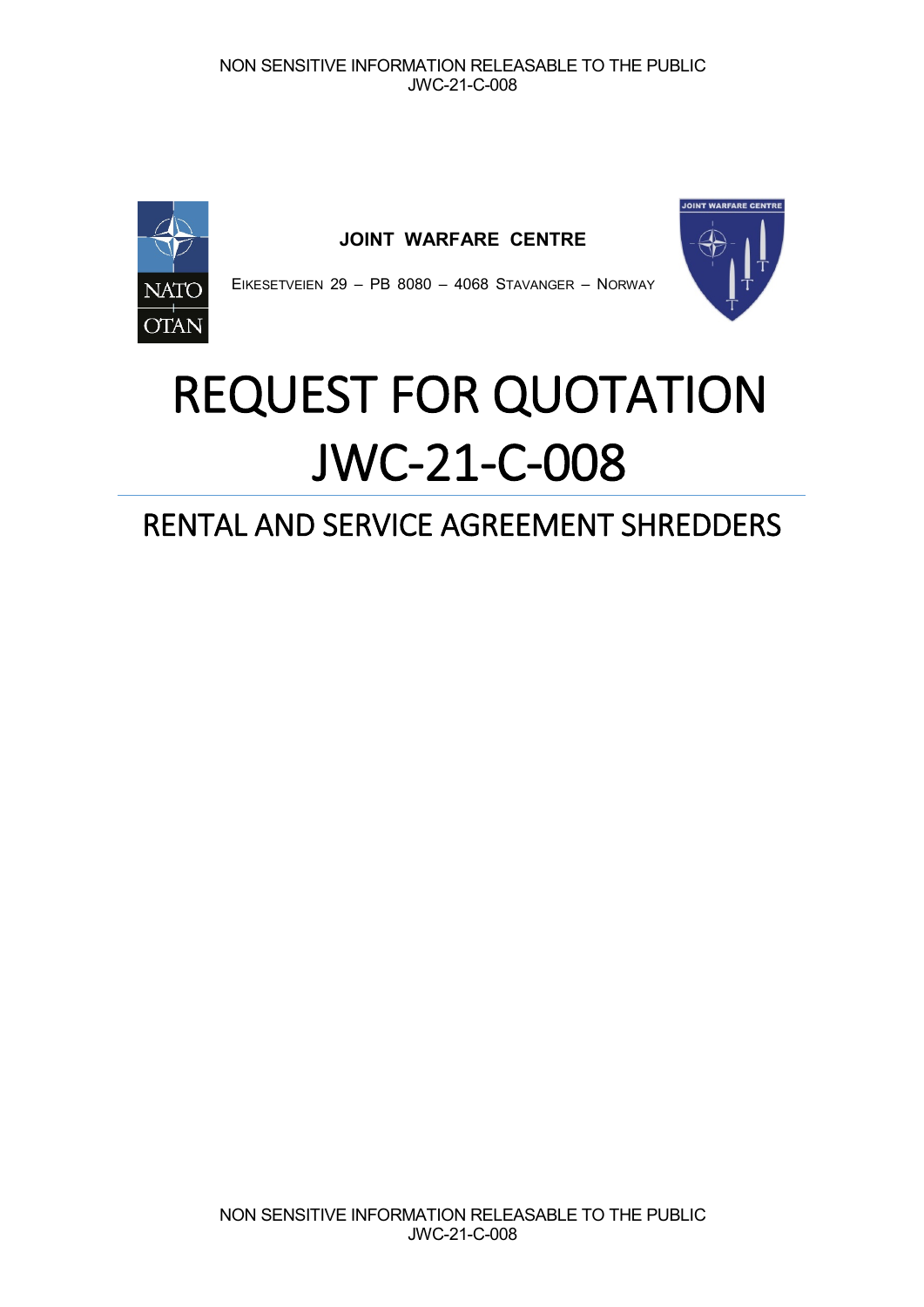## **1. Introduction**

The purpose of this Request for quotation (RFQ) is to award a Contract to provide shredders and service as specified in the Statement of Work (SOW).

These services will be performed on an "as ordered" basis. This RFQ includes an estimate of JWC's requirements during the contract period.

The Bidding Instructions should enable the bidders to prepare and submit their quotations for meeting the administrative requirements of this JWC-21-C-008.

#### **2. Background and Scope of Work**

Joint Warfare Centre (JWC) is seeking contract support to fulfill its requirement for rental and service for shredders on the JWC location on Jåttå for the coming 5 years.

#### The duration of the Base Contract is from **01 JAN 2022 to 31- DECEMBER-2022.**

Option Periods: Possibility of 4 option years. Option years are subject to annual review, funding and granted extension.

## **OPTION YRS:**

- − Opt. Year 1 01 JAN 2023 -31 DEC 2023 (1 year)
- − Opt. Year 2 01 JAN 2024 -31 DEC 2024 (1 year)
- − Opt. Year 3 01 JAN 2025 -31 DEC 2025 (1 year)
- − Opt. Year 4 01 JAN 2026 -31 DEC 2026 (1 year)

## **3. Type of Contract and Period of Performance**

This is a Firm Fixed-Price (FFP) contract for the duration of the contract for JWC located in Stavanger Norway, in accordance with the technical specifications set out in Part III hereto (Statement of Work).

#### **4. Location**

Joint Warfare Centre sites (Stavanger Area).

## **5. Security Considerations**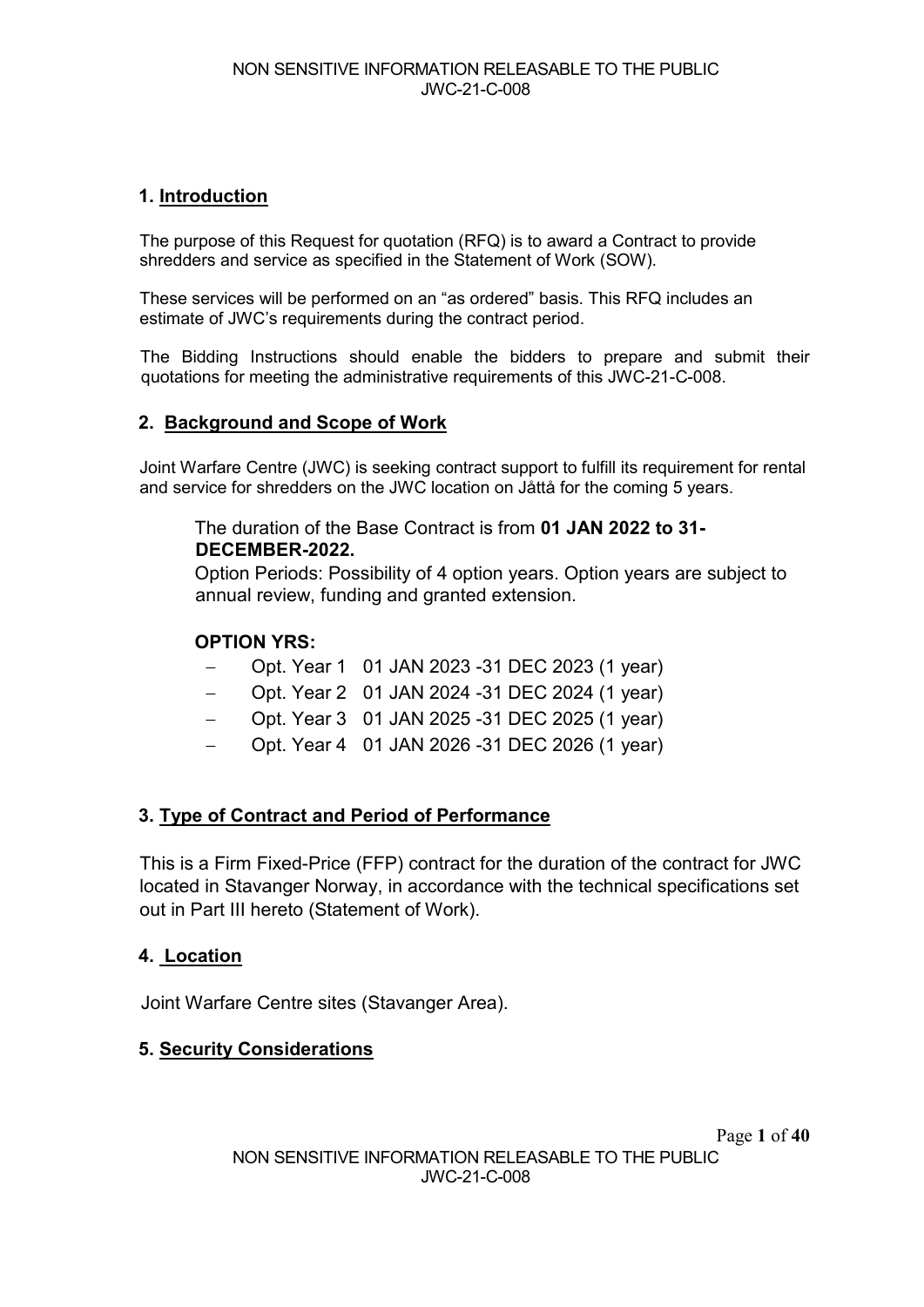The Supplier must agree to be escorted at the premises in order to be able to do visits and service at Joint Warfare Centre.

## **6. Partial Bidding**

Partial Bidding is NOT AUTHORIZED.

#### **7. Currency**

Bids must be in NOK. Bidders are also advised that all invoices and payments will be made in the currencies agreed in the contract. Bank charges related to payments outside Norway will be charged to the supplier.

## **8. Clarification of Proposals and Discussions**

During the proposal evaluation process, JWC reserves the right to discuss any proposal with the bidders in order to clarify what is being offered (technical capabilities, financial information, etc.) and to resolve any potential areas of noncompliance. However, no change to the content of the proposal (technical, financial, etc.) shall be permitted.

Questions about the RFQ, can be submitted until **06 OCT at 13:00** Local time.

## **Important Dates for Questions and clarifications**

| <b>RFQ Release</b>                         | 15 SEP 2021                     |
|--------------------------------------------|---------------------------------|
| Questions about RFQ may submitted<br>until | 06 OCT 2021 at 13:00 local time |
| RFQ closing date                           | 18 OCT 2021 at 11:00 local time |

#### **9. Bid Closing Date**

Bids must be received at JWC **not later than 11:00 hours (local time) 18 OCT 2021**. At that time and date, bidding will be closed.

#### **10. Bid Evaluation**

JWC will make the evaluation of bids solely on the basis of the requirements specified in this RFQ. Bids will be evaluated by the Contracting Officer based upon the technical acceptability of the price proposals. The anticipated contract

Page **2** of **40**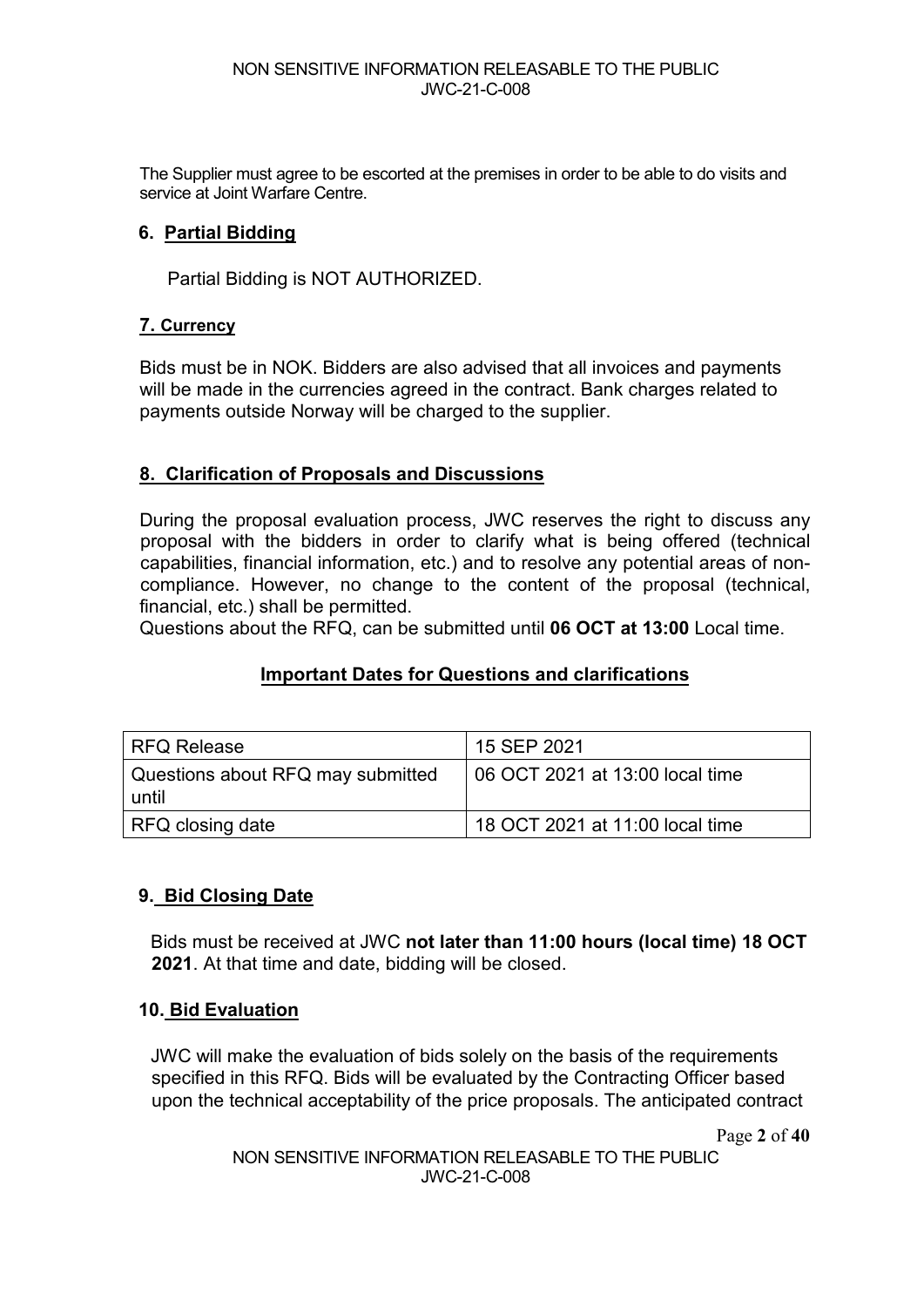shall be awarded to the bidders submitting the *Technically Compliant Lowest Price* offer.

## **11. Bid Submittal**

The proposal shall only consist of electronic copies, this applies to

#### **TECHNICAL DOCUMENTATION AND PRICE PROPOSAL. This must BE SENT IN TWO SEPARATE EMAILS.**

#### **EMAIL 1 – as one PDF**

a) **Technical Proposal:** The prospective bidder must include technical proposal to include as a minimum the following information: Complete filled out ANNEX A and ANNEX D, informational booklet detailing the design and features of the equipment proposed in annex B-2. (drawing / outline)

#### **EMAIL 2 – as one PDF**

a) **Price Proposal:** The prospective bidder must fill out documentation to include as a minimum the following information: Complete filled out ANNEX B.

To the following Email Addresses:

[torgeir.strand@jwc.nato.int](mailto:torgeir.strand@jwc.nato.int) Contracting Administrator [kjetil.sand@jwc.nato.int](mailto:kjetil.sand@jwc.nato.int) Contracting Officer pcs@iwc.nato.int Common Email

Point Of Contact/COTR (Contracting Officer's Technical Representative) for this contract once awarded will be: Mr.Rune Nygård. Contact details to be given after award.

## **The Bid form or its text must not be altered.**

#### **11.1 Language**

Bids shall be submitted in the English language.

#### **12. BID CLOSING DATE**

Bids must be received at JWC **not later than 11:00 hours (local time) 18-October-2021**. At that time and date, bidding will be closed.

Page **3** of **40**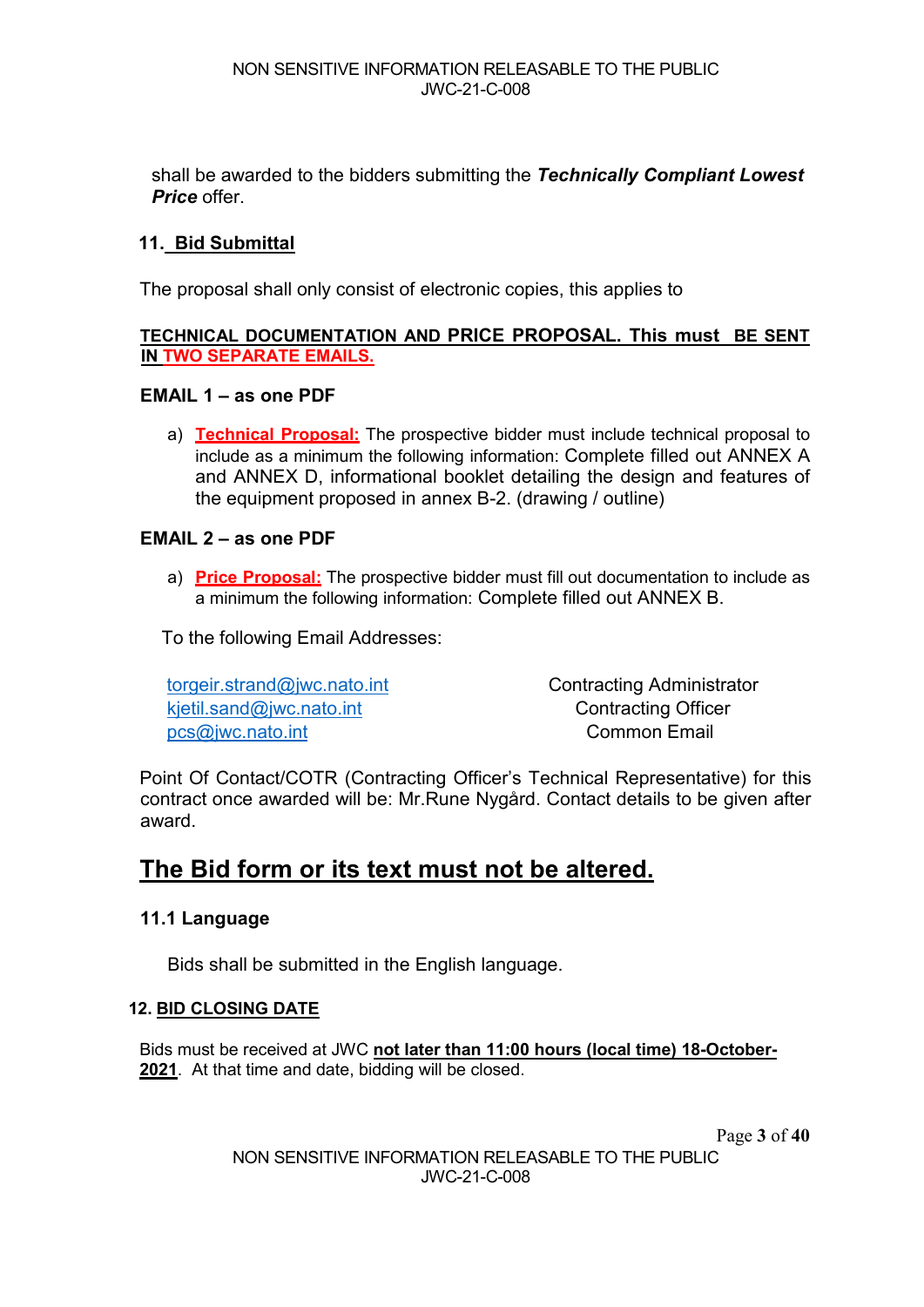#### **13. BID VALIDITY**

Bids submitted shall remain valid until 31 Dec 2021. JWC reserves the right to request an extension of validity if a decision cannot be made within this time. Bidders will be entitled to either grant or deny this extension of validity. JWC will interpret a denial as a withdrawal of the bid.

#### **14.Bid Form Instructions**

- 1. Price Proposals shall be made in accordance with the Bid Form (Annex B) of this RFQ. The Bid Form must be dated and signed by Bidder's authorized personnel.
- 2. Proposals shall be submitted in the English language and emailed to the POCs listed in Section 10 of the RFQ.
- 3. JWC will make the evaluation of bids solely on the basis of the requirements specified in this RFQ.
- 4. All light blue boxes on the bid form should be filled in by the supplier.
- 5. Bids for this service must be made in Norwegian Kroner (NOK).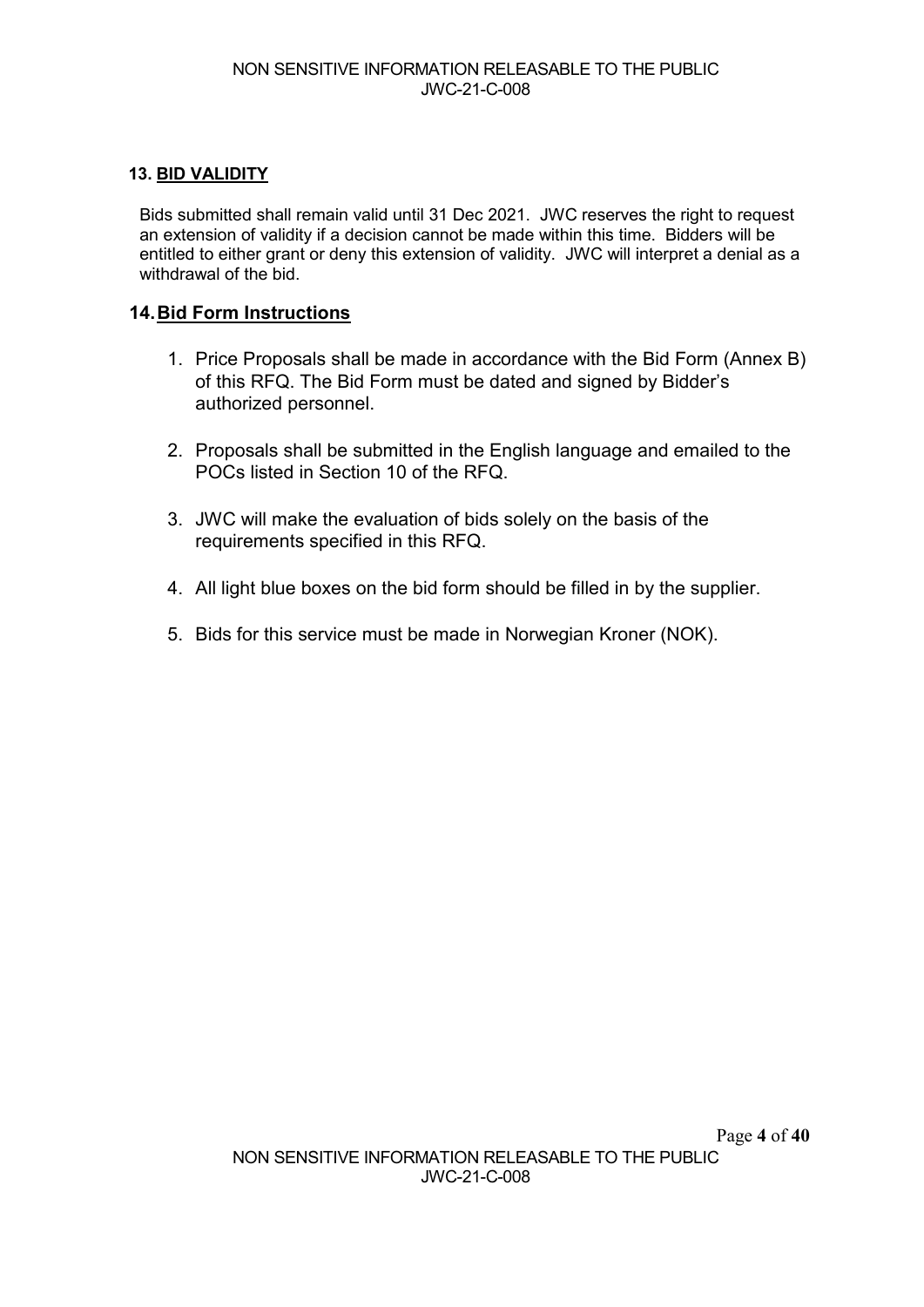## **15 BID EVALUATION**

#### **15.1 Responsibility**

The evaluation of Proposals and the determination as to the responsiveness and technical adequacy of the services offered will be the responsibility of JWC Contracting Officer. And shall be based on information provided by the bidders. JWC is not responsible for seeking any information that is not easily identified and available in the proposal package.

#### **15.2 Price Comparison**

For the purpose of price comparison, all quoted prices will be in NOK.

#### **15.3 Evaluation Process**

JWC Contracting Officer will thoroughly evaluate the financial and technical proposal submissions. It is imperative that prospective bidders provide enough information for the Contracting Officer to properly evaluate the supplier's competence, qualifications, and resources.

a. The Administrative evaluation of proposals shall be based on Pass/Fail criteria in the following areas:

- 1. The Bid was received by the Bid Closing Date.
- 2. The Bid is in accordance with instructions i.e. TWO PDFs
- 3. The bidder has submitted signed versions of the required documents (Technical and Price)The bidder has submitted originally signed required documents (Technical and Price)
- 4. All applicable Annexes has been submitted and completed (Annex A,B,D) if
- 5. Were there any exceptions in Annex D that disqualifies the bid?

b. The Technical evaluation of proposals shall be based on Pass/Fail criteria in the following areas:

- 1. Overall met the minimum requirements as described in Annex A JWC Minimum Requirements (P/F columns in Annex A)
- 2. Included informational booklet detailing the design and features of the equipment proposed in annex B-2. (drawing / outline)
- 3. Confirms it can meet delivery NLT date after contract award should be as soon as possible but no later than 04 January 2022.
- 4. The bidder agrees to all conditions in the SOW

c. The Financial evaluation of proposals shall be based on the criteria in the following areas: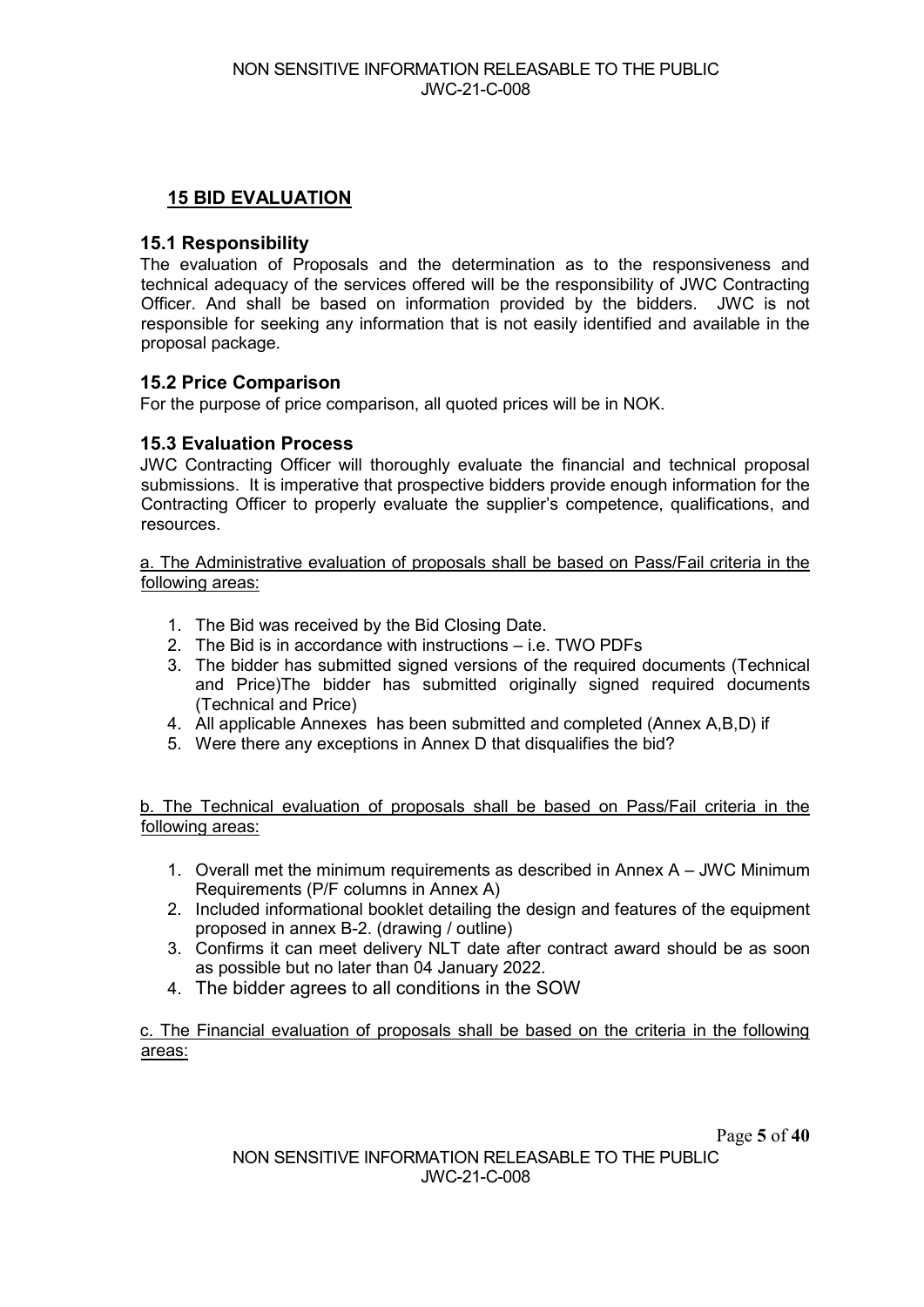- 1. Price proposals of the technically compliant bidders will be reviewed to determine the Lowest Price Technically Compliant by comparing the Bidders' Total Evaluated Price for Award purpose see last line in Annex B.
- 2. The normal basis of source selection is competition in which the vendor who submits the lowest priced, technically compliant bid is awarded the contract. Compliancy is determined by comparing the bid proposal with Annex A and submission of all mandatory technical documents (as listed above in section B – Technical evaluation).
- 3. The financial proposal should be presented in the format provided in Annex B. This form must not be altered by the bidder.
- 4. Prices must be quoted in NOK.

.

- 5. Prices must be free of all duties, taxes (VAT) and other charges.
- 6. Costs incurred in preparing and submitting tenders are borne by the bidder and shall not be reimbursed.
- 7. All offers must be determined reasonable by the Contracting Officer.

d. The following information should assist the bidder in filling out the Annex A and Annex B forms with specific information pertaining to these documents:

| <b>Technical information for required</b> | Our minimum                                             | <b>Supplier</b> | Our minimum                                       | <b>Supplier</b> | Our minimum                           | <b>Supplier</b> |
|-------------------------------------------|---------------------------------------------------------|-----------------|---------------------------------------------------|-----------------|---------------------------------------|-----------------|
| <b>Shredders</b>                          | <b>requirements</b>                                     | information     | requirements                                      | information     | requirements                          | information     |
| Producer<br>Type<br>Model number          | Group 1<br>3 machines<br><b>Small CC</b><br>$0.8*12$ mm |                 | Group 2<br>21 machines<br>Large CC<br>$0.8*12$ mm |                 | Group 3<br>l machine<br><b>CD/DVD</b> |                 |

**PART I Annex A Technical proposal form (Fill in Annex A)**

(Excerpt from Annex A)

Page **6** of **40**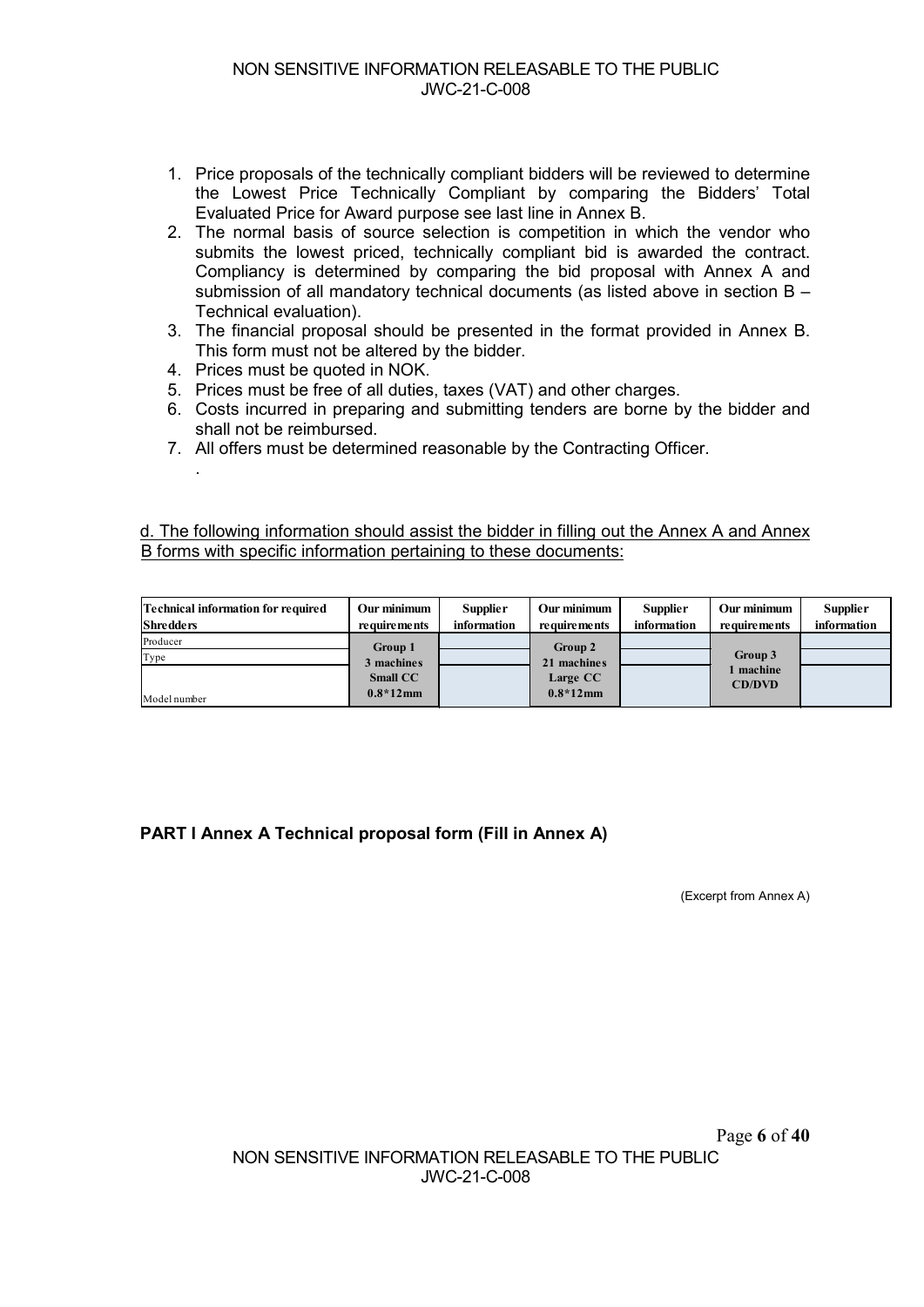#### NON SENSITIVE INFORMATION RELEASABLE TO THE PUBLIC JWC-21-C-008

 $\sqrt{ }$ 

Please fill out all fields that are marked in light blue colour.

| Here you will self certify that<br>you have met the minimum<br>requirements with a "P" or<br>''K'' |             |             |  |  |  |  |
|----------------------------------------------------------------------------------------------------|-------------|-------------|--|--|--|--|
| <b>Serial</b>                                                                                      | <b>PASS</b> | <b>FAIL</b> |  |  |  |  |
| 1.10                                                                                               |             |             |  |  |  |  |

(Excerpt from Annex A)

٦

If you are not able to write in the field provided. Please make reference to a document where you have described the field more thoroughly and use the Serial numbers as reference.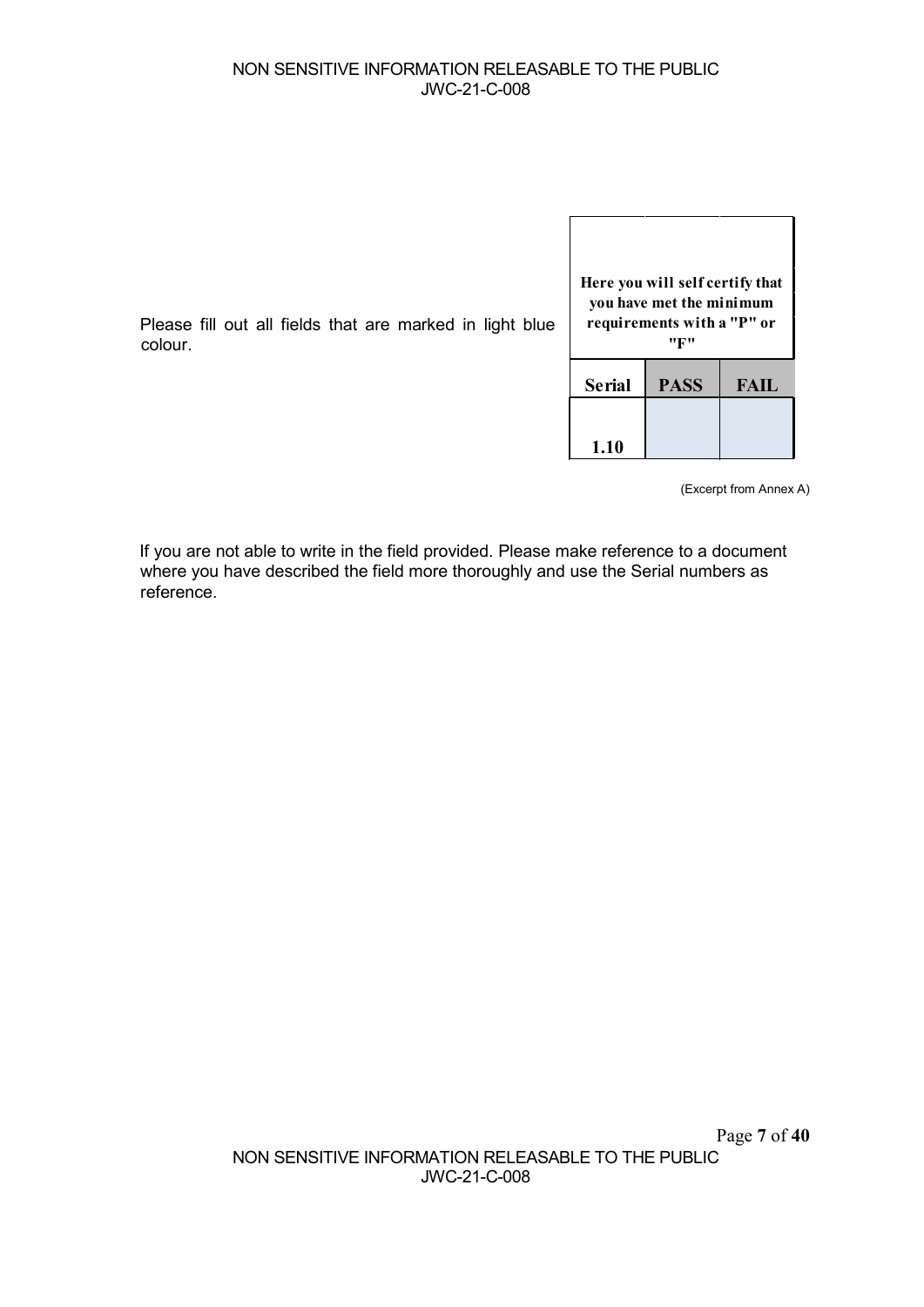## **PART I Annex B Bid form (Fill in Annex B)**

d. The following information should assist the bidder in filling out the Annex B form with specific information pertaining to these documents:

|              |                                                                                                                                                               |                                                                             | (EXCEIDI IIOIII AIIIEX D)             |  |  |  |
|--------------|---------------------------------------------------------------------------------------------------------------------------------------------------------------|-----------------------------------------------------------------------------|---------------------------------------|--|--|--|
|              |                                                                                                                                                               | JWC-21-C-008 Bid Form                                                       |                                       |  |  |  |
| Line<br>item | SOW ref.<br>Annex A<br>Ref.(serial)                                                                                                                           | Description                                                                 | <b>Total Cost in NOK Per</b><br>Month |  |  |  |
| 01           | Serial 1.10 to<br>3.11                                                                                                                                        | GROUP 1 SHREDDERS AS PER (1.10-3.11)<br>(price per UNIT per calendar month) | <b>NOK</b>                            |  |  |  |
| 01a          | Serial 1.10 to<br>3.11                                                                                                                                        | GROUP 2 SHREDDERS AS PER (1.10-3.11)<br>(price per UNIT per calendar month) | <b>NOK</b>                            |  |  |  |
| 01b          | Serial 1.10 to<br>3.11                                                                                                                                        | GROUP 3 SHREDDERS AS PER (1.10-3.11)<br>(price per UNIT per calendar month) | <b>NOK</b>                            |  |  |  |
| 01c          | SOW                                                                                                                                                           | Service costs monthly                                                       | <b>NOK</b>                            |  |  |  |
|              |                                                                                                                                                               |                                                                             |                                       |  |  |  |
| Line<br>item |                                                                                                                                                               | Description                                                                 | <b>Total Cost in NOK</b>              |  |  |  |
| 02           | Total accumulated BID price for 5 years (60 months) Multiply<br>line 01, 01a, 01b, by 60.<br>XX NOK<br>(Line01X60)+(Line01aX60)+(Line01bX60)+ (Line01cX60)=XX |                                                                             |                                       |  |  |  |

(Excerpt from Annex B)

 $(T_{\text{t}})$  cannot from Annex B)

Line Item 01 here you are to give a **monthly price** for the Group 1 Shredders as per serial number 1.10 through 3.11 in Annex A.

Line Item 01a here you are to give a **monthly price** for the Group 2 Shredders as per serial number 1.10 through 3.11 in Annex A.

Line Item 01b here you are to give a **monthly price** for the Group 3 Shredders as per serial number 1.10 through 3.11 in Annex A.

Line Item 01c here you are to give a price per month for service costs

Line item 02 here you are to give a total accumulated BID price for 5 years (60 months) multiply line 01, 01a, 01b, 01c by 60.

(Line01X60)+ (Line01aX60) + (Line01bX60) + (Line01cX60) =XX

| Line Item | SOW ref.<br>Annex A<br>Ref.(serial) | <b>Additional Ordering Price List</b>                                               | Quantity<br>Each | Total<br>Cost in NOK |
|-----------|-------------------------------------|-------------------------------------------------------------------------------------|------------------|----------------------|
| 03        | Serial 2.10<br>to 2.11              | Price changing cutter blades (when not<br>warranty)                                 |                  |                      |
|           | SOW 2.3.4                           |                                                                                     |                  | <b>NOK</b>           |
| 04        |                                     | Price oil bottles to include size                                                   |                  |                      |
|           |                                     |                                                                                     |                  | <b>NOK</b>           |
| 05        |                                     | Hour price on moving and installation of<br>machines within the contractual period. |                  |                      |
|           |                                     |                                                                                     |                  |                      |

Page **8** of **40**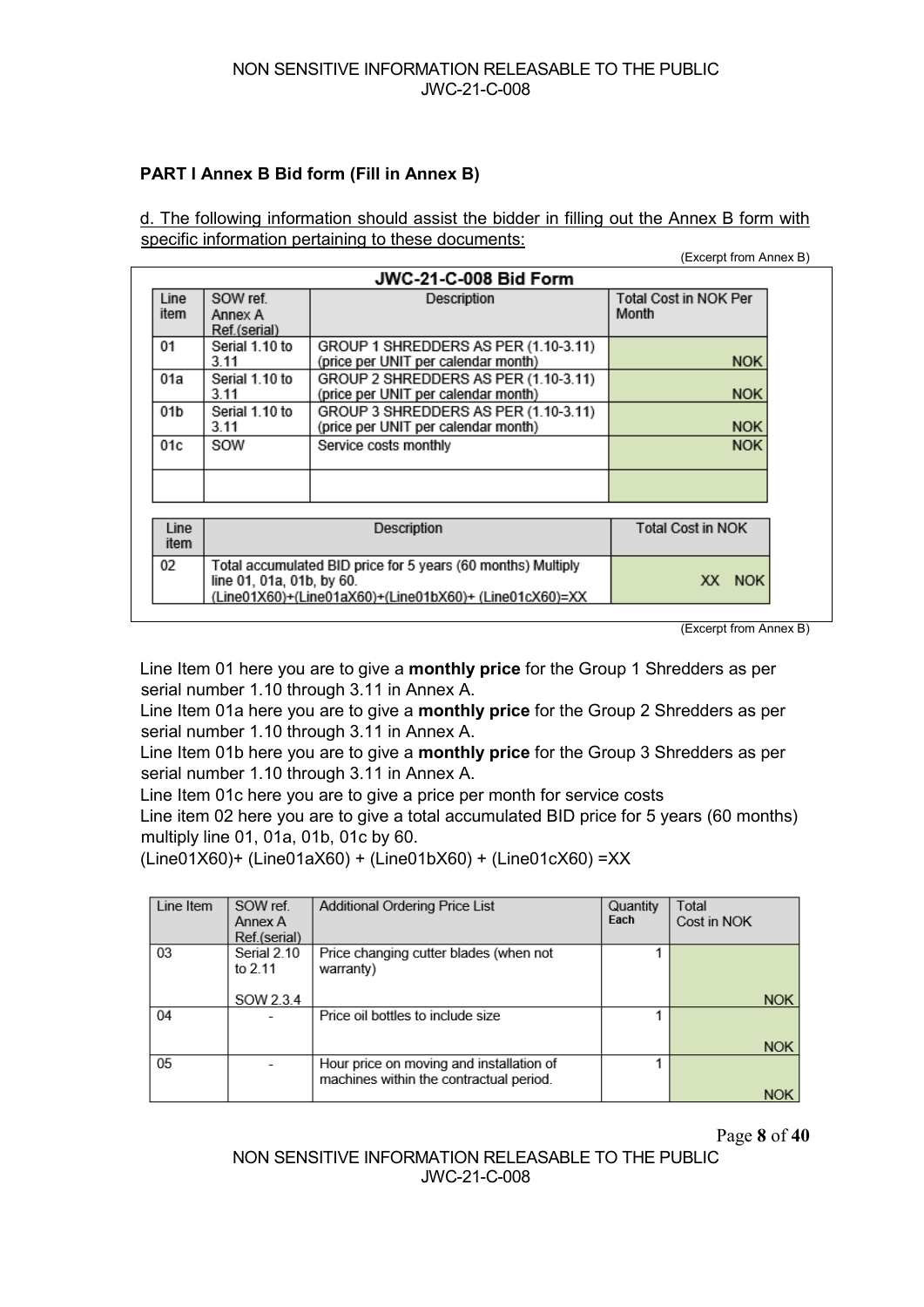(Excerpt from Annex B) Line Item 03-05 here you are to give a single NOK amount for each line item including any applicable delivery costs. The items may be ordered as needed for the duration of the contractual period.

The following calculation is used for Bid Evaluation:

| Pricing from Line 02 x1 (quantity)          | <b>NOK</b> |
|---------------------------------------------|------------|
| Pricing Line Item 03 x2 (quantity)          | <b>NOK</b> |
| Pricing Line Item $04 \times 25$ (quantity) | <b>NOK</b> |
| Pricing Line Item 05 x 5 (quantity)         | <b>NOK</b> |
| Total Evaluated Price for JWC-21-C-008:     | <b>NOK</b> |
|                                             |            |

(Excerpt from Annex B)

In the section shown in the excerpt above you are to multiply the Pricing Line Item with the quantity listed. Then, add together these lines to establish your "Total Evaluated Price for JWC-C-008"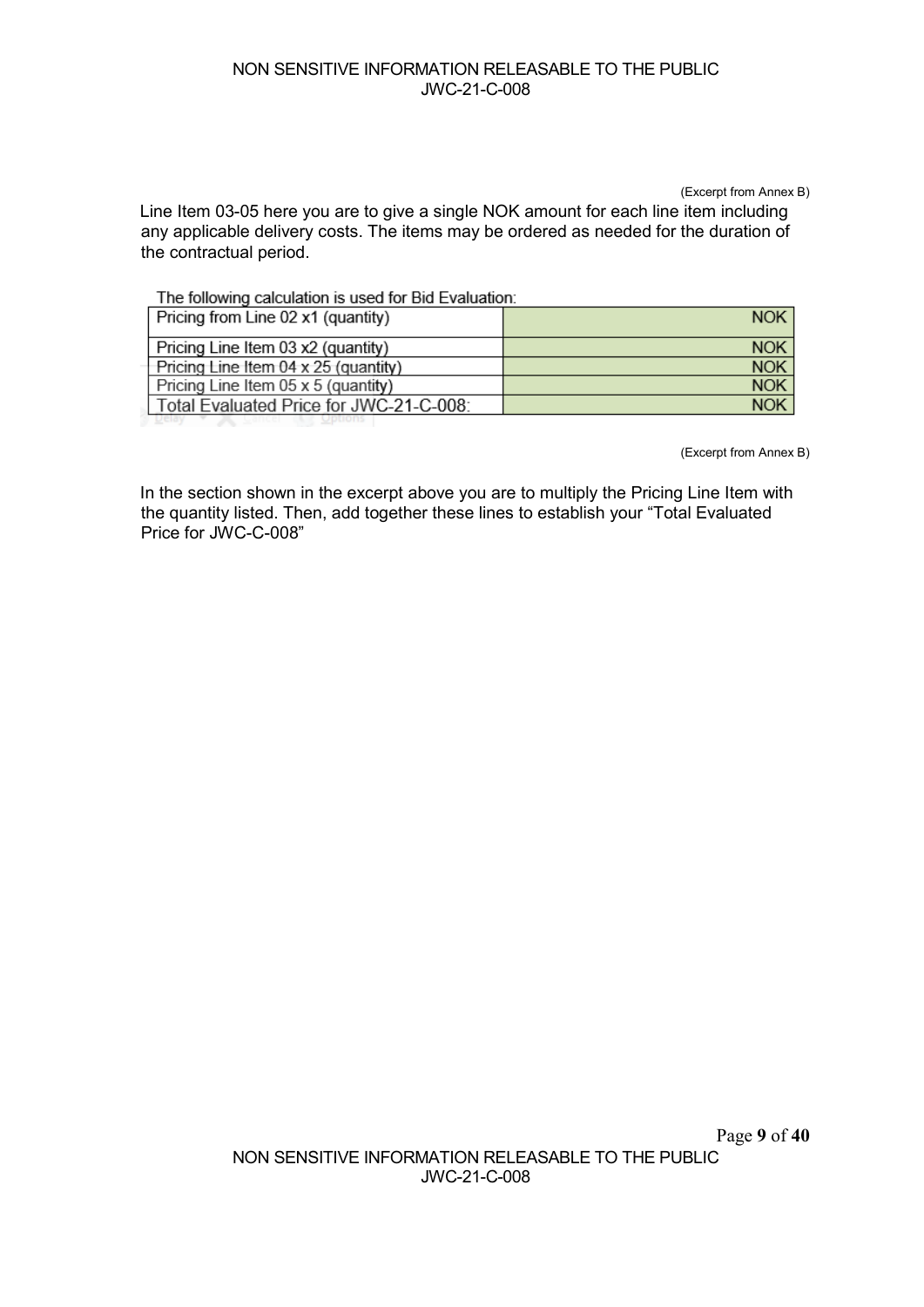#### **16. DURATION OF THE CONTRACT**

The contract awarded through this RFQ will be effective 01-january-2022 until 31- December-2022 – Base Contract with up to four (4) yearly extension-options. Notice of execution of the optional year(s) will be provided in writing by the Contracting Officer no later than 60 days prior to current contract expiration date.

#### **17. COMMUNICATIONS AND CONTACTS FOR CLARIFICATION**

#### **17.1 Communications in General**

Any communications related to this RFQ, between a prospective bidder and JWC shall only be through JWC Contracting Officer and/or JWC Contracting Specialist; only such persons may, during the solicitation and evaluation period, answer inquiries regarding this RFQ. There shall be no contact with regards to this RFQ with other JWC or NATO personnel. This is to maintain all bidders on an equal and competitive footing. Bidders not following this rule will be disqualified.

#### **17.2 Bidders Request for Clarification**

Bidders should seek clarification as soon as possible. Any explanation desired by a bidder regarding the meaning or interpretation of this RFQ, specifications etc., must be requested in writing by email to the Contracting Officer and/or Contracting Specialist. The Contracting Officer must receive clarification requests at least ten (10) days before bid closing. It is the Contracting Officer's exclusive right to deny or grant an extension of the closing date.

Information given to a bidder will be furnished to all prospective bidders, by way of a clarification to the RFQ. Oral explanations or instructions will not be binding unless confirmed in writing by the Contracting Officer and/or Contracting Specialist.

For all request for clarification please utilize JWC-21-C-008 - ANNEX C - Q and A form and follow the instructions at the bottom of the aforementioned Annex.

#### **17.3 Point of Contact**

Mr. Torgeir Strand, Contracting Specialist Tel: +47 52 87 92 96 E-mail address: [torgeir.strand@jwc.nato.int](mailto:torgeir.strand@jwc.nato.int)

Mr Kjetil Sand, Contracting Officer Tel: +47 52 87 92 90 E-mail address: [kjetil.sand@jwc.nato.int](mailto:kjetil.sand@jwc.nato.int) 

All correspondence is to be forwarded to group email box: [pcs@jwc.nato.int](mailto:pcs@jwc.nato.int)

Page **10** of **40**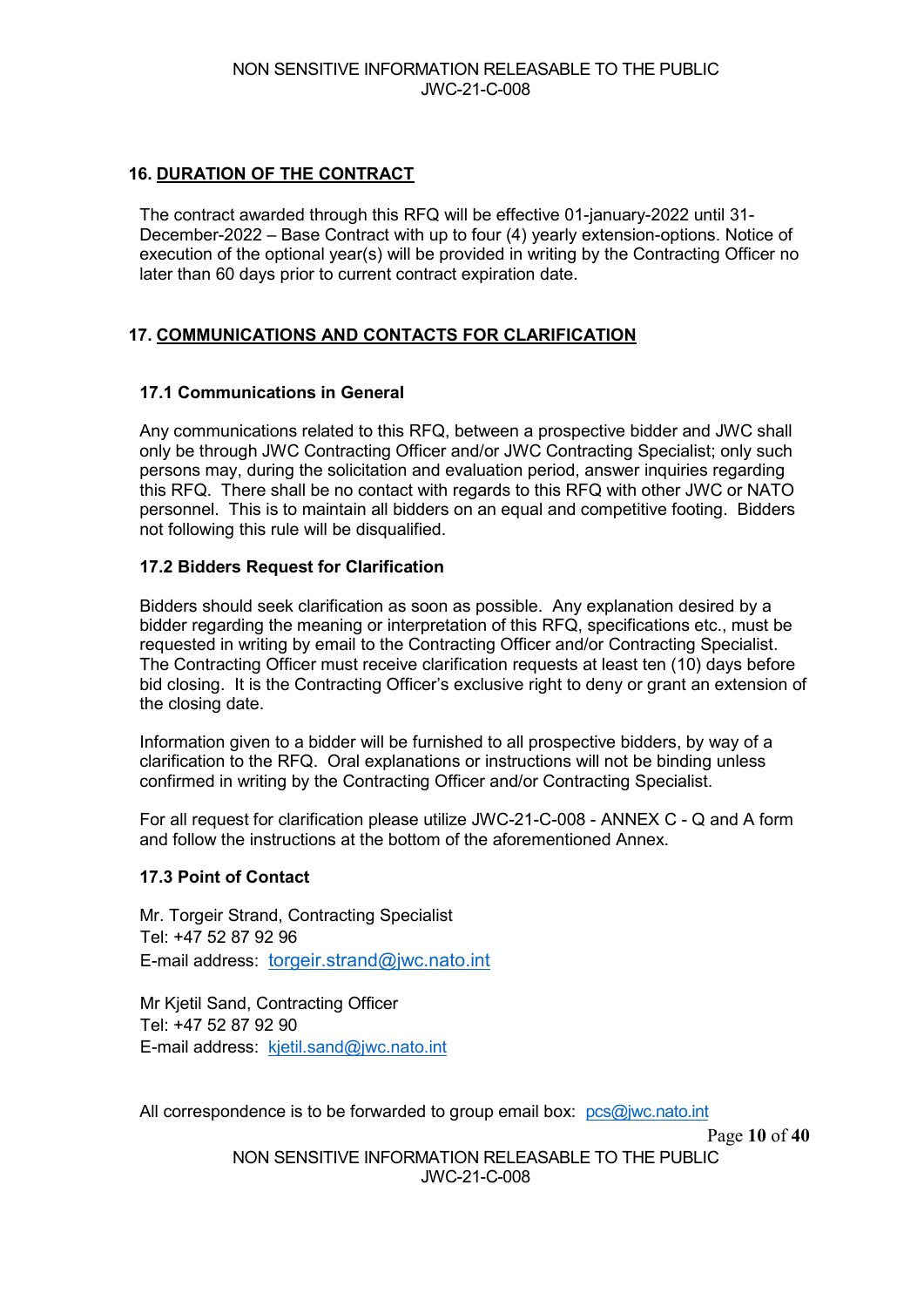#### NON SENSITIVE INFORMATION RELEASABLE TO THE PUBLIC JWC-21-C-008

Joint Warfare Centre BUDFIN – Purchasing and Contracting Branch P.O. Box 8080 Gamle Eikesetveien 29 N-4068 Stavanger Norway

## **18.ELIGIBILITY**

This RFQ is open to bids from firms that:

- originate and are chartered/incorporated within the NATO-member nations (30)
- maintain a professionally active facility (i.e.: office/factory/laboratory, etc.) within NATO- member nations (30);
- work in the field of required services and are legally authorized to operate at the time of bidding;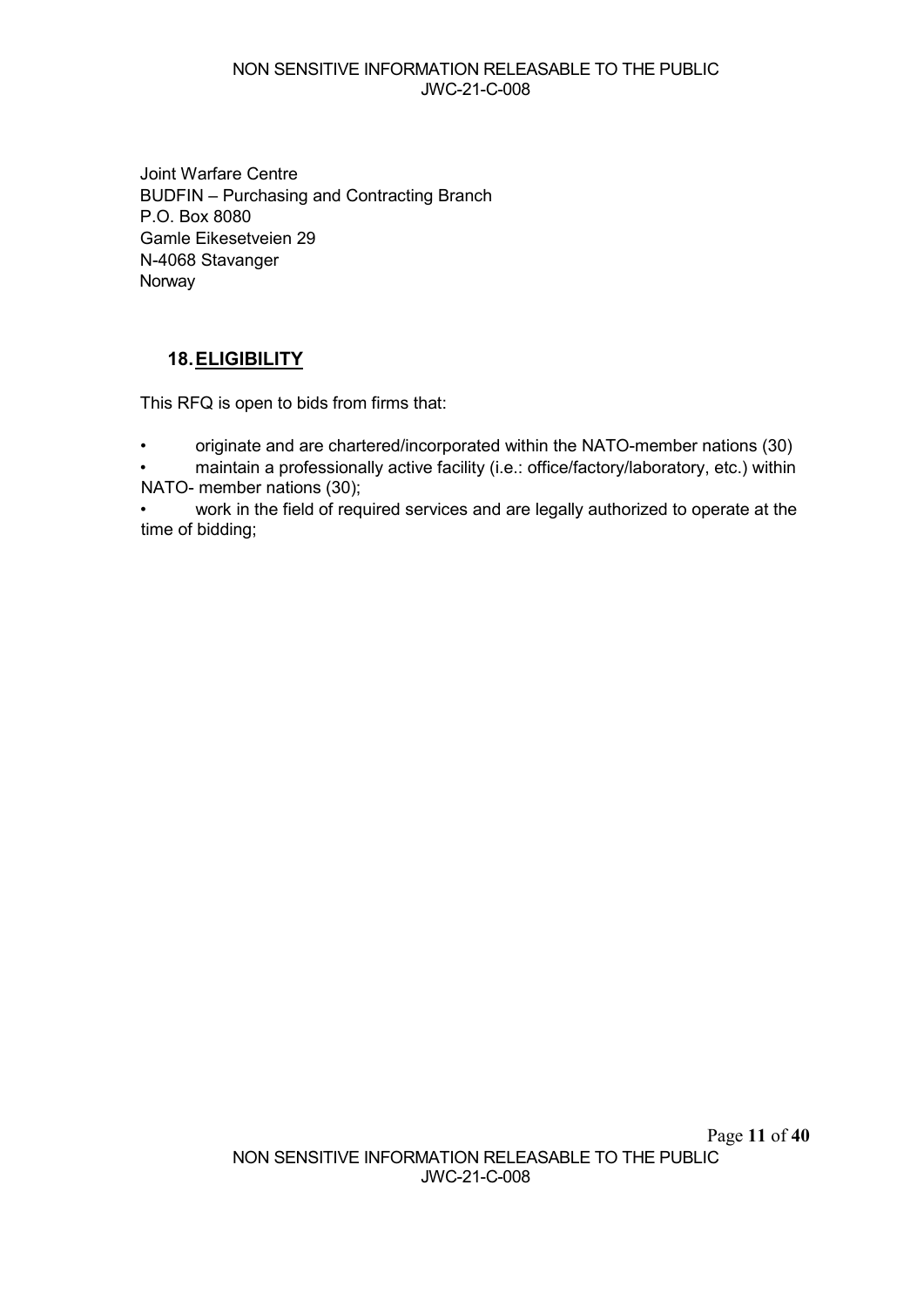## **PART II GENERAL PROVISIONS**

#### **JWC-21-C-008 RENTAL AND SERVICE AGREEMENT SHREDDERS**

#### **1. ORDER OF PRECEDENCE**

In the event of any inconsistency in this contract, unless otherwise provided herein, the inconsistency shall be resolved giving precedence in the following descending order:

- 1<sup>st</sup> Special Terms and Conditions (applicable after contract award)
- 2<sup>nd</sup> Purchase Order Terms
	- $3<sup>rd</sup>$  These General Provisions (Part II)<br> $4<sup>th</sup>$  The Statement of Work (Part III)
	- $4<sup>th</sup>$  The Statement of Work (Part III)<br> $5<sup>th</sup>$  The formal Bid or Proposal accel
	- The formal Bid or Proposal accepted by JWC

#### **2. DEFINITIONS**

As used throughout this Contract, the following terms shall have the meanings as set forth below;

- a. "Acceptance" means the action by which the JWC acknowledges that the Supplier has fully demonstrated that the Supplies delivered are complete and operational.
- b. "JWC" means the Joint Warfare Centre. Joint Warfare Centre (JWC) is set up by the North Atlantic Council under Article 14 of the Protocol on the Status of International Military Headquarters, 1952), (Paris Protocol).
- c. "Contracting Officer" means the person executing and managing this contract on behalf of JWC.
- d. "Contract" means the contractual instrument (purchase order or written agreement) to which these General Rules and Conditions applies.
- e. "Delivery" means, as applicable, the exact or latest possible date(s) by which the Supplier shall deliver Supply (Goods or provide the Services) to the JWC under the Contract.
- f. "NATO" means the North Atlantic Treaty Organisation.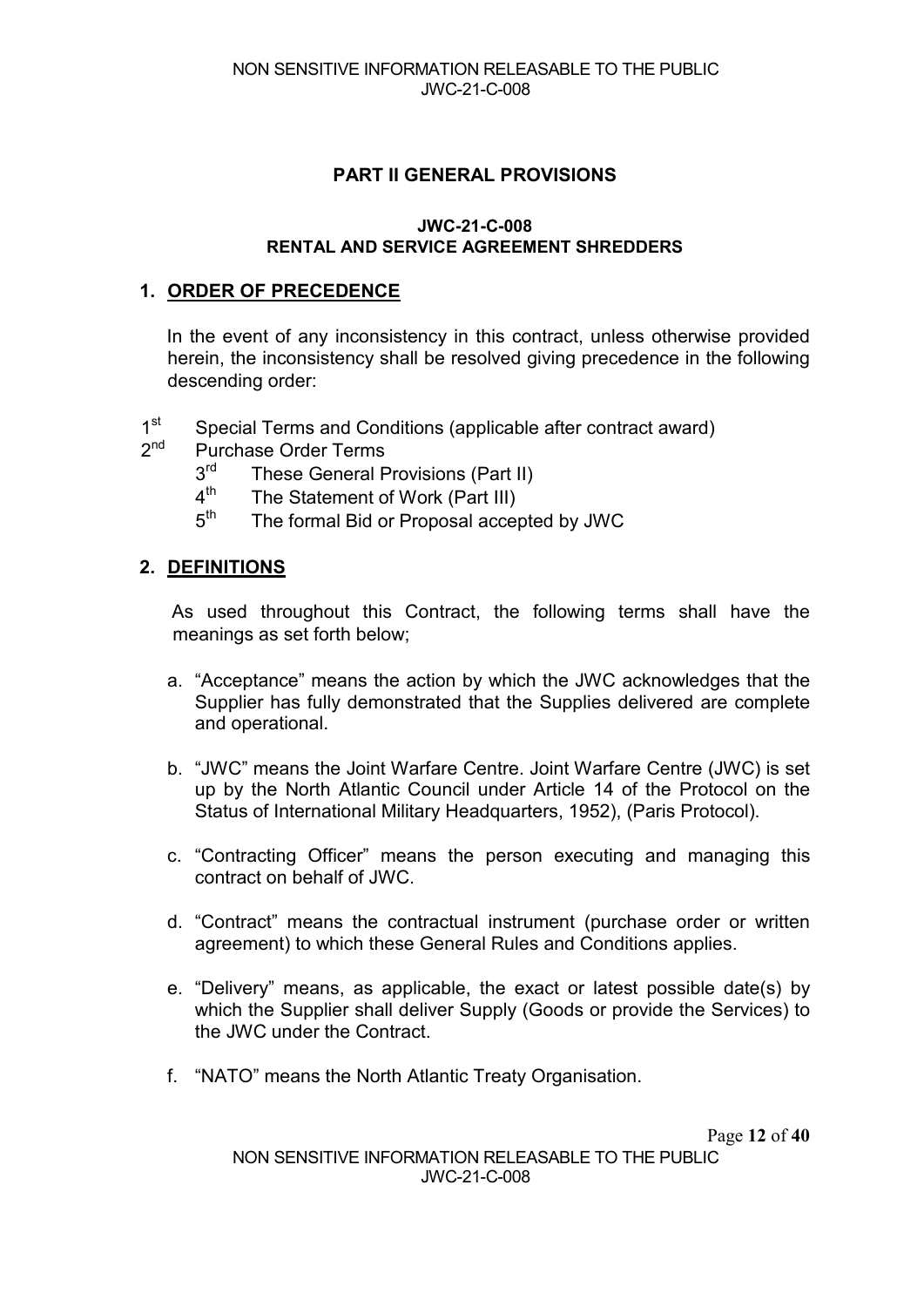- g. "Supplier" means a party that supplies Goods or Services.
- h. "Day" means any calendar day.
- i. "COR/COTR" means the Contracting Officer's Representative.
- j. "Force Majeure" means an event or effect that can be neither anticipated nor controlled, provided that such event or effect is not attributable to the fault or negligence of the Supplier and cannot be prevented by it. The term includes both acts of nature (e.g., floods and hurricanes) and acts of people (e.g. riots and wars). Neither strike nor labour stoppages by the Supplier's workforce nor civil unrest shall constitute Force Majeure.
- k. "Goods" means any and all of the products to be supplied by the Supplier to the JWC under the Contract, including any replacement parts furnished pursuant to a warranty or otherwise, regardless of whether the price(s) for such Good(s) is or are separately indicated.
- l. "Sub-Contractor" means a Third Party who has entered into an agreement with the Supplier for the provision of Supply under this Contract.
- m. "Subcontract" means, except as otherwise provided in this Contract, any agreement or contract made by the Supplier with any other party in fulfilment of any part of this Contract, and any agreement, contract or subcontract hereunder.
- n. "Work" means all work which the Supplier shall perform or cause to be performed under this Contract.
- o. "Supplies" means the Services and the Goods identified in the Contract.
- p. "Services" means any and all services to be provided by the Supplier to the JWC under the Contract, including but not limited to applicable consultancy, report, design work, creation or licensing of intellectual property, training, installation, maintenance, repair or other after-sales service.

## **3. AUTHORIZATION TO PERFORM**

- a. The Supplier warrants that:
	- (1) it and its Sub-Contractors, if any, have been duly authorized to provide the required services and to do business in Norway;

Page **13** of **40**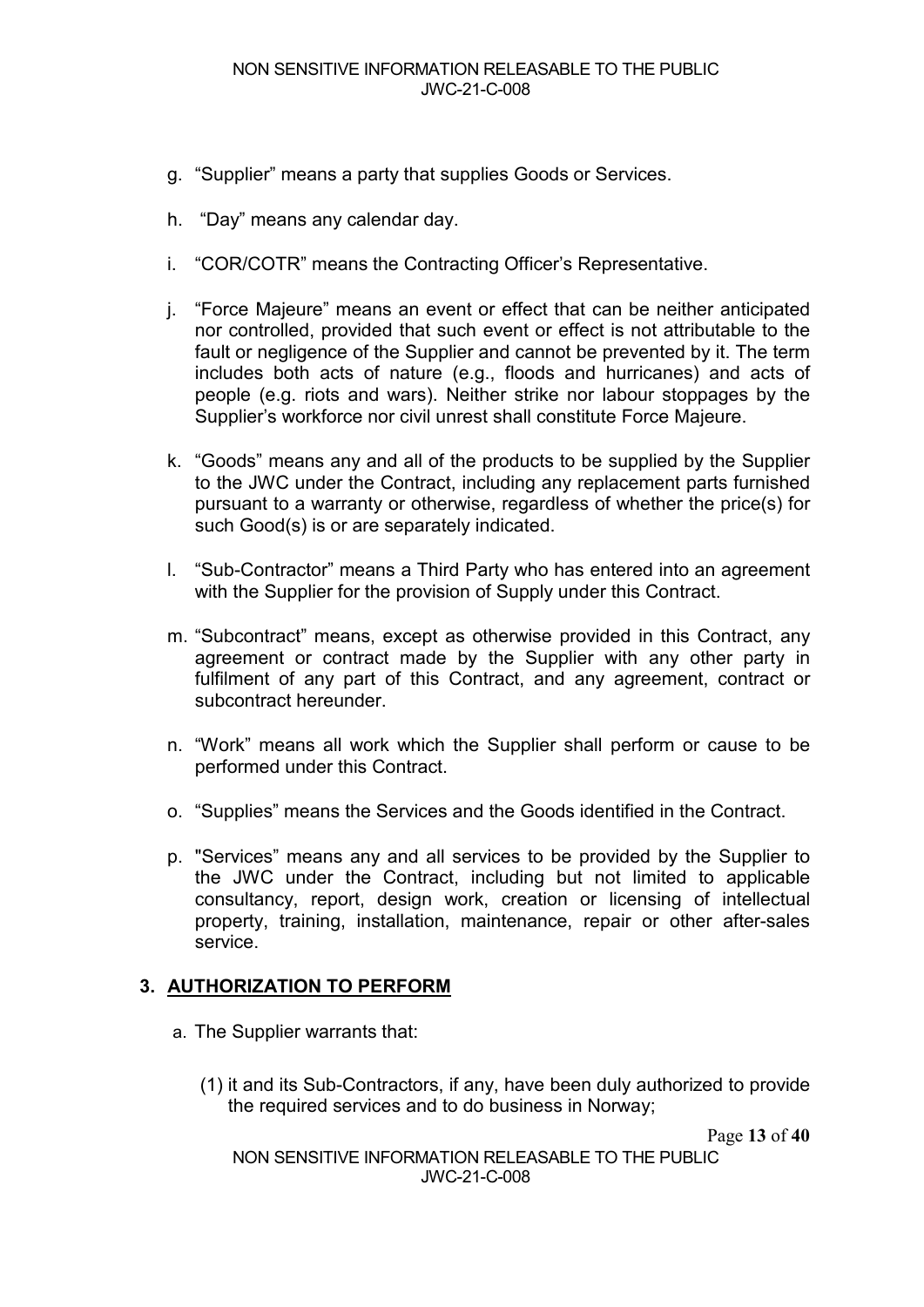- (2) it and its Sub-Contractors, if any, have obtained or will obtain all necessary licenses and permits required in connection with the Contract:
- (3) it and its Sub-Contractors, if any, will fully comply with all the laws, decrees, labor standards and regulations of Norway during the performance of the Contract; and
- (4) attainment of any license, permit or authorization that is required for provision of the Supplies shall be sole obligation of the Supplier.

## **4. SUPPLIER'S STATUS AND AUTHORIZATIONS**

- a. The Supplier and/or its personnel nor its Sub-Contractors, if any, shall not be considered in any respect as being employees, organs or agents of the JWC or NATO. Nothing in this Contract shall be construed as creating a partnership or joint venture of any kind. Neither Party shall be authorized to bind the other Party legally, financially or otherwise except as explicitly indicated in the Contract.
- b. No NATO privileges or immunities will be granted to Suppliers or its personnel. The SUPPLIER's personnel cannot become members of NATO MWA funded activities, e.g. Jatta Community Club, Jatta International Women's Club, or the Sports Clubs.
- c. The NATO SOFA or Paris Protocol does not apply to the Supplier or subcontractor, or to their respective personnel. Work permits and residency permissions must be obtained in accordance with Norwegian law where applicable.

## **5. ASSIGNMENT AND SUB-CONTRACTING**

a. The Supplier shall not assign, transfer, pledge, subcontract or make other disposition of the Contract either in whole or in part except with the express written consent of the JWC and in accordance with the following reservations: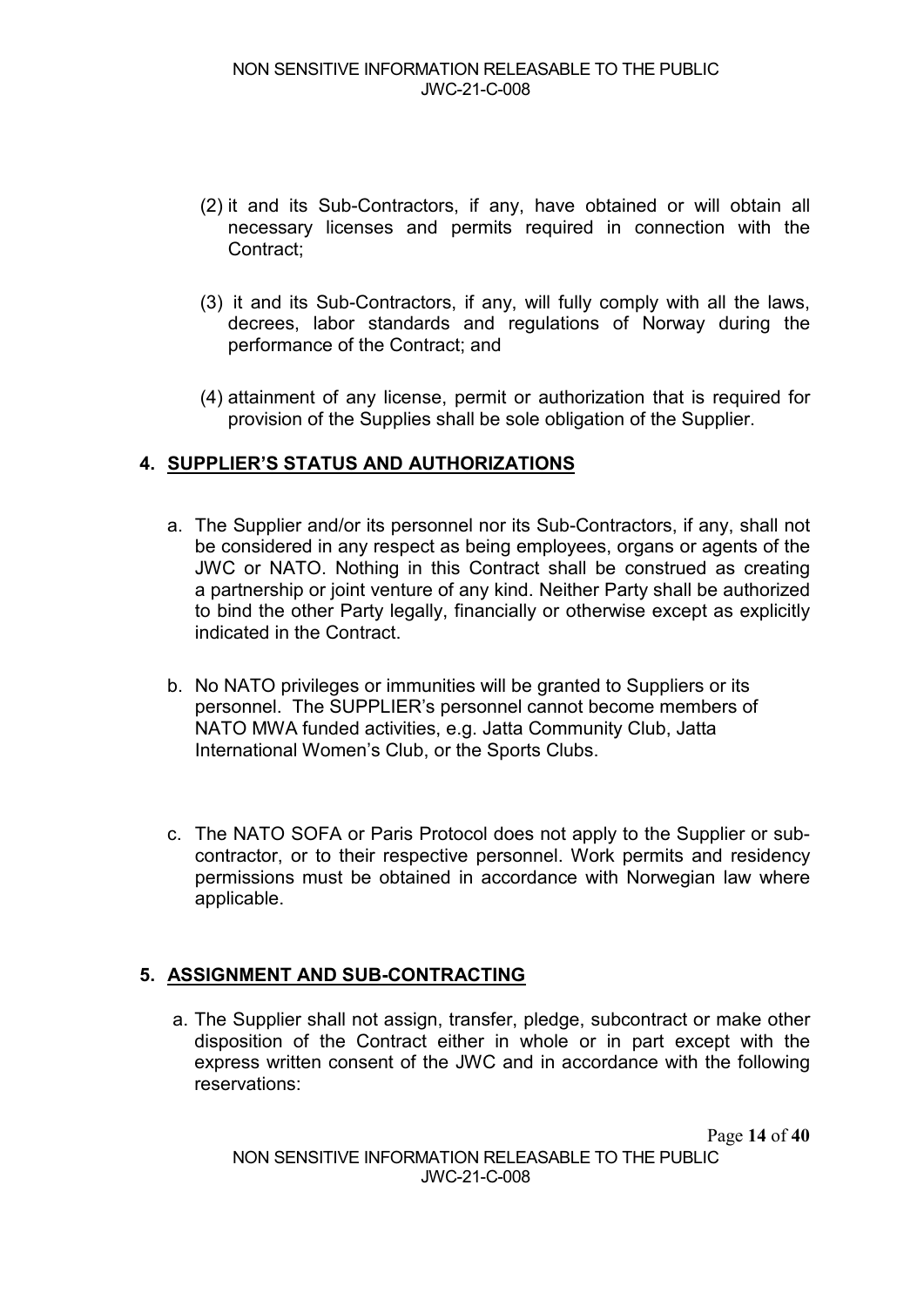- a. Any modifications, including changes, additions or deletions and instructions under this Contract shall not be binding unless agreed in writing by the Contracting Officer.
- b. Sub-Contractors' personnel shall be nationals of NATO member States, unless specifically authorized by the Contracting Officer.
- c. The Supplier shall determine that any Sub-Contractor proposed by him for the furnishing of Supplies which shall involve access to classified information in the Supplier's custody has been granted an appropriate security clearance by the Sub-Contractor's national authorities, which is still in effect, prior to being given access to such classified information.
- d. The Supplier shall be fully responsible for its Sub-Contractors and in any Subcontract shall bind the Sub-Contractor by the same terms and conditions by which the Supplier is bound under the Contract. Any subcontracting shall not relieve the Supplier from any liability or obligation under the Contract.

## **6. GUARANTEES OF THE SUPPLIER**

- a. The Supplier declares that the Supplies:
	- (1) are of the quality(ies), quantity(ies) and description(s) required by, and conform to the terms or reference or technical specification of the Contract;
	- (2) fully comply with applicable laws, directives, rules and regulations; and
	- (3) are free from any right or claim of a third party, including rights based on industrial or intellectual property.
- b. The Supplier further declares that:
	- (1) it is competent to perform the Services; and
	- (2) it has necessary associated capacities and qualifications, including knowledge, certifications, skills and personnel.

## **7. SERVICE AND PARTS AVAILABILITY**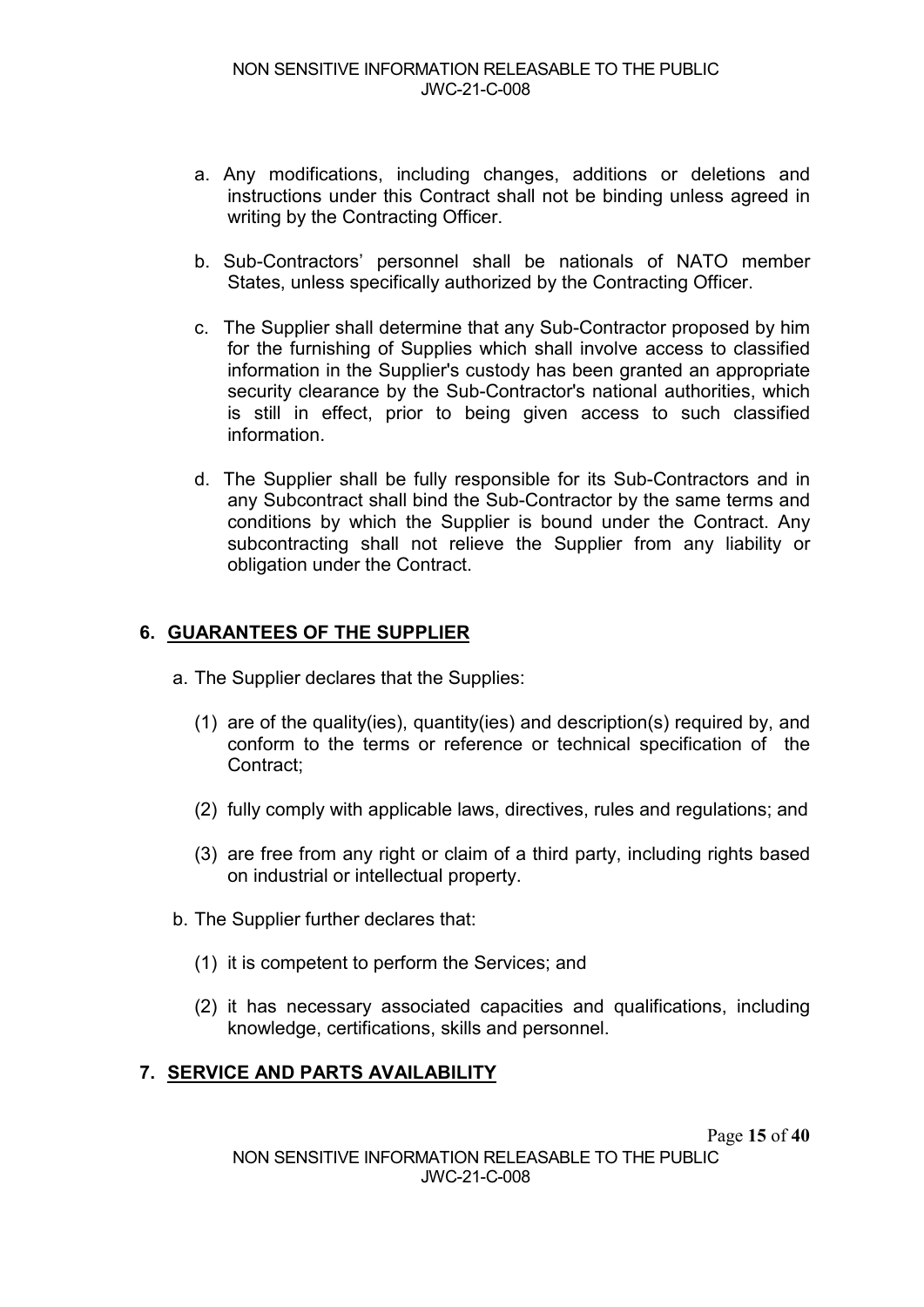Unless as specified otherwise in the Technical Specifications, the Supplier and his Sub-Contractors will maintain and furnish a source of an adequate supply of services, components, spare parts and sub-assemblies to properly maintain the supplies for a period of minimum five (5) years from Contract Effective Date.

## **8. NOTICE OF SHIPMENT**

- a. At the time of delivery of any Supplies to a carrier for transportation, the Supplier shall give notice of shipment to the Contracting Officer and to such other persons or installations as are designated by the Contracting Officer. If such instructions have not been received by the Supplier at least one (1) working day prior to such delivery to a carrier, the Supplier shall request instructions from the Contracting Officer concerning notice of shipment to be given.
- b. The following information shall be included in such notification:
	- (1) Contract number;
	- (2) Shipping address;
	- (3) From: (Name and complete address of consignor) To: (Name and complete address of consignee);
	- (4) Listing of supplies by Contract Items(s);
	- (5) Number of and marking on packages(s);
	- (6) Weight and dimensions of packages(s);
	- (7) Name and address of Carrier, mode and date of shipment with waybill Number;
	- (8) Customs documents required by the Supplier (if applicable).

## **9. SECURITY**

- a. The Supplier shall comply with all security requirements prescribed by the JWC and the National Security Authority or designated security agency of each NATO country in which the Contract is performed.
- b. The Supplier shall be responsible for the safeguarding of NATO classified information, material and equipment entrusted to him or generated by him in connection with the performance of the Contract.
- c. Any known or suspected breaches of security or other matters of security significance is a violation of the professional confidentiality between the

Page **16** of **40**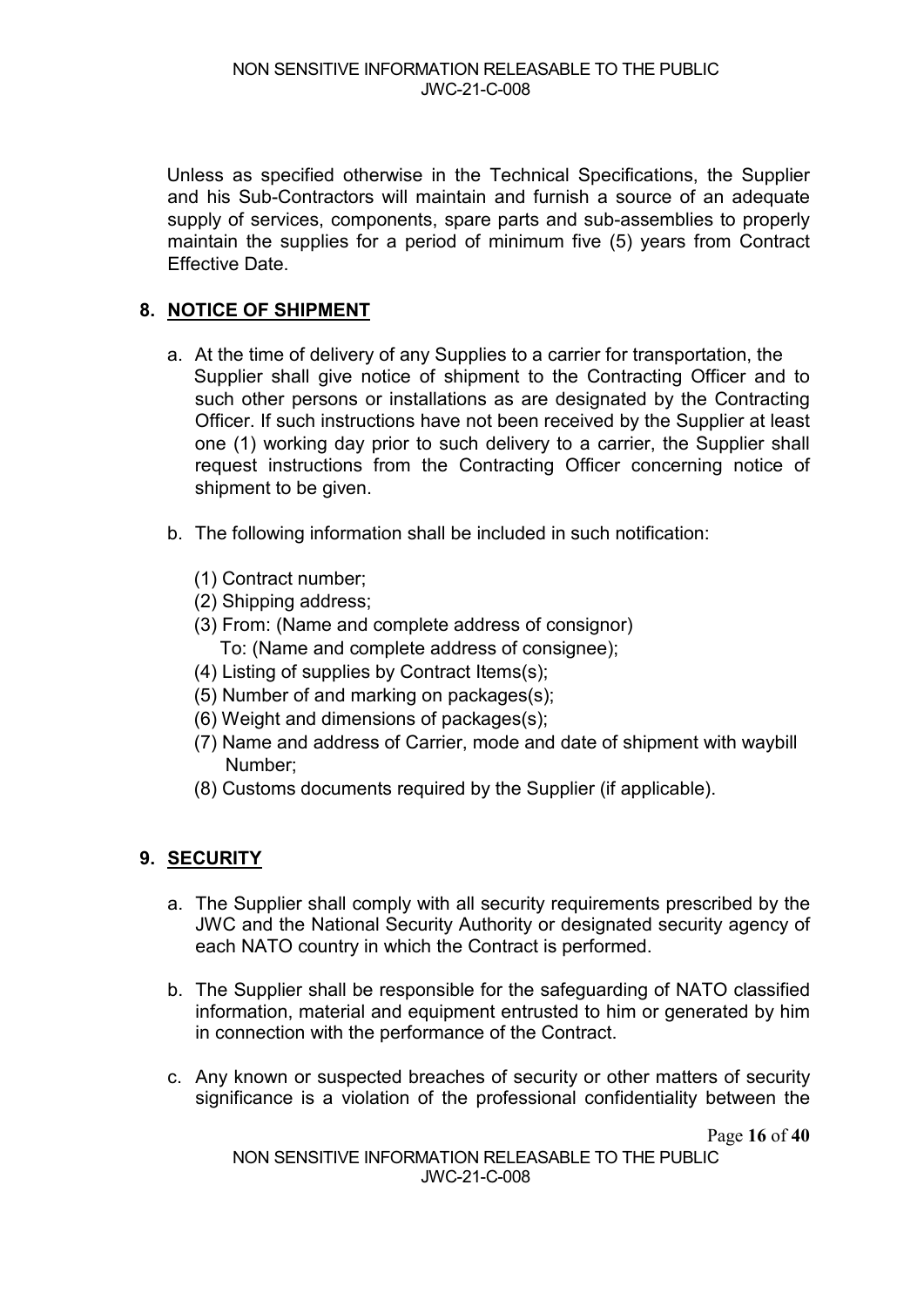Parties, and may constitute a criminal offence under Norwegian law. Violations are to be reported immediately to the other Party by the Party, who becomes aware of the violation, and to the appropriate authorities in order to institute investigations.

d. If security violations occur, the Party being exposed to the violation is entitled to immediately declare the Contract void, and to claim penalties and compensation as set out in Article 22 below.

## **10.ACCEPTANCE**

- a. Acceptance or rejection of the Supplies shall be made as promptly as practicable after delivery, except as otherwise provided in this Contract.
- b. Acceptance shall be conclusive, except for latent defects, fraud, gross negligence amounting to fraud, or otherwise stated in the Contract. The formal Acceptance will take place when the following requirements have been met:
	- (1) availability at final destination of all Supplies;
	- (2) successful completion of acceptance testing;
	- (3) verification of the inventory;
	- (4) satisfactory completion of all training or other services, if any, required by that date; and
	- (5) agreement between the JWC and the Supplier on a discrepancy list (if necessary) and corresponding clearance dates.
- c. When discrepancies exist and if these do not prevent satisfactory use or operation of the Supplies, the JWC may declare the acceptance provisional. In this case the JWC is authorized to withhold from payment an amount commensurate with the importance of the discrepancies but in any case not less than ten (10) percent of the total contract value and this until all discrepancies have been cleared; at that time the Acceptance becomes final.

#### **11.OWNERSHIP**

Unless specified elsewhere in this Contract, title to Supplies furnished under this Contract shall pass to the JWC upon Acceptance, regardless of when or where the JWC takes physical possession.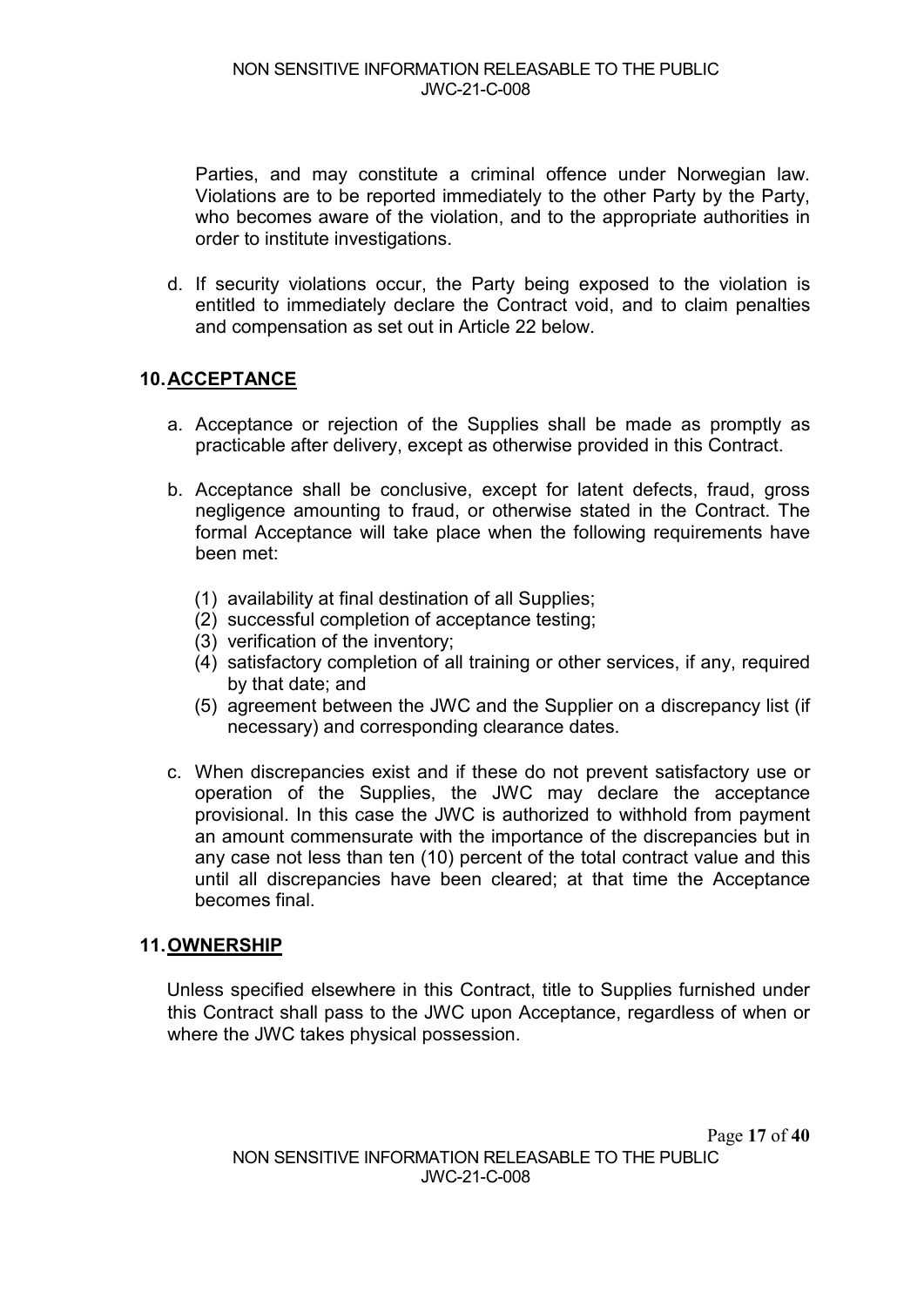## **12.WARRANTY**

- a. The Supplier issues a warranty on the product for a period of 60 (sixty) months (warranty period), from the date of Delivery and Acceptance, certifying that the product fulfils the agreed standards. Under the warranty the Company is obliged to repair or put into working order any fault or defect at Company's own expense, no matter when JWC – within the warranty period notifies Company of the fault or defect.
- b. The provisions of this Article are equally applicable to any item replaced or repaired under warranty.
- c. The Supplier is liable for any and all faults or defects depreciating value or affecting the usability of the Supplies and depreciating or compromising the standards as defined in the Contract, or by Norwegian Law.
- d. The warranty applies to all faults or defects as described in this paragraph, and reported by the JWC before the expiration of the warranty period. The procedure shall be as follows:
	- (1) JWC is obliged to notify the Company in writing, of any fault or defect no later than 7 (seven) days after the JWC has identified or discovered the fault or defect.
	- (2) In case the Supplier is unable to replace or repair faults or defects occurring within the warranty period, the JWC is entitled to:
		- reduce the payment corresponding to the loss of functionality and technical value, provided that the fault or defect is only partly and does not affect the general usability of the Supplies;
		- If the fault or defect affects the general usability of the Supplies, set aside and declare the Contract void and subject to compensation, or request another company to do the remaining and necessary works at Supplier's expense.
	- (3) Repairing of the defect should be reported in a protocol.
	- (4) In case of a provisional acceptance the warranty period starts at the date of provisional acceptance and ends twelve (12) months after the date of provisional acceptance.
	- (5) Failure to agree upon any determination to be made under this Article shall be a dispute concerning a question of fact within the meaning of the "Disputes" Article of this Contract.

Page **18** of **40**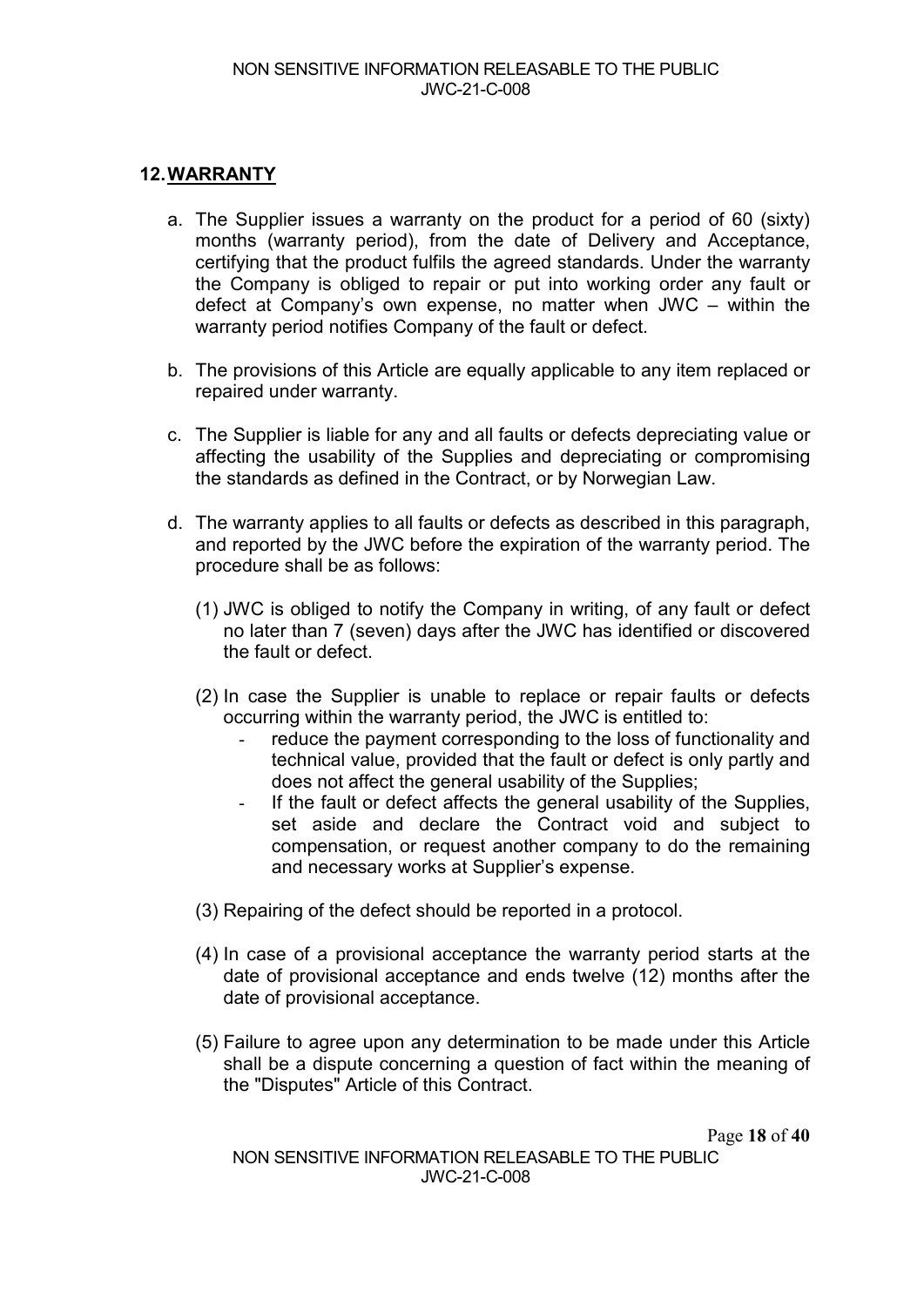- (6) The rights and remedies of the JWC provided in this Article are in addition to and do not limit any rights afforded to the JWC by any other Article of the Contract.
- (7) The warranty period shall be extended by a period equal to the time taken by the Supplier to repair or replace the item (Supplies) under warranty.

## **13.EXPORT CONTROL**

The Supplier warrants that, if applicable all necessary permits related to export control or other associated arrangements shall be valid prior to contract award. Should the Supplier require export pre-approval the JWC Legal Office will be provided a preview of said Suppliers request PRIOR to the Supplier submission to a Government entity. Upon validation of request by the JWC Legal Office, subject agreement or request may be submitted to appropriate authority.

## **14.JWC REGULATIONS**

The Supplier shall comply with the applicable provisions of JWC regulations and Directives as communicated to it by the Contracting Officer.

## **15.SUPPLIER NOTICE REGARDING DELAY**

In the event the Supplier encounters difficulty in meeting performance requirements, or when he anticipates difficulty in complying with the Contract delivery schedule or date, he shall immediately notify the Contracting Officer in writing, giving pertinent details; provided, however, that this data shall be informational only in character and that this provision shall not be construed as a waiver by the JWC of any delivery schedule or date, or of any rights or remedies provided by law or under this Contract.

## **16.NOTICE OF ASSISTANCE WITH RESPECT TO PATENT AND COPYRIGHT INFRINGEMENT**

a. The Supplier shall report to the Contracting Officer, promptly and in reasonable written detail, each notice or claim of patent or copyright infringement based on the performance of this Contract of which the Supplier has knowledge.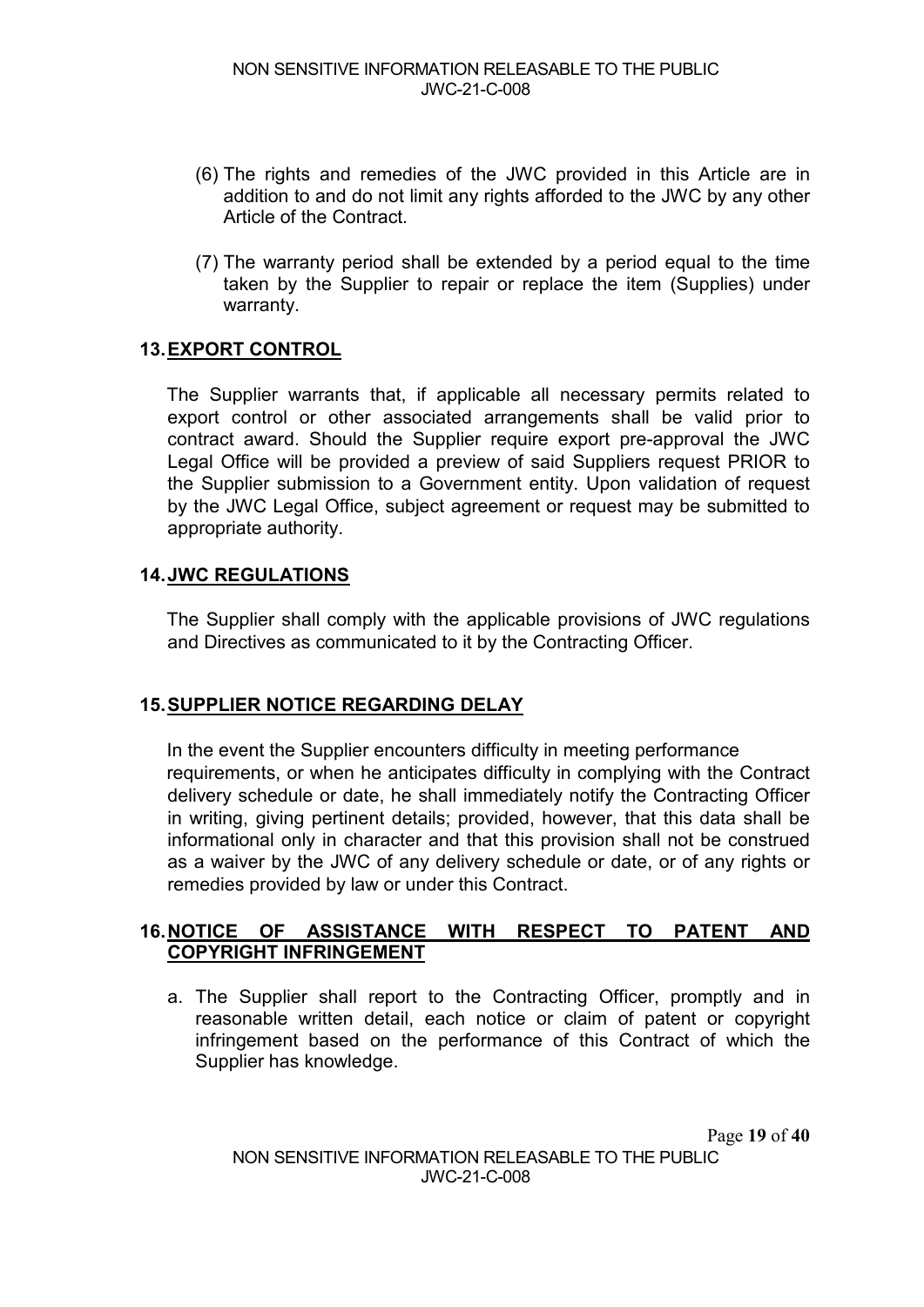- b. In the event of any claim or suit against the JWC on account of any alleged patent or copyright infringement arising out of the performance of this Contract or out of the use of any Supplies furnished or Work or Services performed hereunder, the Supplier shall furnish, free of charge, to the JWC, when requested by the Contracting Officer, all evidence and information in possession of the Supplier pertaining to such suit or claim.
- c. This Article shall be included in all Sub-Contracts.

## **17.INTELLECTUAL PROPERTY**

- a. Unless the Supplier has advised the JWC before the acceptance of the Contract on existing third parties or Supplier's rights arising otherwise than by virtue of this Contract, and with due regard to national security regulations, all rights in the results of work undertaken by, or on behalf of, the JWC for the purpose of this Contract, including:
	- (1) any technical data specifications, report, drawings, computer software data, computer programs, computer databases, computer software, to include source code, resulting from performance of experimental, developmental, integration, testing, or research work which was specified as an element of performance in this Contract, documentation including software documentation;
	- (2) design data, specifications, instructions, test procedures;
	- (3) training material produced or acquired in the course of such work without prejudice to the residual rights of the Supplier to use the same or similar materials on future occasions in connection with work carried out for the JWC;
	- (4) Plans, drawings, manuals or instructional materials prepared or required to be delivered under this Contract for implementation management, installation, operation, maintenance and training purposes; and
	- (5) in particular, all rights, including copyright therein,

Will vest in and be the sole and exclusive property of the JWC.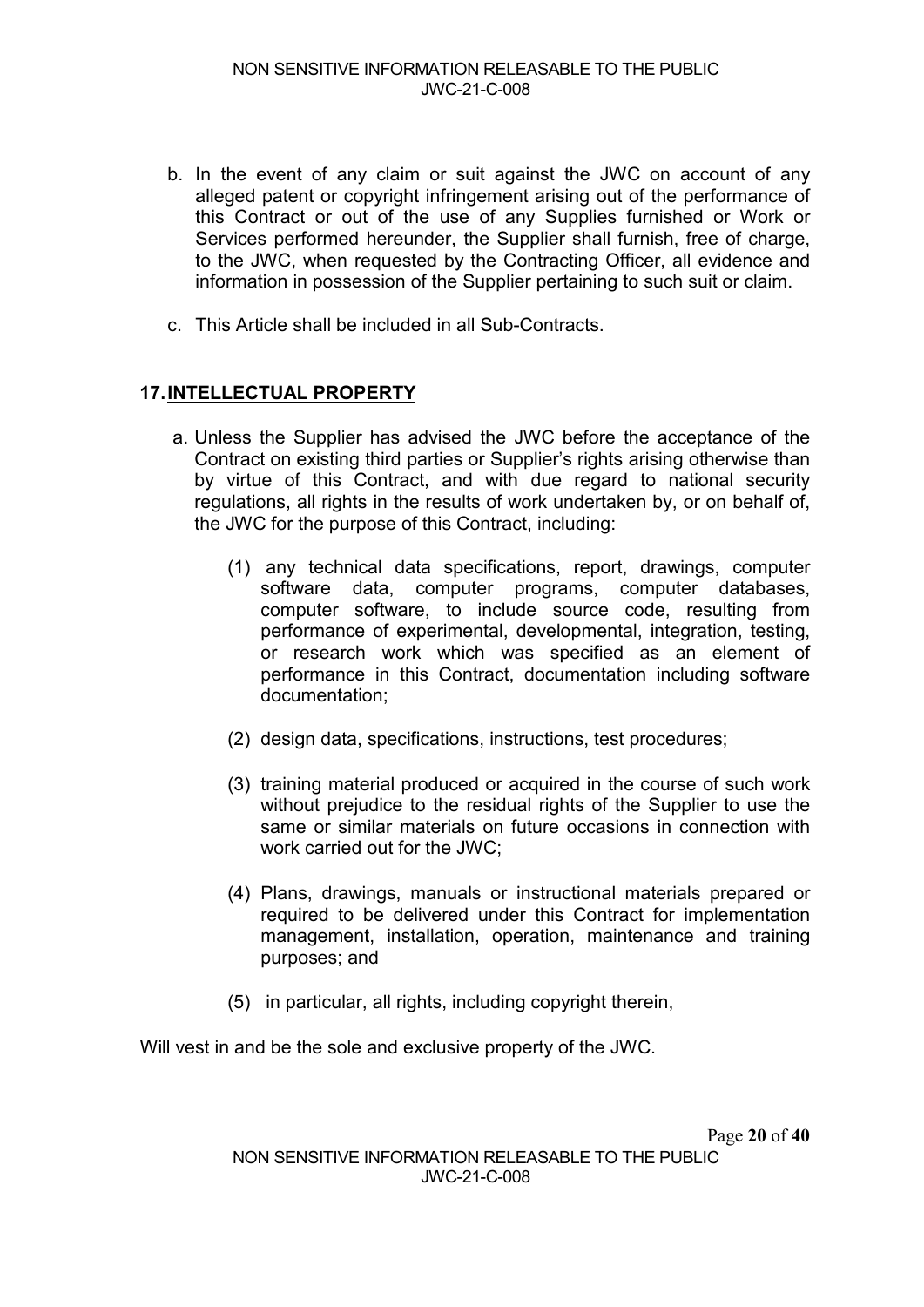b. Technical data and software delivered under this Contract shall be marked with the number of this Contract, name of the Company and the rights transferred to JWC.

## **18.SOFTWARE RELEASES AND UPDATES**

- a. All software implemented on or delivered with the Supplies shall be at the start of Acceptance, the most recent versions or releases as available.
- b. The Supplier shall for duration of minimum five (5) years after Acceptance, and upon their availability, offer to the JWC all software changes, fixes and new releases. These shall be offered at no cost when they are offered free of charge on the commercial market.

## **19.QUALITY ASSURANCE AND CONTROL; AUDIT**

- a. The Supplier shall have established a quality assurance system based on ISO 9000 Standards as applicable to the work, describing in which manner the Supplier will secure that the work will satisfy all quality requirements. Such system shall be subject to JWC's review and the JWC has the right to audit the Supplier's quality assurance system at any time during the term of the Contract.
- b. The Supplier shall, during the execution of the Work, perform such control as necessary to ensure that the Work is performed in accordance with the quality requirements of the Contract and that adequate documentation verifying such control is provided to the JWC in a timely manner.
- c. The JWC shall have a right to monitor the Work continually during the term of the Contract to ensure that the Supplier is fulfilling the contractual obligations. The monitoring will be carried out by performing quality inspections and assessments to determine whether the Supplier is meeting necessary quantity and quality requirements. The Supplier shall make its facilities accessible for inspection.
- d. As a part of the quality assurance system the Supplier may be required to issue a Status Report on a regular basis. Typically such Report should contain the following:

(1) Summary of work completed in the reporting period, including work days used;

(2) Current and/or anticipated problems/deficiencies, if any;

Page **21** of **40**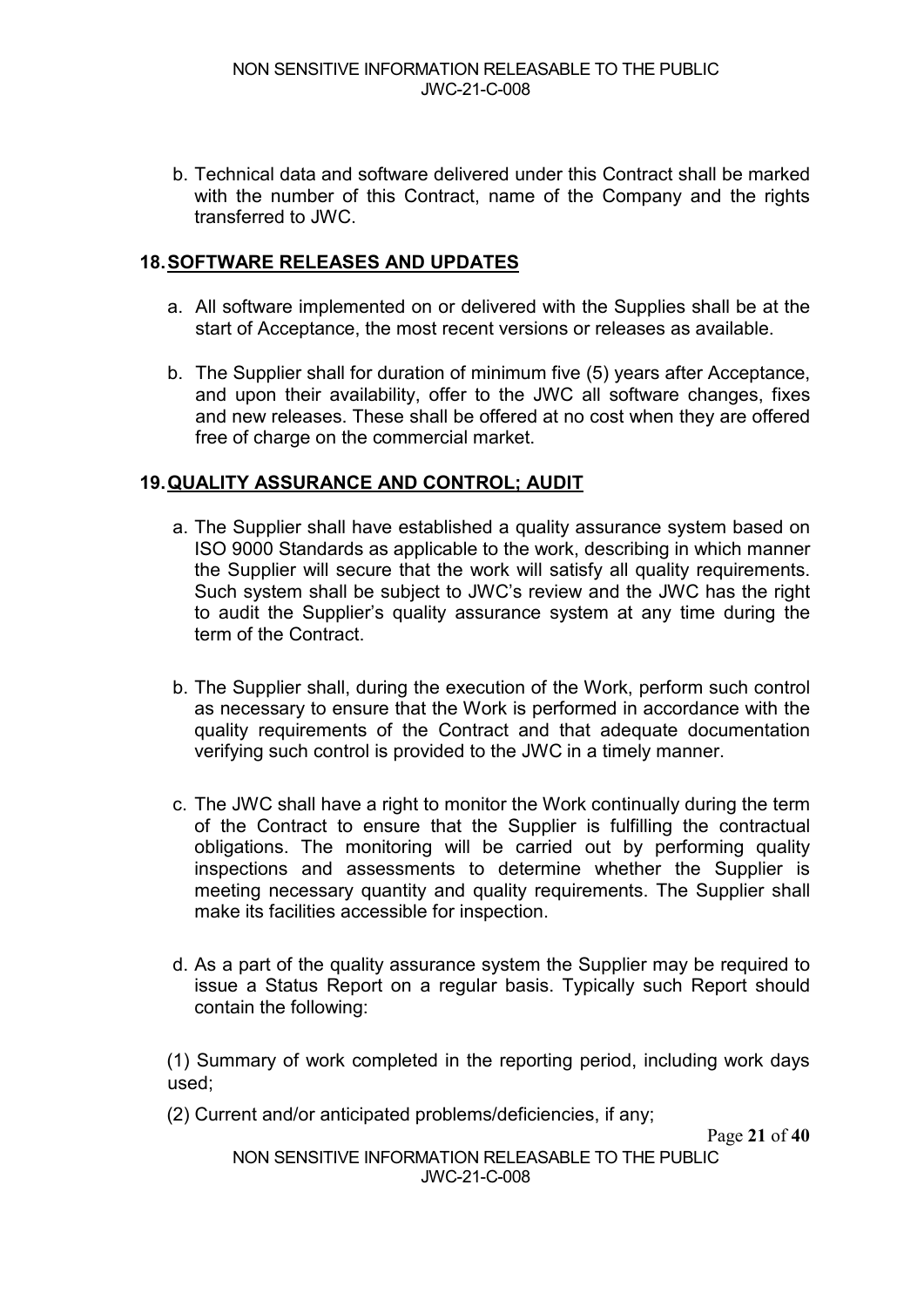- (3) Closing date(s) for open issues, if any;
- (4) Comments/Queries.
- e. JWC reserves the right to inspect any facilities required by the Supplier or to fulfil the obligations of this Contract, at any time.
- f. The JWC audit personnel or any person designated by the Contracting Officer shall have the right to inspect or audit the Supplier's account books and to make such inspections or audits as may be considered necessary to verify and ensure strict compliance with all provisions of this Contract and with the applicable JWC Directives.
- g. The Supplier agrees that the JWC or any of its duly authorized representatives shall, until the expiration of 5 (five) years after final payment under this Contract, have access to and he right to examine any pertinent books, documents, papers, and records of the Supplier involving transactions related to this Contract. The Supplier further agrees to include in all his Sub-Contractor(s) hereunder a provision substantially set for in this paragraph.

#### **20. QUALITY IMPROVEMENT**

- a. If the quality inspections and assessments show a need for improvement the Supplier shall submit an action plan to the Contracting Officer. The plan shall contain information on how the Supplier will solve the issues and a time schedule for implementation of the improvements. The plan must be approved by the Contracting Officer in writing.
- b. The Supplier shall keep up with developments in its professional field and, subject to the written approval of the Contracting Officer, make changes to improve and develop the services provided to the JWC.

## **21. HEALTH, SAFETY AND INCIDENT PREVENTION**

The Supplier is obligated to ensure that personnel working inside the JWC areas are working in accordance with applicable national or local laws, codes and/or regulations as well as JWC Directives and Standard Operating Procedures (SOPs). If the Contracting Officer notifies the Supplier in writing of any noncompliance in the performance of this Contract, with safety and health rules and requirements and the Supplier fails to take immediate corrective actions, the

Page **22** of **40**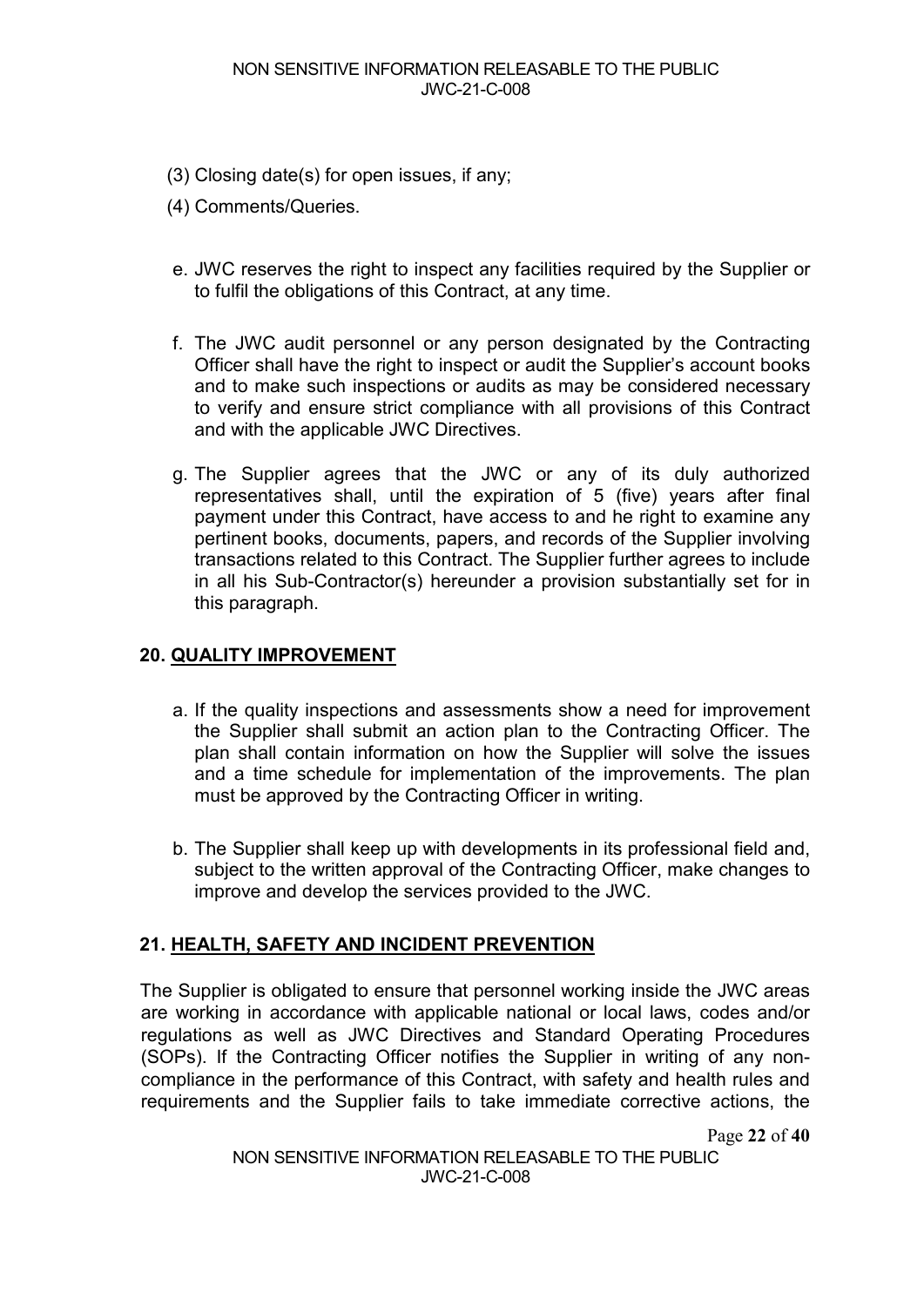Contracting Officer may order the Supplier to stop all or part of the Work until satisfactory corrective action has been taken. Such order to stop Work shall not entitle the Supplier to an adjustment of the price or other reimbursement for resulting increased costs, or to adjustments of the delivery or performance schedule.

## <span id="page-23-0"></span>**22.PENALTIES**

If, JWC impose penalties on the Supplier, such penalties shall amount to 0.5% (zero point five percent) of the total contract price for each Day following the delivery date(s) specified in the Contract, not to exceed 10% (ten percent) of the total contract price. The penalties for the delay may be deducted by the JWC from any sum(s) due, or to become due, to the Supplier.

#### **23.DELAY NOT ATTRIBUTABLE TO THE SUPPLIER**

If at any time the Supplier is delayed in providing the Supplies or in fulfilling any other obligation under the Contract due to any cause beyond the Supplier's reasonable control, including but not limited to Force Majeure, the Contracting Officer may, by written notice, extend the delivery date(s) or fulfilment of any other obligation for such period of time as the JWC grants at its sole discretion.

#### **24.INDEMNITY**

The Supplier shall indemnify and hold the JWC and its personnel, agents and employees harmless from any and all claims, suits, demands, liabilities, damages, losses and expenses of any nature or kind arising from:

- (1) any personal injury or damage of any property arising out of or in any way connected with any act or omission by the Supplier and/or the Contractors in the provision of services under the Contract, unless it is caused from negligence on the part of the JWC and/or JWC's personnel;
- (2) any taxes or other payments owed by the Supplier and/or the Contractors to any governmental agency as a result of any services provided hereunder, and any compensation owed to any employee of the Supplier for services provided hereunder;
- (3) any claim by any third party that the Supplies, the Work or materials provided hereunder infringes a copyright, patent, trade secret or other intellectual property right of such third party;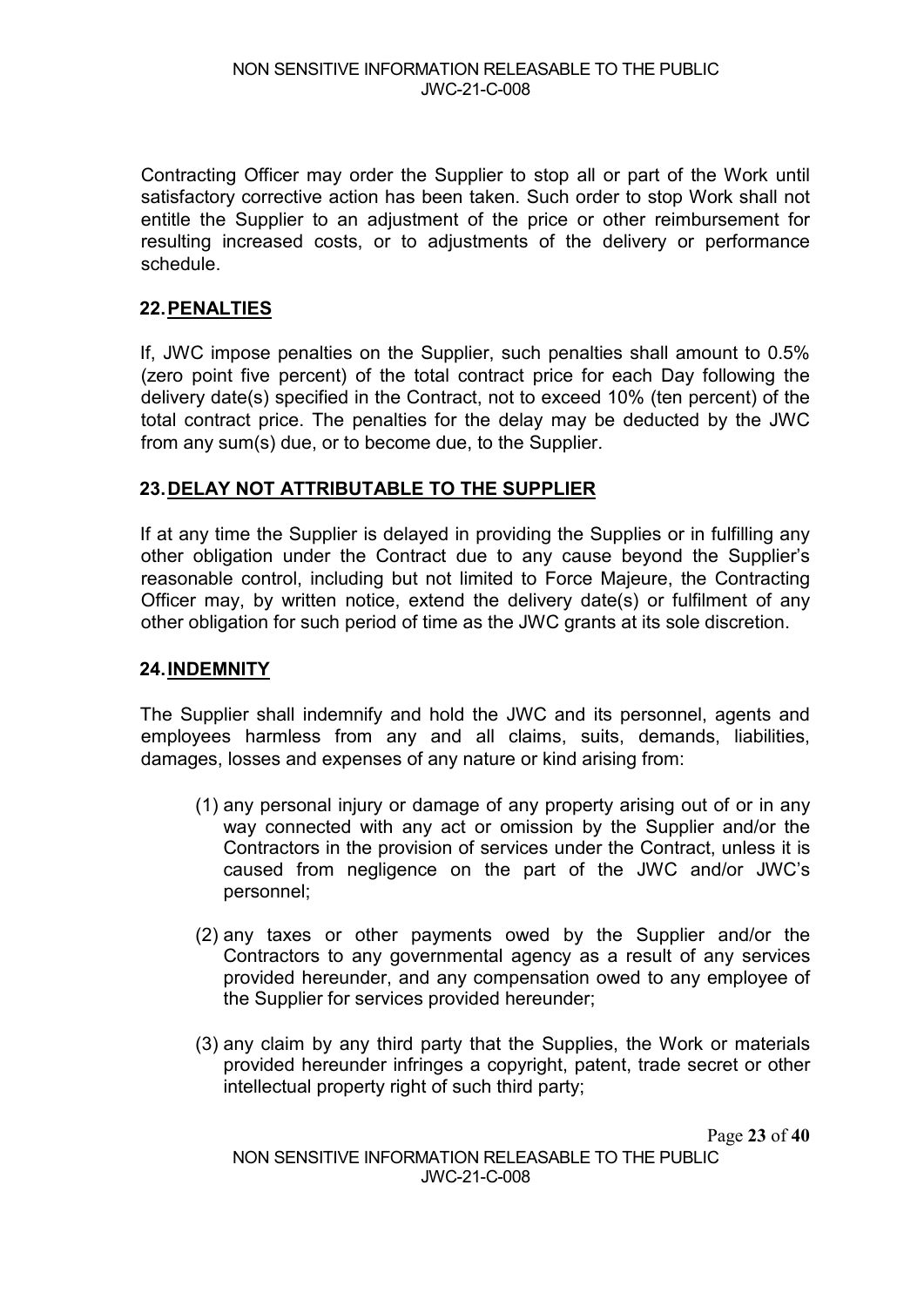(4) acts or omissions of the Supplier or its employees, agents and Sub-Contractors in the performance of the Contract.

## **25.TERMINATION**

#### **25.1. TERMINATION FOR CONVENIENCE**

- a. The Contracting Officer reserves the right to terminate this Contract, or any part hereof, for its sole convenience by serving a 30 (thirty) Day written notice to the Supplier.
- b. In the event of such termination, the Supplier shall immediately stop all Work hereunder and shall immediately cause any and all of its suppliers and Sub-Contractors to cease work.
- c. Subject to the terms of this Contract, the Supplier shall be paid a percentage of the Contract price reflecting the percentage of the Work performed prior to the notice of termination, plus reasonable charges the Supplier can demonstrate to the satisfaction of the JWC using its standard record keeping system have resulted from the termination, but in no case shall the total amount of payment to the Supplier exceed the agreed Contract price.
- d. The Supplier shall have no claim for damages, compensation, loss of profit or otherwise except as provided in this Article.
- e. The Supplier shall continue the performance of this Contract to the extent not terminated under the provision of this Article.

#### **25.2. TERMINATION FOR DEFAULT**

- a. The Contracting Officer may, subject to the provisions of paragraph c. below, by written notice of default to the Supplier, terminate the whole or any part of this Contract in any one of the following circumstances:
	- i. If the Supplier fails to make delivery of the Supplies or to perform the Work within the time specified herein or any extension thereof; or
- ii. If the Supplier fails to perform or comply with any or all of the other provisions of this Contract, or does not make adequate progress such that failure endangers performance of this Contract in accordance with its terms and in either of these two circumstances does not cure such failure within a period of 10 (ten) Days (or such longer period as the

Page **24** of **40**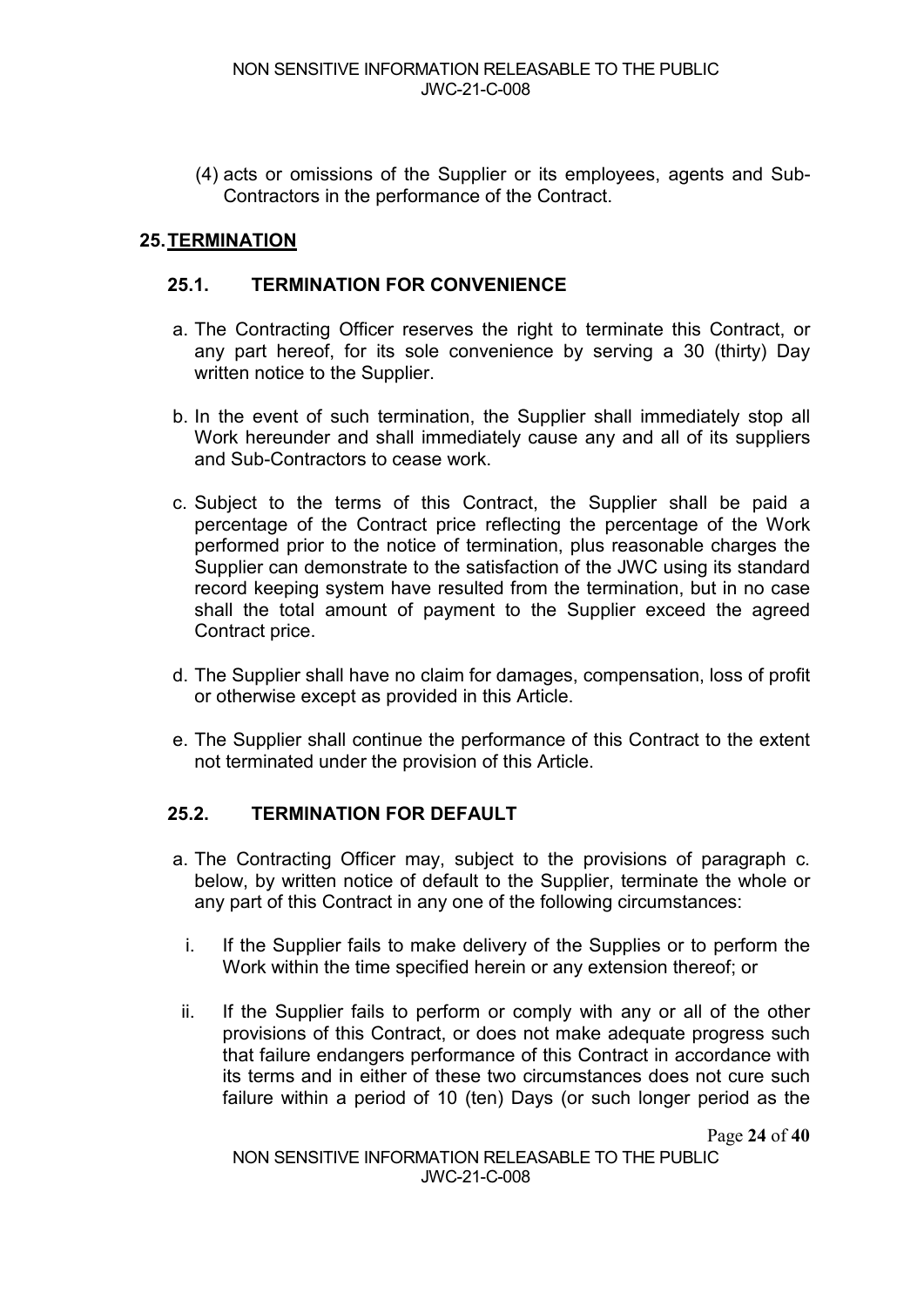Contracting Officer may authorize in writing) after receipt of notice from the Contracting Officer specifying such failure.

- b. In the event the JWC terminates this Contract in whole or in part as provided in paragraph a, of this Article, the JWC may impose penalties in accordance with Article [22](#page-23-0) of this General Terms and Conditions. The JWC may also procure Supplies or Work similar to those so terminated and the Supplier shall be liable to the JWC for any excess costs for such similar Supplies or Work. The Supplier shall continue the performance of this Contract to the extent not terminated under the provisions of this Article.
- c. If this Contract is partly terminated as provided in paragraph a. of this Article, the JWC, in addition to any other rights provided in the Article, may require the Supplier to transfer the ownership and deliver to the JWC in the manner and to the extent directed by the Contracting Officer:
	- (1) Any completed Supplies and
	- (2) Such partially completed Supplies and materials, parts, tools, die, jigs, fixtures, plans, drawings, information and contract rights (hereinafter called "Manufacturing materials") as the Supplier has specifically produced or specifically acquired for the performance of such part of this Contract as has been terminated; and the Supplier shall, upon direction of the Contracting Officer, protect and preserve property in the possession of the Supplier in which the JWC has an interest. Payment for completed Supplies delivered to and accepted by the JWC shall be at the contract price. Payment for manufacturing materials delivered to and accepted by the JWC and for the protection and preservation of property shall be in an amount agreed upon by the Supplier and the Contracting Officer; failure to agree such amount shall be a dispute concerning a question of fact within the meaning of the Article of this Contract entitled "Dispute". The JWC may withhold in accordance with Norwegian law from amounts otherwise due the Supplier for such completed Supplies or manufacturing materials such sum as the Contracting Officer determines to be necessary to protect the JWC against loss.
- d. If, after notice of termination of this Contract under the provisions of this Article, it is determined for any reason that the Supplier was not in default under the provisions of this Article, or that the default was excusable under the provisions of this Article, the rights and obligations of the parties shall be the same as if the notice of termination had been issued pursuant to such Article.,

Page **25** of **40**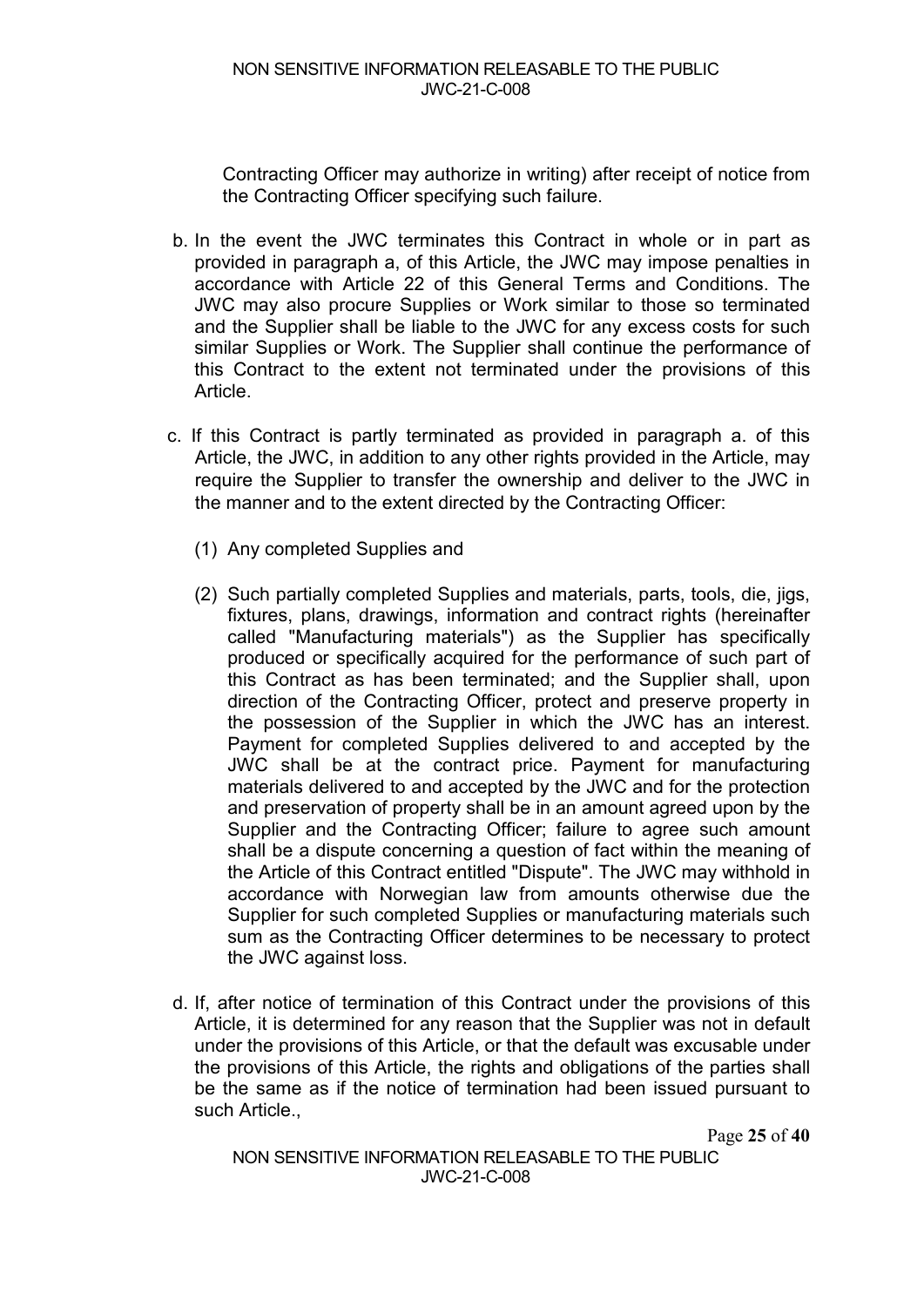e. Both Parties are under duty of good faith. The Contract includes not only the specific terms, but also law and customary practice applicable in the place where the Contract is to be carried out and to the Type of Trade to which the Contract relates.

#### **25.3. TERMINATION FOR INSOLVENCY, BANKRUPCY, ETC.; NOTICE**

- a. Should the Supplier become insolvent or should control of the Supplier change by virtue of insolvency, the Contracting Officer may with immediate effect and without prejudice to any other right or remedy available to it, suspend performance or the Supplier's obligations or terminate the Contract with immediate effect, by providing the Supplier with written notice thereof.
- b. Should the Supplier be adjudged bankrupt, or should the Supplier make a general assignment for the benefit of its creditors, or should a receiver be appointed on account of the Supplier's insolvency, the Contracting Officer may, without prejudice to any other right or remedy available to it, terminate the Contract with immediate effect providing the Supplier with written notice thereof.
- c. The Supplier shall immediately give written notice to the Contracting Officer of the occurrence of any circumstance known or likely to alter materially the Supplier's legal or financial status, including but not limited to actual or pending liquidation, reorganization, change of ownership, insolvency or bankruptcy.

#### **26.CORRUPTION AND ILLICIT GRATUITIES**

- a. The Supplier certifies that neither it nor its agents, employees or representatives have offered or given any gratuity whatsoever to any JWC personnel, with a view to securing a Contract or favorable treatment with regard to the award, modification or execution of this Contract.
- b. The Contracting Officer may, by registered letter, terminate this Contract without notice if it is found, after an investigation instituted by the JWC, that gratuities (in the form of entertainment, gifts or others) were offered or given by the Supplier, its agents, employees or representatives to JWC personnel with respect to the award of this Contract or to the taking of any decision regarding its executions.

Page **26** of **40**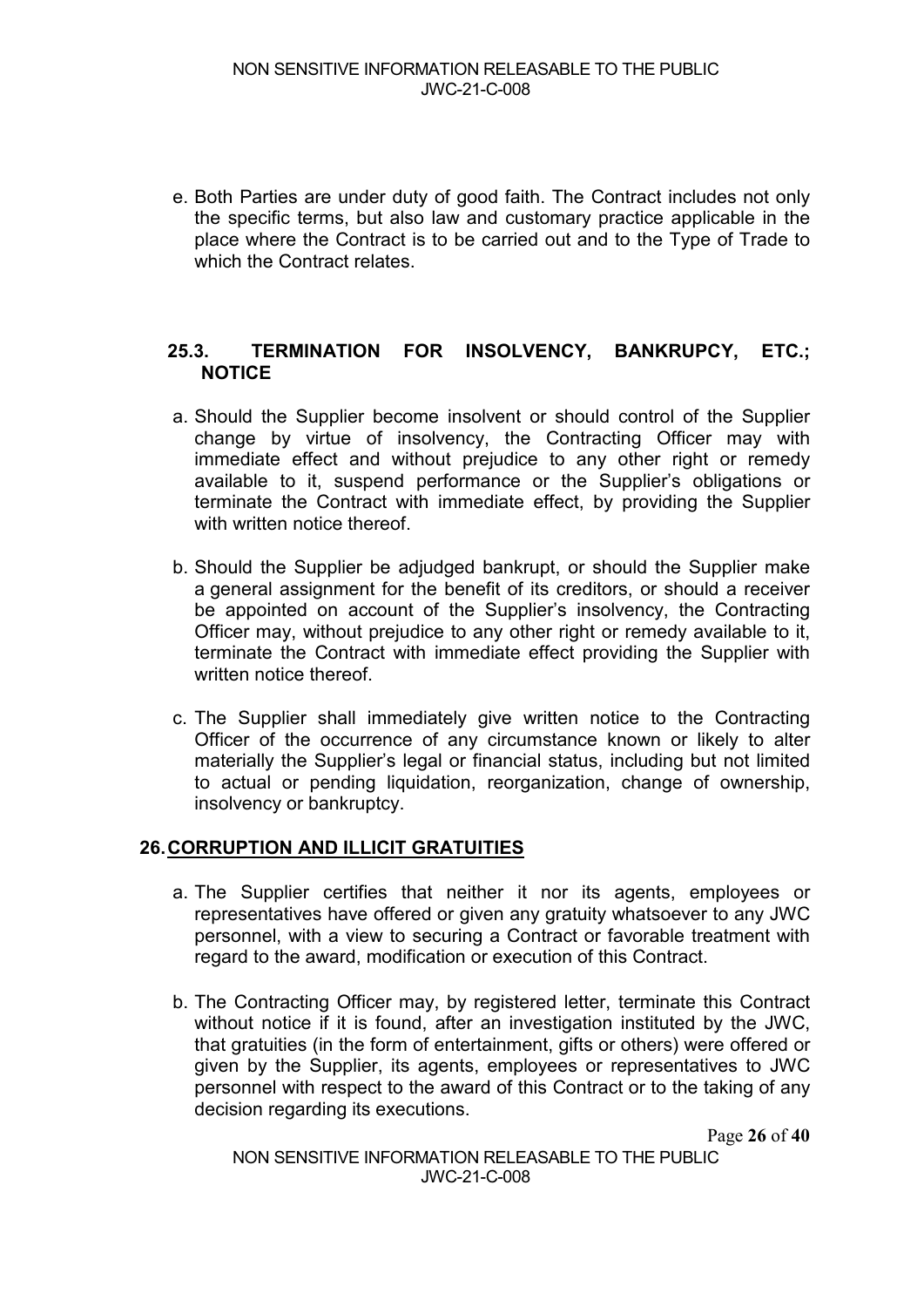## **27.INSURANCE**

The Supplier shall be responsible for holding any required insurances under Norwegian Law at own cost.

## **28.TAXES AND CUSTOMS CHARGES**

Specifically, under Article 14, paragraph 14-2, sub-item g) (1) of the Supplementary Agreement between the Kingdom of Norway and Headquarters Allied Command Transformation and Supreme Headquarters Allied Powers Europe, the Supplier, acting on behalf of the JWC, is granted tax exemption on sales under this Contract.

## **29.PURCHASE ORDERS**

- a. JWC Purchase Order(s), if any, shall form an implemented part of this Contract. All Purchase Orders must be confirmed in writing by the Supplier. Purchase Order confirmations stating the agreed price and delivery date shall be sent to the JWC within 2 (two) days from the Purchase Order.
- b. All JWC's Purchase Orders contains an eight-digit Purchase Order number and are duly signed by the JWC's Contracting Officer. Purchase Orders which does not contain a Purchase Order Number and/or the Contracting Officer's signature shall be refused by the Supplier and promptly notified to the JWC.

## **30.INVOICES & PAYMENTS**

- a. In order for the JWC to make timely payment, the Supplier will provide an original invoice, which must be exclusive of VAT and all other taxes (Article VIII of Paris Protocol, dated 28 August 1952, applies).
- b. Note; The text above is not applicable to Norwegian companies. Norwegian companies must explicitly define VAT in each invoice.
- c. All invoices must contain:
	- (1) Name and address of the Supplier

Page **27** of **40**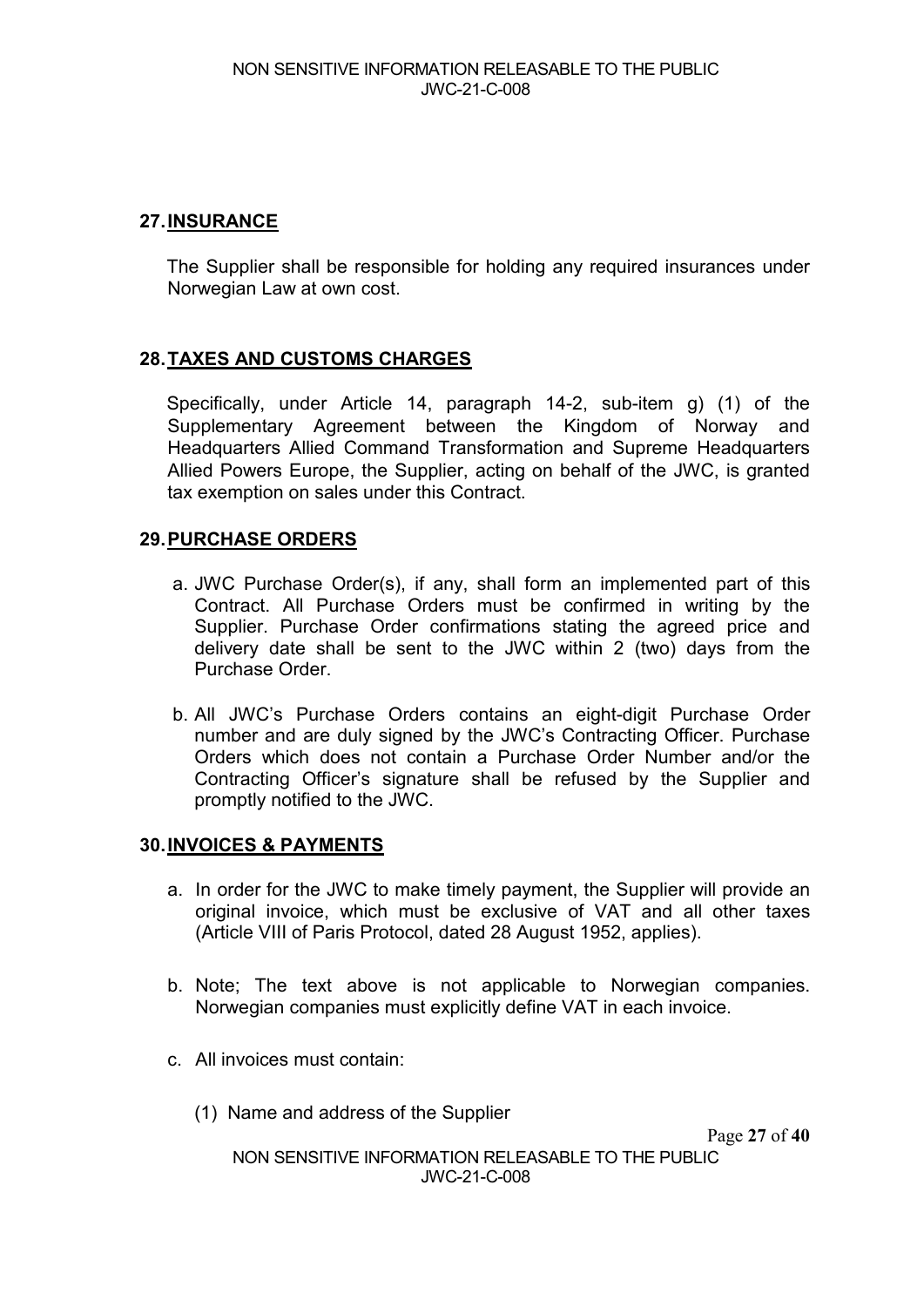- (2) Invoice Date and Number
- (3) Description, quantity, unit of measure, unit price of the items delivered
- (4) All relevant Banking Details including SWIFT- and/or IBAN-code
- (5) Relevant Purchase Order number and Purchase Order or Contract line item number
- (6) Name, title and contact details of person to be notified of any matters related to the subject invoice
- d. Invoices are to be submitted to:

#### **MAIL**

- **I. Joint Warfare Centre**
- **II. BUDFIN, P&C Section**
- **III. PO Box 8080**
- **IV. N-4068 Stavanger**

## **EMAIL (preferred)**

- **I. Send your invoice(s) to:** [invoice@jwc.nato.int](mailto:invoice@jwc.nato.int)
- **II. The invoice needs to be one document, all pages in one file.**
- **III. Use pdf. files only**
- **IV. Please ensure your invoice includes:** 
	- **1) Purchase Order (PO) Number**
	- **2) PO Amount**
	- **3) PO Description**
	- **4) Invoice Date**
	- **5) Bank Info**
	- e. Standard terms of payment are 30 (thirty) days net upon completion of service and the JWC receipt of invoice (payment in arrears). All invoices must be accompanied by supporting documents. Invoice-fees and/or any other administration charges or fees will not be accepted.
	- f. Payment for any Supplies by the JWC shall not be deemed an Acceptance thereof.
	- g. Electronic Fund Transfer is the prescribed method of payment for the JWC. All Suppliers to the JWC must complete and submit a Supplier Registration Form which can be found at [www.jwc.nato.int.](http://www.jwc.nato.int/)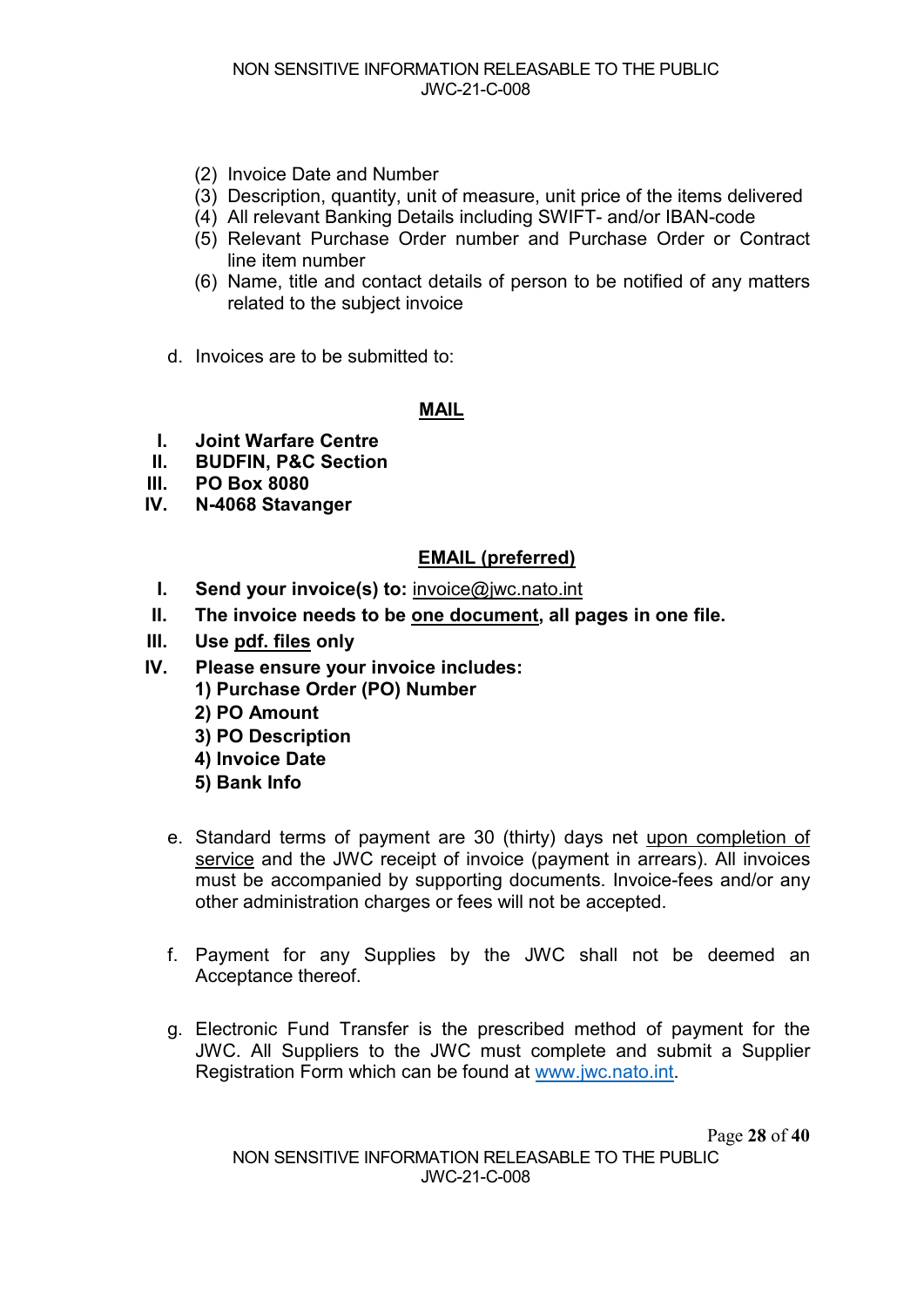## **31.WITHOLDING OF PAYMENT**

Without prejudice to any other right or remedy the JWC may have, the JWC may withhold any payment or part(s) thereof to the Supplier to the extent necessary to protect the JWC from loss under the Contract on account of any breach or default by the Supplier. Any such withholding by the JWC shall not affect the Supplier's obligation to continue performance under this Contract. The JWC shall inform the Supplier in writing of its intent to withhold payment. No interest shall accrue on payments withheld by the JWC in accordance with this Article.

## **32.CURRENCY AND EXCHANGE RATES**

- a. Unless otherwise stipulated in the Contract or required by applicable law, each payment shall:
	- (1) be made in Norwegian Kroner (NOK); or
	- (2) if transferred on a currency other than NOK, be calculated in accordance with the monthly JWC exchange rate then in effect; and
	- (3) be transferred to the bank account belonging to the Supplier which is accepted by the JWC.
- b. The Supplier shall bear all costs, fees and commissions that its bank imposes on any payment made by bank transfer.

## **33.CONFIDENTIALITY**

The Supplier shall keep confidential any information obtained under or in connection with the Contract and shall not divulge the same to any third party without the prior written consent by the JWC. The provisions of this Article shall continue in force notwithstanding the completion, expiration, cancellation or termination of this Contract.

## **34.CODE OF CONDUCT**

The Supplier recognizes and agrees that the employees shall conduct themselves in a manner suitable for the purpose of the Contract and in accordance with the NATO Code of Conduct as well as with the JWC's Standard of Personnel Conduct. These can be made available upon request.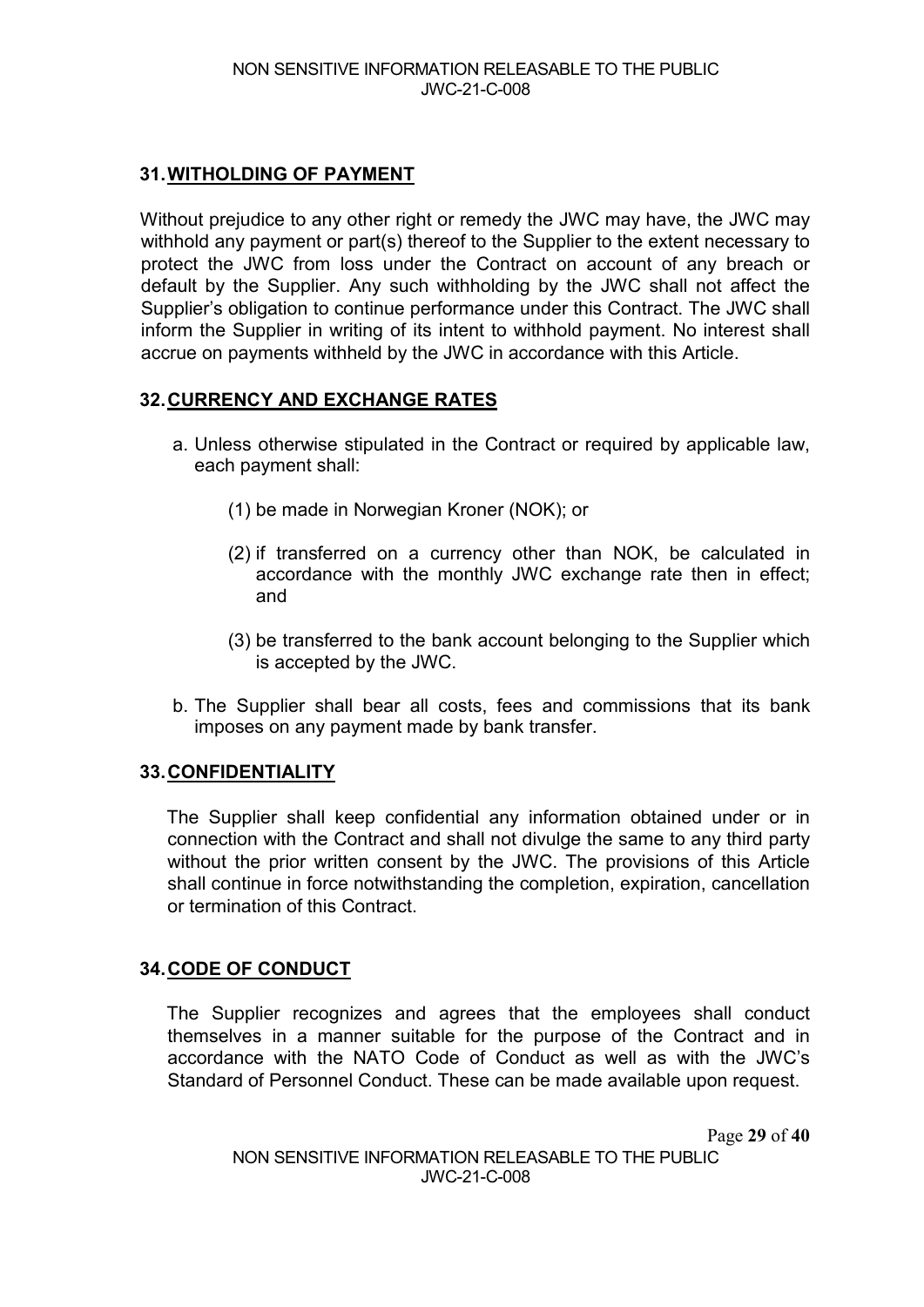## **35.CONTRACT ADMINISTRATION AND AMENDMENTS**

a. All notices and communications between the Supplier and the JWC shall be written in English and may be personally delivered, emailed and/or faxed to the following address:

JOINT WARFARE CENTRE BUDFIN, Purchasing & Contracting Branch P.O. Box 8080 N-4068 Stavanger **Norway** e-mail: [pcs@jwc.nato.int](mailto:pcs@jwc.nato.int)

Or, to any address otherwise designated in writing.

- b. Any official discussion/negotiation between the Supplier and the JWC Representatives shall be recorded in Minutes, which shall be signed by authorised representatives of both the Supplier and the JWC. All minutes are considered to be a summary record of discussions and specific actions to be undertaken by the Parties as a result of meetings.
- c. No modification, amendment or change to the Contract, or waiver of any its provisions, or any additional contractual relationship with the Supplier shall be valid unless approved in the form of a written amendment to the Contract, signed by a duly authorized representative of each Party.
- d. Unless otherwise specified in the Contract, a change to the person(s) acting as a Party's contractual or technical focal point(s) does not require a formal amendment, and may be affected by a means of a written notification.

## **36.PUBLICITY AND PUBLIC RELATIONS**

Unless authorized in writing by the Contracting Officer, the Supplier shall not advertise or otherwise make public for the purpose of commercial advantage the fact that it is a contractor to the JWC, or use the name, emblem, logo, official seal or any abbreviation of the JWC. This obligation shall survive the completion, expiration, cancellation or termination of the Contract.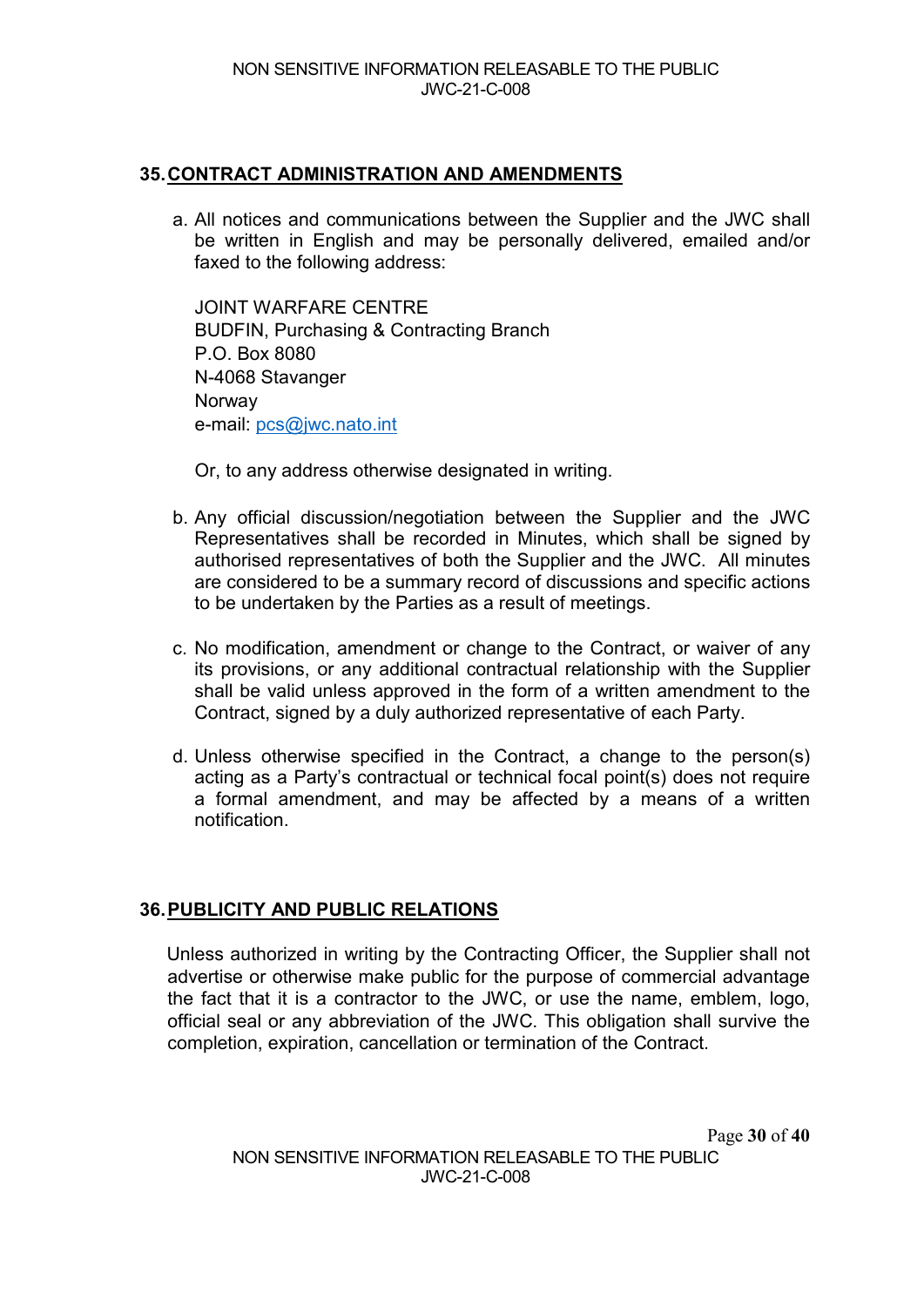## **37.PREFERRED CUSTOMER**

The Supplier warrants that the prices set forth in this contract are as favorable as those extended to any Government, Agency, Company, etc. In the event the Supplier offers services to other customers at prices lower than those set forth herein, the Supplier shall so notify the JWC and the prices of such items shall be correspondingly reduced by a modification to this contract.

## **38.LANGUAGE**

The Contract has only been issued in the English language.

## **39.ENFORCEMENT**

Failure by either party to enforce any provision of this Contract will not be deemed a waiver of future enforcement of that or any other provision. The invalidity or unenforceability of any provision of this Contract shall not affect the other provisions hereof, and this Contract shall be construed in all respects if such invalid or unenforceable provisions were omitted.

#### **40.FORCE MAJEURE**

Neither of the Parties hereto shall be considered in default in the performance of its obligations to the extent that it proves that such performance has been prevented by a Force Majeure situation; such as, but not limited to, fire, war floods, strikes, etc. The party affected by a Force Majeure shall immediately notify the other party.

## **41.DISPUTES**

- a. Both parties are under duty of good faith. The contract includes not only the specific terms, but also Norwegian law and customary practice to the type of trade to which the contract relates.
- b. All disputes arising out of the performance of this Contract will be settled through amicable settlement between the Contracting Officer and the Supplier.

Page **31** of **40**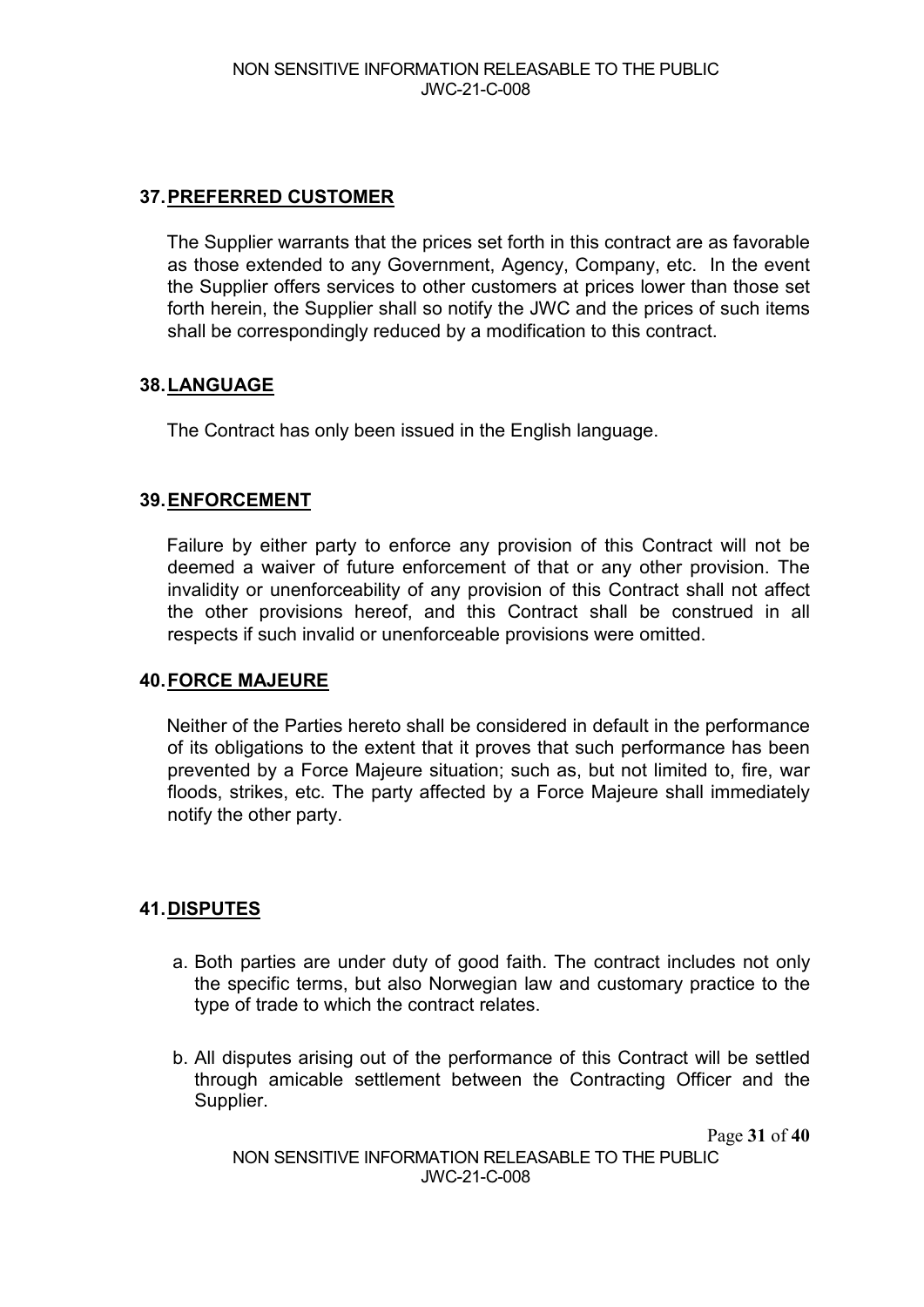c. Should the Contracting Officer and the Supplier fail to reach an amicable settlement of the dispute, the dispute will be settled in the competent Court of Norway, unless otherwise specified in this Contract.

#### **42.APPLICABLE LAW**

This contract shall be governed, interpreted and construed in accordance with the laws of the Kingdom of Norway. When performing at NATO Installations the Supplier and his personnel (including also the Sub-Contractor's personnel, if any) shall comply with all applicable laws of the host nation and all relevant official NATO and local installation Directives.

## **43.JURISDICTION**

The Supplier and the JWC accept the city courts of Stavanger, Norway as the legal venue for any disputes that may arise and that cannot be settled by mutual agreement between the Parties.

#### **44.ENTIRE AGREEMENT**

This Contract sets for the entire agreement between the Parties with respect to the subject matter hereof, and supersedes all prior agreements or representations, oral or written, regarding such subject matter. The JWC shall not be bound by, and specifically objects to any term, condition, or other provision inconsistent with or in addition to any provision of this Contract that is submitted by the Supplier in any correspondence or any document unless the JWC specifically agrees to such provision in a written instrument signed by an authorized representative of the JWC.

#### **45.PRIVILEGES AND IMMUNITIES**

Nothing in or relating to the Contract shall be deemed, or interpreted as, a waiver of the privileges and immunities enjoyed by the JWC.

#### **46.MISCELLANEOUS**

a. By the signing this Contract, the Supplier and all other involved parties that may have an impact on this agreement, have read and understood the contents of the agreement.

Page **32** of **40**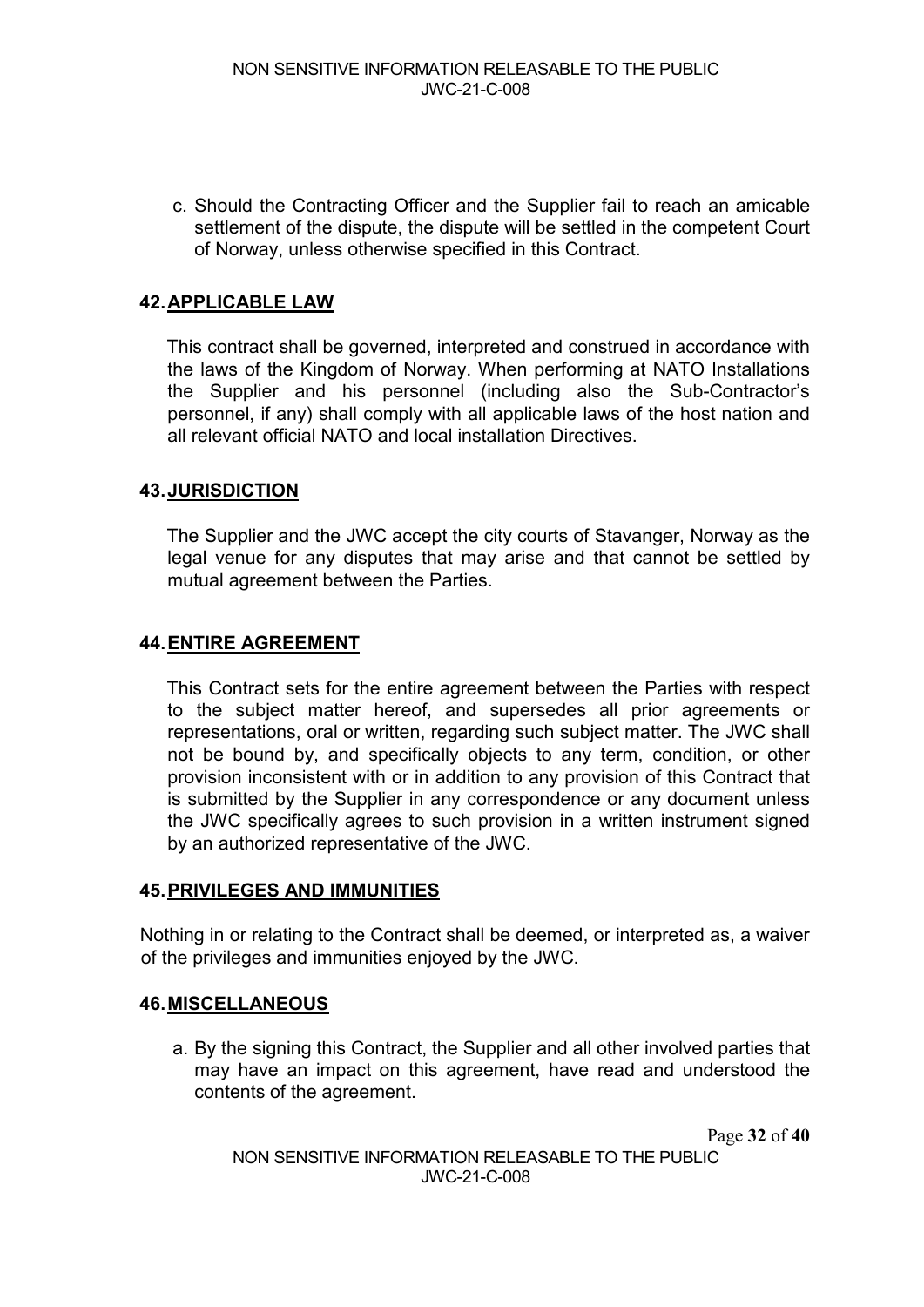#### NON SENSITIVE INFORMATION RELEASABLE TO THE PUBLIC JWC-21-C-008

- b. It is hereby stated that the Supplier and/or the Supplier's Sub-Contractor(s) and/or the Supplier's personnel are not involved in any other business relationships that may have instant or foreseeable future negative impact on the Contract.
- c. Delivery of Supplies pursuant to the Contract, even if not signed, denotes full and formal acceptance by the Supplier of the Contract and its General Terms and Conditions.

## **PART II - SECTION B – PER NATURE OF THE CONTRACT**

#### **JWC-21-C-008 RENTAL AND SERVICE AGREEMENT SHREDDERS**

#### **1. SCOPE**

These Special Terms and Conditions address all issues pertaining to deliverables by the Company to JWC under this Contract, thereby taking precedence over the JWC General Terms and Conditions.

#### **2. TYPE OF CONTRACT**

This is a Firm-Fixed price Contract. This Contract establishes a contractual relationship strictly between the Company and JWC. All financial risks and liabilities undertaken by the Company for the purpose of the provision fall with the Company. All employer responsibilities for the Company Personnel performing under this Contract shall lie with the Company. In case the Contractor is self-employed individual those Special Terms and Conditions referring to the Company Personnel are equally applicable to him/her except for individual leave entitlement which is to be considered as period of permitted absence.

#### **3. EXCEPTIONS FROM DELIVERY OF SERVICE**

Under exceptionally approved circumstances by the Contracting Officer, deliveries may be provided outside of the limitations upon acceptance.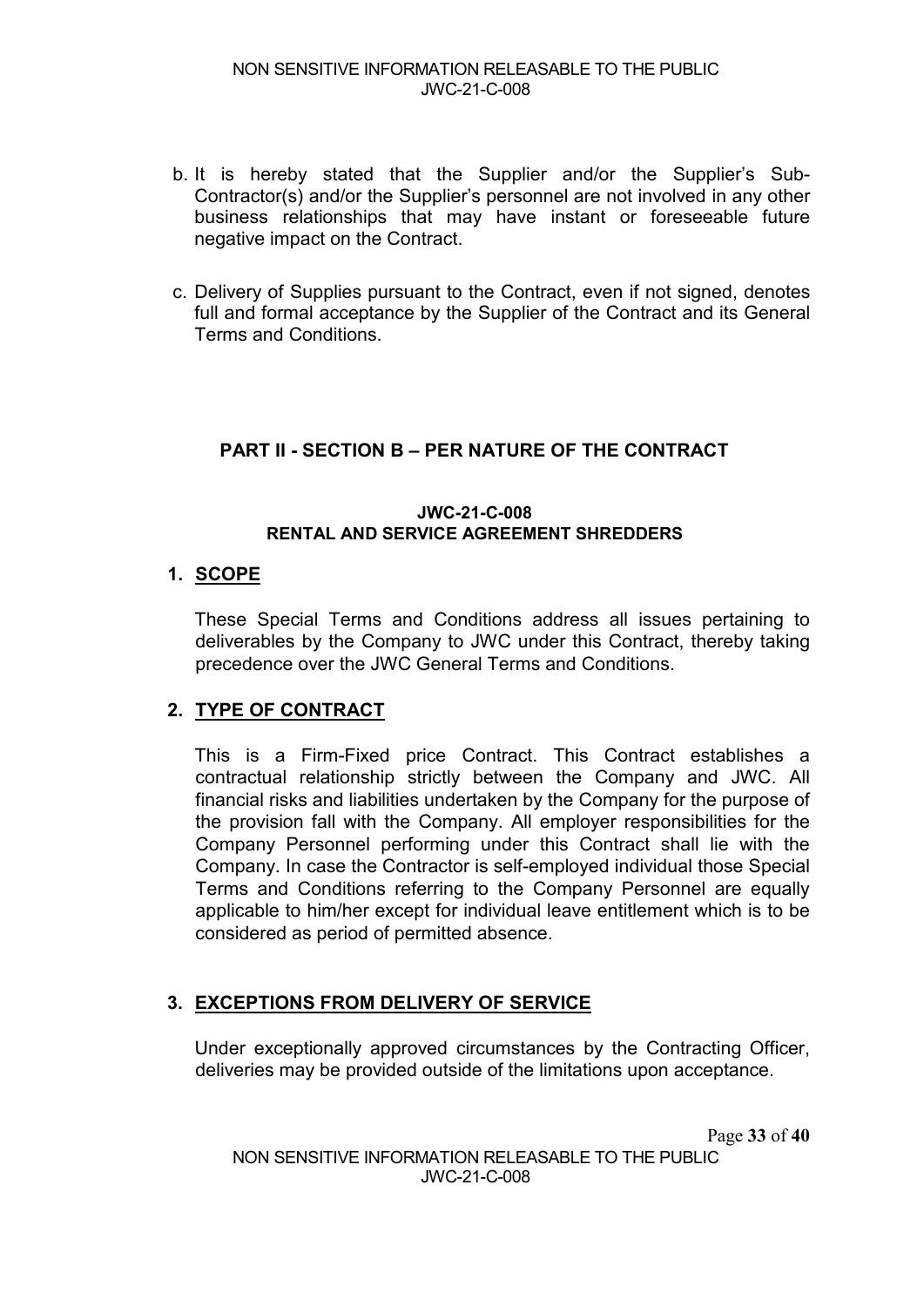## **4. BILLING**

The Company shall bill for their services and equipment in arrears, meaning after delivery. JWC will not pay for anything not yet received.

## **5. INSTRUCTIONS FOR SAFETY AND MANAGEMENT OF THE JWC**

The Company shall ensure that the Company Personnel honor all JWC Directives and further guidance by the Chief of Staff regarding the safety and management of JWC.

## **6. REPRESENTATION OF JWC/NATO**

When dealing with third parties during the execution of this Contract, the Company Personnel shall present themselves as representatives of the Company working under contract for JWC/NATO. Company Personnel shall not take decisions or commitments for JWC/NATO.

## **7. OWNERSHIP OF WORK PRODUCTS**

All Products created by the Company Personnel under this Contract are to be original and they are the property and under the copyright of JWC, unless otherwise specifically stated in this Contract.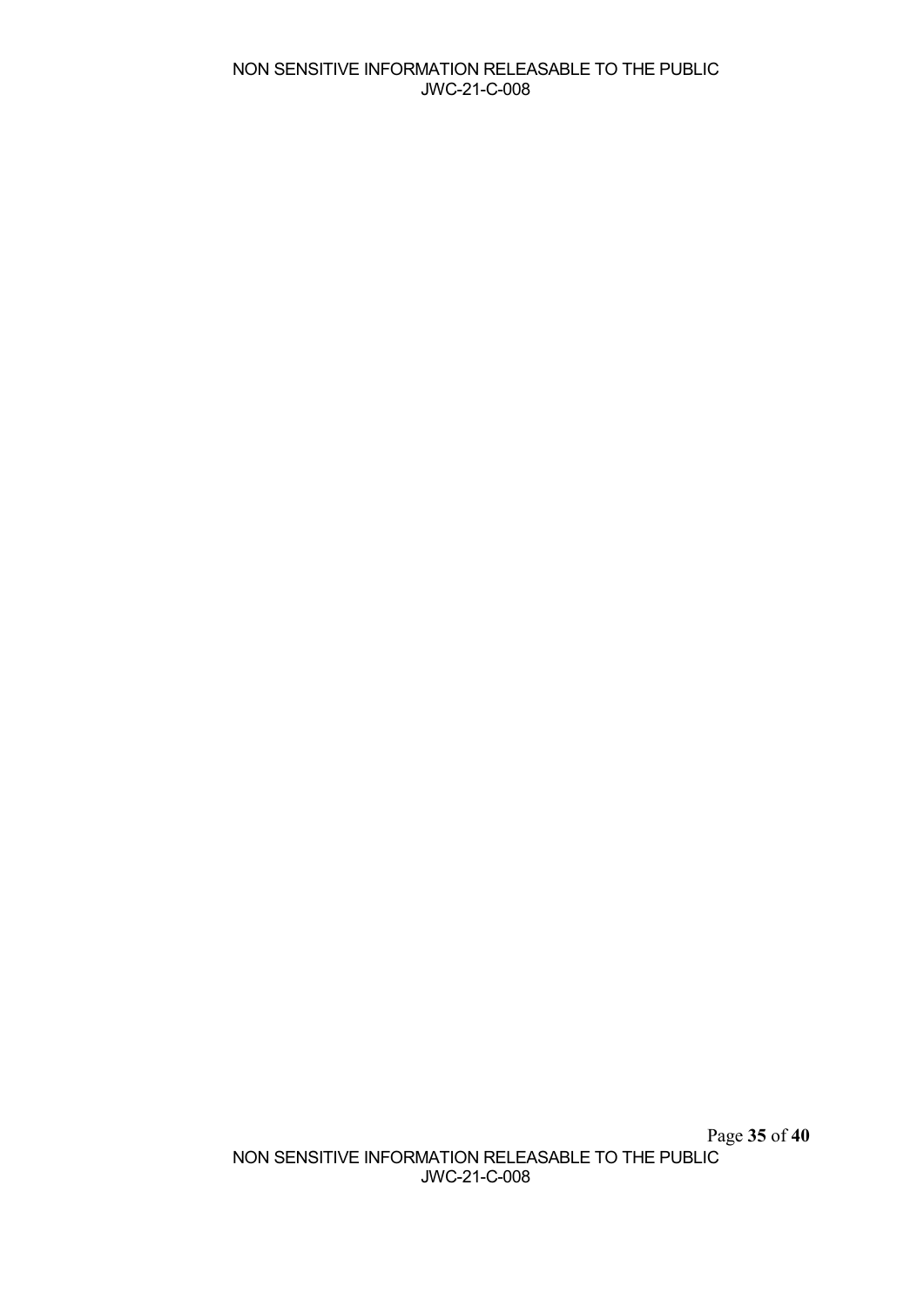## **PART III - SECTION A – CONTRACT MANAGEMENT DATA JWC-21-C-008 RENTAL AND SERVICE AGREEMENT SHREDDERS**

## **1. EFFECTIVE DATE AND DURATION**

The duration of this Contract is from **01 January 2022 to 31 December 2022,** with the possibility for four (4) possible extension-options. Notice of execution of the optional extension(s) will be provided in writing by the Contracting Officer no later than 60 (sixty) days before the contract expiration date.

This implies that the SUPPLIER is obligated to, but not entitled to, extension of the Contract on the terms and conditions stated herein.

## **2. REMUNERATION AND PRICES**

All prices shall be in accordance with **Part I Bidding Instruction Annex B Bid Form**. All prices are in **NOK** and exclusive of Value Added Tax (VAT). The prices are firm and fixed for the Contract until **31 December 2021**.

## **3. POINTS OF CONTACTS**

The SUPPLIER shall direct all inquiries, notices and communications regarding this Contract to the Contracting Officer, which may be personally delivered, mailed, or copied, to the following address:

Joint Warfare Centre, Purchasing & Contracting Branch P.O. Box 8080, 4068 Stavanger

The JWC POCs are:

Mr Kjetil Sand, Contracting Officer Tel: +47 51 34 22 32, Fax: +47 51 34 22 79 E-mail address: [kjetil.sand@jwc.nato.int](mailto:kjetil.sand@jwc.nato.int) 

Mr. Torgeir Strand, Contracting Administrator Tel: +47 52 87 92 91 E-mail address: [torgeir.strand@jwc.nato.int](mailto:torgeir.strand@jwc.nato.int)

NON SENSITIVE INFORMATION RELEASABLE TO THE PUBLIC JWC-21-C-008

Page **36** of **40**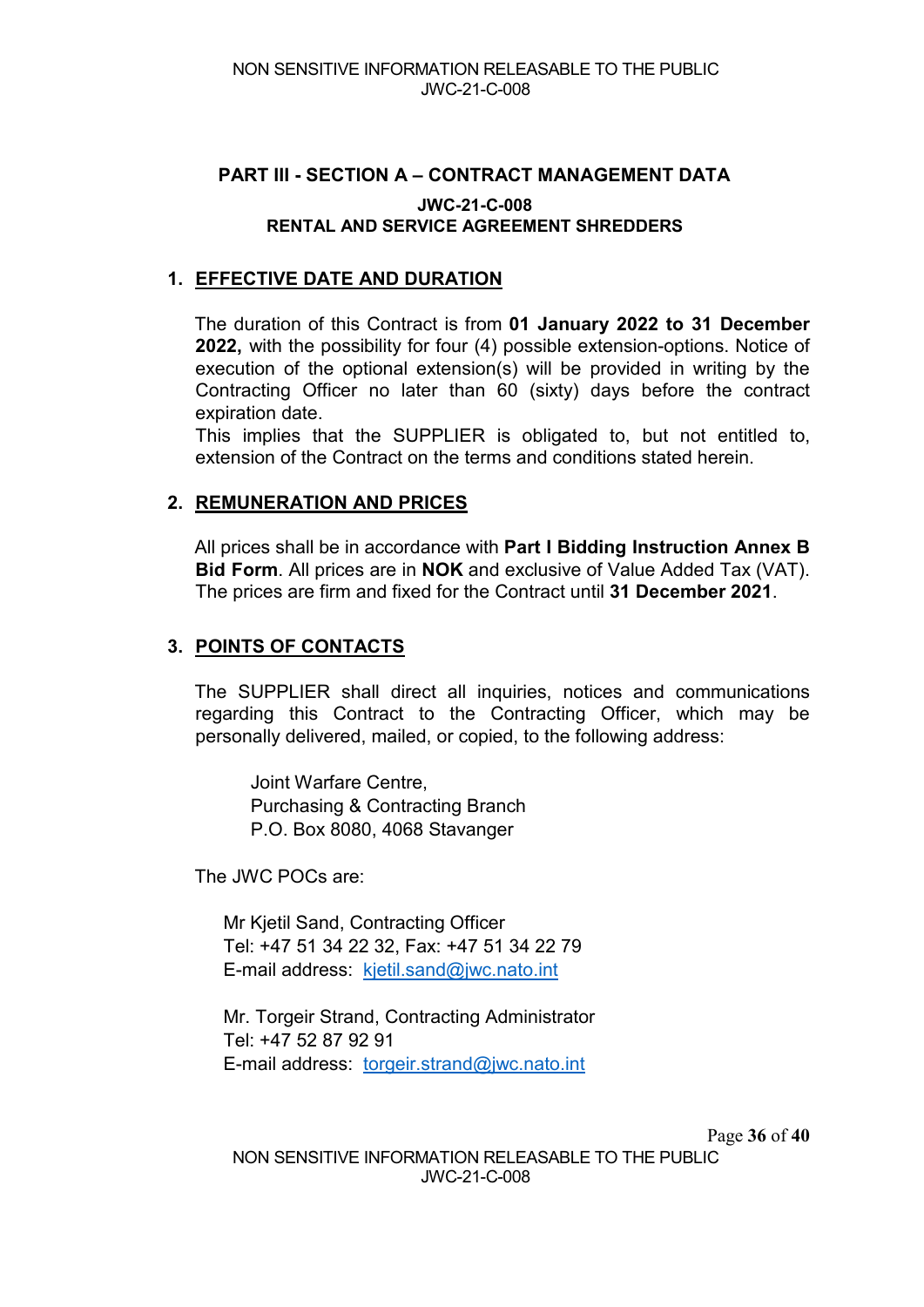#### NON SENSITIVE INFORMATION RELEASABLE TO THE PUBLIC JWC-21-C-008

All correspondence is to be forwarded to group email box: [pcs@jwc.nato.int](mailto:pcs@jwc.nato.int)

The SUPPLIER's POC is: XXX EMAIL: XXX Phone: XX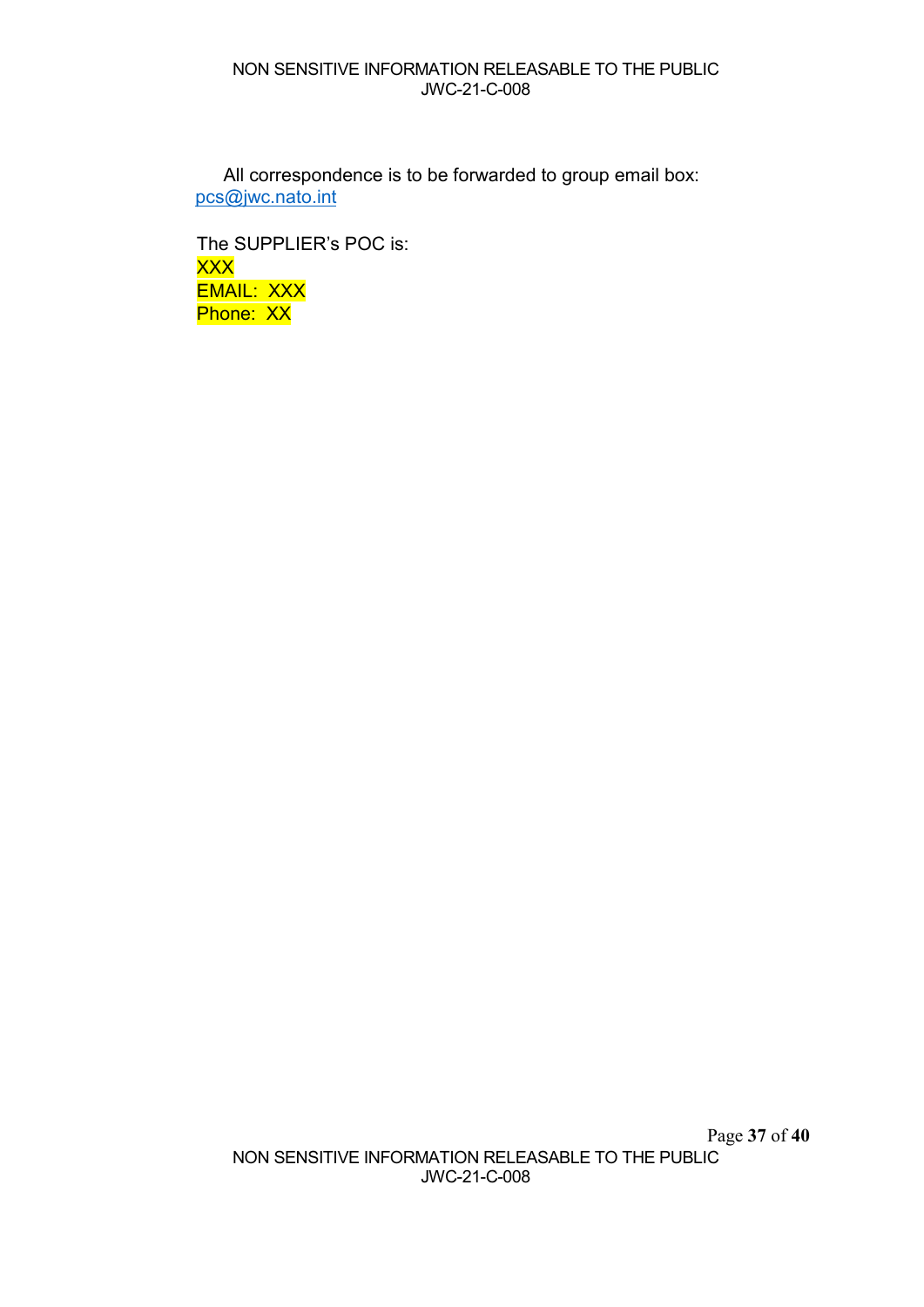## **PART III STATEMENT OF WORK**

## **JWC-21-C-008 RENTAL AND SERVICE AGREEMENT SHREDDERS**

#### **1 General**

All prices must be in NOK and exclusive of value added tax. The prices shall remain fixed and firm until **31 December 2026**.

The selection below is intended as a guideline and is not absolute. Primarily it is created to provide a common basis for the **rental/service** envisaged and expected.

## **2 Requirement**

## **2.1 Delivery**

All costs related to delivery are included. Free delivery will be included to any Joint Warfare Centre sites (Stavanger and Sola). Delivery of machines after contract award should not exceed 8 weeks.

## **2.2 Assembly and installation**

All costs related to assembly and installation is included. Supplier must prepare shredders for easy delivery. Assembly should not be performed in any offices or printer-rooms and all trash/ packing material must be disposed of by the supplier.

#### **2.3 Item requirements**

All items requested are described in detail in excel spreadsheet, attachment "*Technical requirement shredders 2022 - final*". Further instructions are described as following:

#### 2.3.1. Staple capacity

Shredder must have capacity to shred limited numbers of papers attached with staples.

#### 2.3.2. Laminated paper capacity

Shredder must have capacity to shred limited numbers of laminated papers.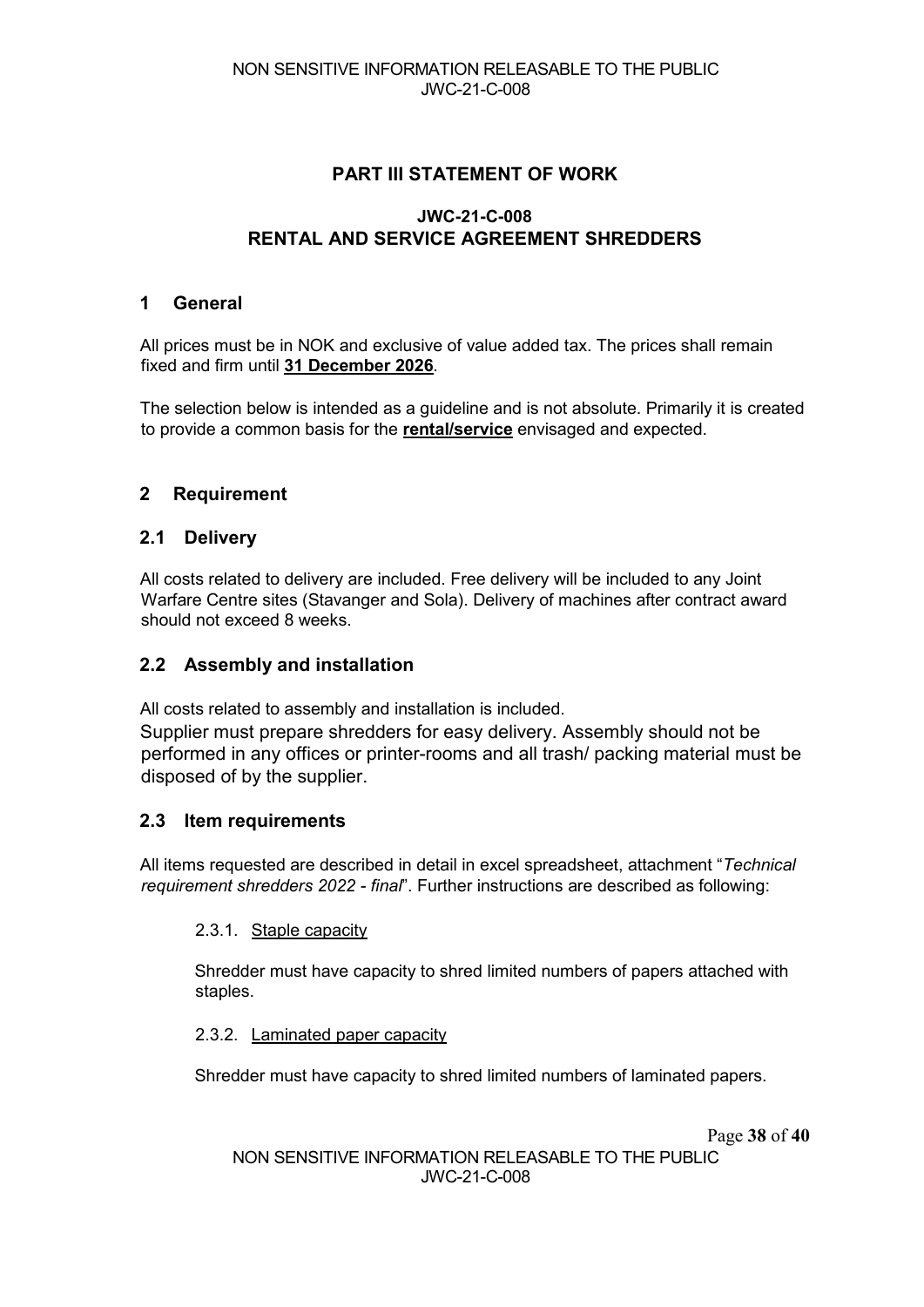#### 2.3.3. Label

The supplier must agree that all machines will be labeled with Security level information. By JWC. The supplier must label the machines with their respective property tags.

#### 2.3.4. Warranty / service arrangement

JWC requires a five – 5 year warranty for all cutting knives. This warranty shall be set out of function only when it is proved for certain that such damage is caused by the user.

#### **3 Working hours**

The working hours at the Joint Warfare Centre is Monday to Friday 07.30 - 15.30 and all mounting, delivery and other services should take place between these timings.

#### **4 Security**

The Supplier must agree to be escorted at the premises in order to be able to do visits and service at Joint Warfare Centre.

……………………………………….. Date

………………………………………….. Signature of Authorized Representative

…………………………………………... Title

………………………………………….. Company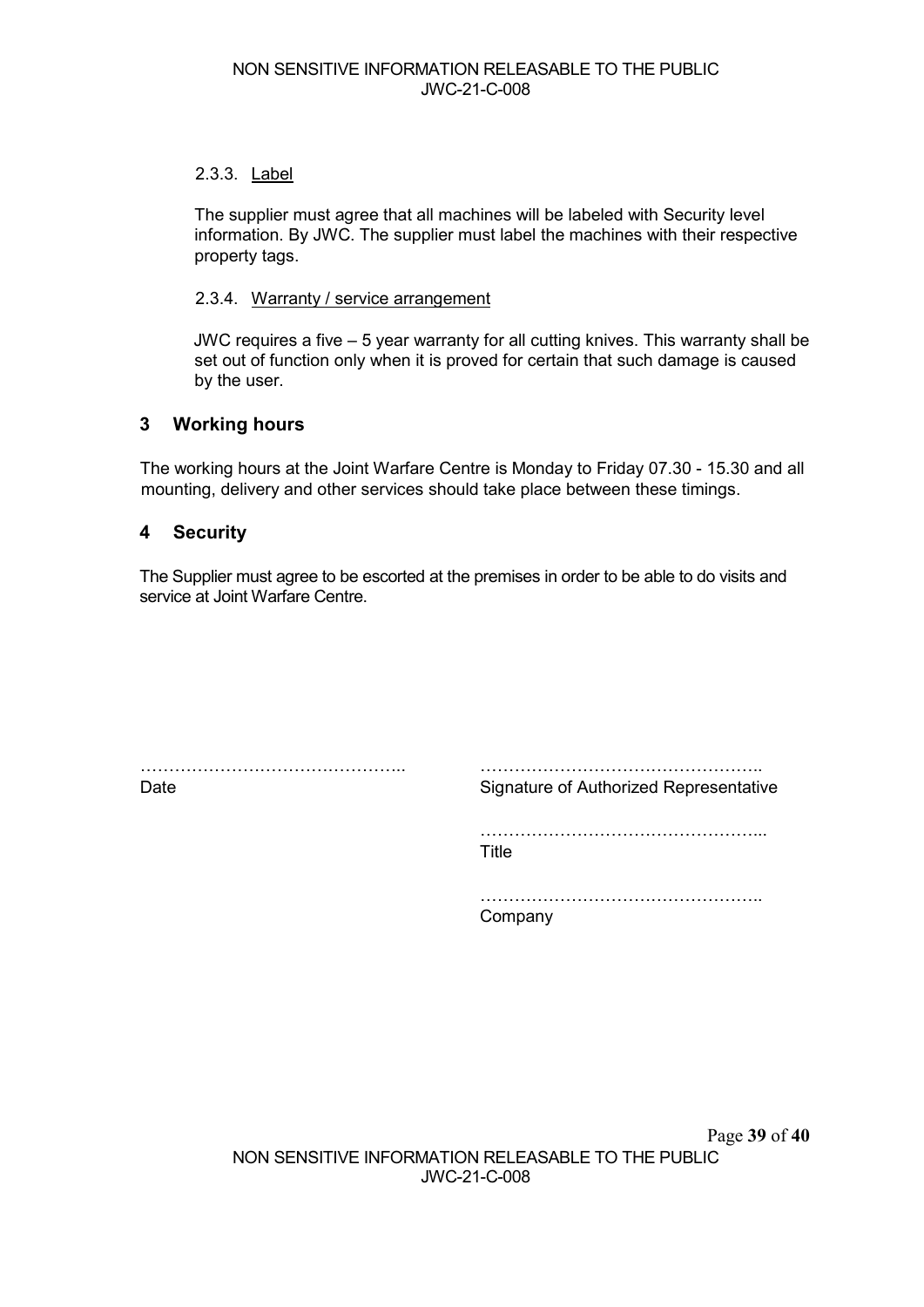#### NON SENSITIVE INFORMATION RELEASABLE TO THE PUBLIC JWC-21-C-008

#### List of Annexes:

Annex A: Technical Form PDF 1 Annex B: Bid Form PDF 2<br>
Annex C: Q&A Form See In: Annex D: Compliance

See Instructions on document<br>PDF 1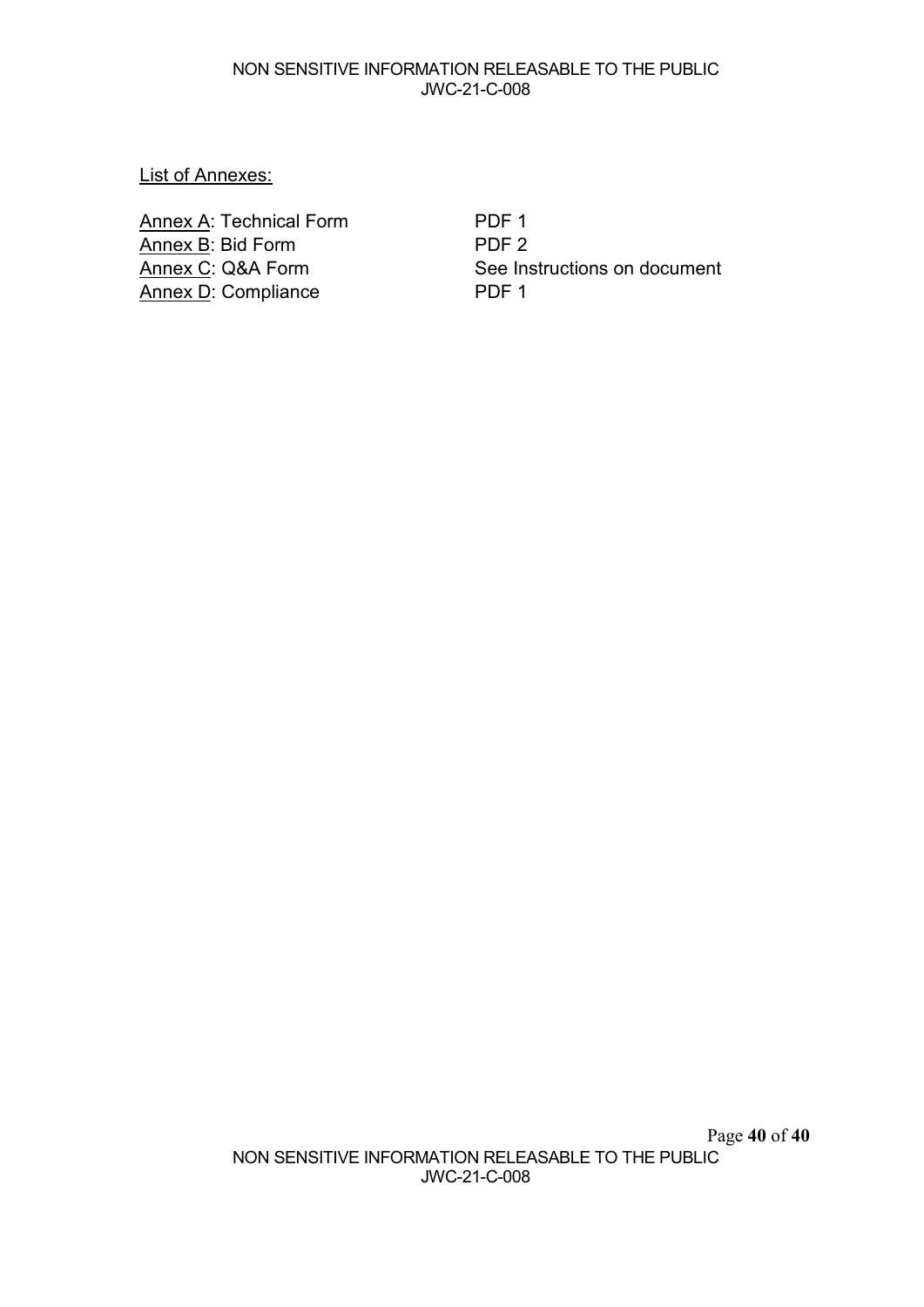|                                                              |                                    | JWC-21-C-008                   | NON SENSITIVE INFORMATION RELEASABLE TO THE PUBLIC |                                |                             |                                |        |                                               |      |
|--------------------------------------------------------------|------------------------------------|--------------------------------|----------------------------------------------------|--------------------------------|-----------------------------|--------------------------------|--------|-----------------------------------------------|------|
| <b>JWC-21-C-008 - RENTAL AND SERVICE AGREEMENT SHREDDERS</b> |                                    |                                |                                                    |                                |                             |                                |        |                                               |      |
| <b>ANNEX A TECHNICAL FORM</b>                                |                                    |                                |                                                    |                                |                             |                                |        |                                               |      |
| <b>Technical information for required Shredders</b>          | Our minimum<br>requirements        | <b>Supplier</b><br>information | Our minimum<br>requirements                        | <b>Supplier</b><br>information | Our minimum<br>requirements | <b>Supplier</b><br>information |        |                                               |      |
| Producer<br>Type                                             | $\overline{\mathbf{3}}$<br>Group 1 |                                | Group 2<br>$21 -$                                  |                                | Group 3<br>$\mathbf{1}$     |                                |        |                                               |      |
|                                                              | machines<br>Small CC               |                                | 29 machines                                        |                                | machine                     |                                |        | Here you will self certify that you           |      |
|                                                              | $0.8*12mm$                         |                                | Large CC 0.8*12mm                                  |                                | <b>CD/DVD</b>               |                                |        | have met the minimum                          |      |
| Model number<br><b>Specifications</b>                        |                                    |                                |                                                    |                                |                             |                                | Serial | requirements with a "P" or "F"<br><b>PASS</b> | FAIL |
|                                                              |                                    |                                |                                                    |                                |                             |                                |        |                                               |      |
| A4 Sheet capacity 80 gram/m <sup>2</sup> - not less          | 8-12 sheets                        |                                | 13 sheets                                          |                                | N/A                         |                                | 1.10   |                                               |      |
|                                                              |                                    |                                |                                                    |                                |                             |                                |        |                                               |      |
| Inertion width paper size Centimeter - not less              | Approx 25                          |                                | 40                                                 |                                | N/A                         |                                | 1.11   |                                               |      |
| Floppy capacity                                              | N/A                                |                                | N/A                                                |                                | N/A                         |                                | 1.12   |                                               |      |
|                                                              |                                    |                                |                                                    |                                |                             |                                |        |                                               |      |
| CD/DVD capacity                                              | N/A                                |                                | N/A                                                |                                | <b>YES</b>                  |                                | 1.13   |                                               |      |
| Staple capacity                                              | <b>YES</b>                         |                                | Benefitial/Not mandatory                           |                                | N/A                         |                                | 1.14   |                                               |      |
| Laminated paper capacity                                     | <b>YES</b>                         |                                | Benefitial/Not mandatory                           |                                | N/A                         |                                | 1.15   |                                               |      |
| Auto oiling                                                  | <b>YES</b>                         |                                | <b>YES</b>                                         |                                | <b>YES</b>                  |                                | 1.16   |                                               |      |
| Bag/Waste size - minimum litre                               | Benefitial/Not<br>mandatory        |                                | 150                                                |                                | Benefitial/Not mandatory    |                                | 1.17   |                                               |      |
| Shred bin                                                    | Benefitial/Not<br>mandatory        |                                | <b>YES</b>                                         |                                | Benefitial/Not mandatory    |                                | 1.18   |                                               |      |
| Power 220V and 10/16 A Fuse                                  | <b>YES</b>                         |                                | <b>YES</b>                                         |                                | <b>YES</b>                  |                                | 1.19   |                                               |      |
| Wheeled                                                      | <b>YES</b>                         |                                | <b>YES</b>                                         |                                | <b>YES</b>                  |                                | 1.20   |                                               |      |
|                                                              |                                    |                                |                                                    |                                |                             |                                |        |                                               |      |
| Security cut - Not larger than<br>Warranty                   | 0.8 X 12.5 mm                      |                                | $0.8$ X 12.5 mm                                    |                                | 3.0 X 15.0 mm               |                                | 1.21   |                                               |      |
| Warranty on knives in years, minimum                         | 5                                  |                                | 5                                                  |                                | 5                           |                                | 2.10   |                                               |      |
| Warranty on machines excluding knives in years               | 5                                  |                                | $\overline{5}$                                     |                                | 5                           |                                | 2.11   |                                               |      |
| <b>Service</b>                                               |                                    |                                |                                                    |                                |                             |                                |        |                                               |      |
| Response time in hours                                       | $\leq 4$                           |                                | $<\!\!4$                                           |                                | $<\!\!4$                    |                                | 3.10   |                                               |      |
| Acceptance of service outside working hours                  | <b>YES</b>                         |                                | <b>YES</b>                                         |                                | <b>YES</b>                  |                                | 3.11   |                                               |      |

| It is hereby stated that our bid to JWC-21-C-008 is fully compliant with the Bidding Instructions, General Provisions and Statement of Work as contained in Part I, II and III of this document.<br>Any objections or deviations from Part I, II and III of this document will be described in Annex A-1.<br>By signing this form i am confirming that all minumum requirements are met. |                               |                        |  |  |  |
|------------------------------------------------------------------------------------------------------------------------------------------------------------------------------------------------------------------------------------------------------------------------------------------------------------------------------------------------------------------------------------------|-------------------------------|------------------------|--|--|--|
| Date:                                                                                                                                                                                                                                                                                                                                                                                    |                               | Signature:             |  |  |  |
| Name & Title: Name & Title:                                                                                                                                                                                                                                                                                                                                                              |                               | Company: _____________ |  |  |  |
| Bid Reference: JWC-21-C-008                                                                                                                                                                                                                                                                                                                                                              | Contract number: JWC-21-C-008 |                        |  |  |  |
| NON SENSITIVE INFORMATION RELEASABLE TO THE PUBLIC<br>JWC-21-C-008                                                                                                                                                                                                                                                                                                                       |                               |                        |  |  |  |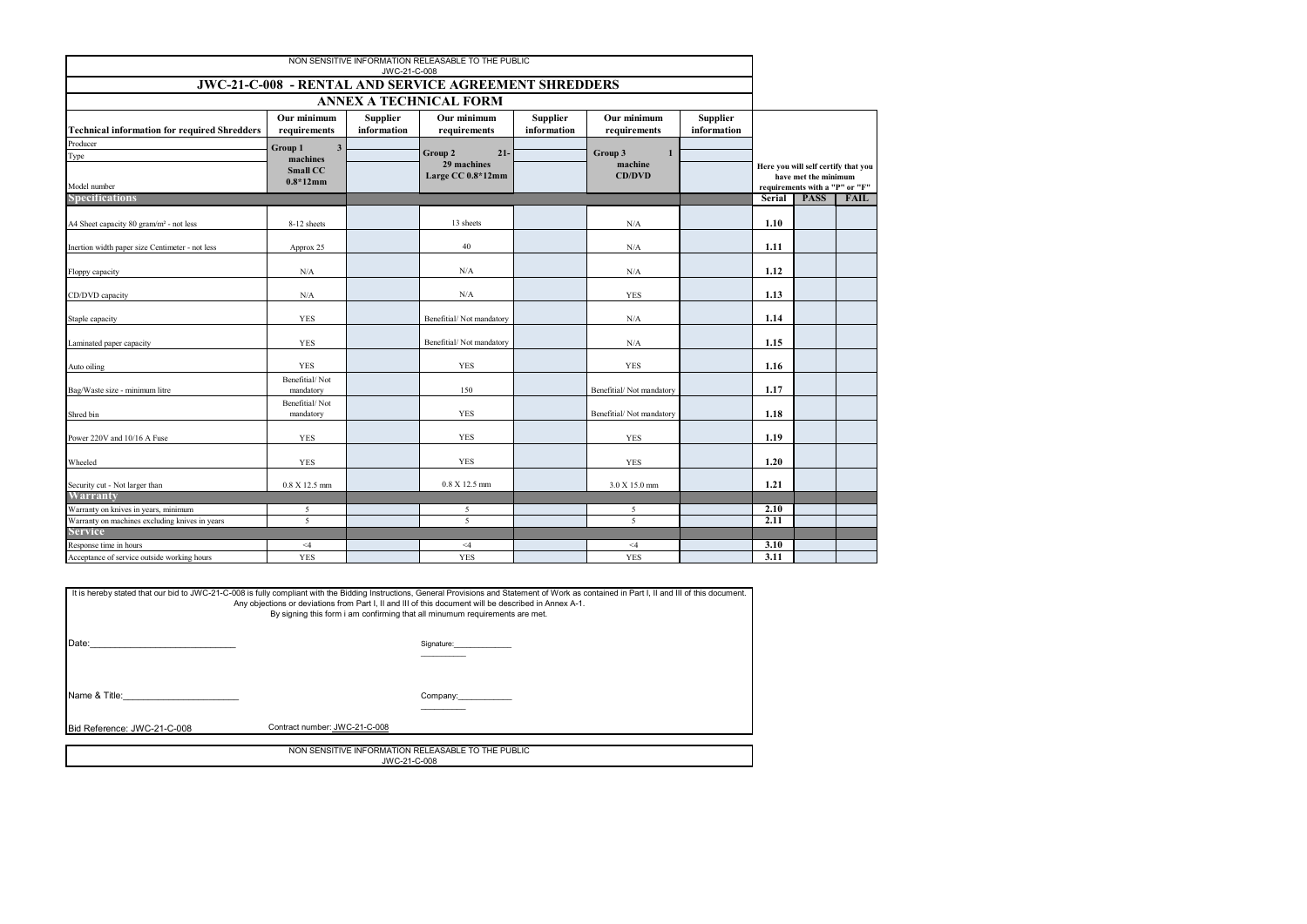## **ANNEX B**

## **JWC-21-C-008 Bid Form**

| Line<br>item    | SOW ref.<br>Annex A<br>Ref.(serial) | <b>Description</b>                                                          | <b>Total Cost in NOK Per</b><br>Month |
|-----------------|-------------------------------------|-----------------------------------------------------------------------------|---------------------------------------|
| 01              | Serial 1.10 to<br>3.11              | GROUP 1 SHREDDERS AS PER (1.10-3.11)<br>(price per UNIT per calendar month) | <b>NOK</b>                            |
| 01a             | Serial 1.10 to<br>3.11              | GROUP 2 SHREDDERS AS PER (1.10-3.11)<br>(price per UNIT per calendar month) | <b>NOK</b>                            |
| 01 <sub>b</sub> | Serial 1.10 to<br>3.11              | GROUP 3 SHREDDERS AS PER (1.10-3.11)<br>(price per UNIT per calendar month) | <b>NOK</b>                            |
| 01c             | SOW 2.3.4                           | Service costs monthly                                                       | <b>NOK</b>                            |

| Line<br>item | <b>Description</b>                                                                                                                                  | <b>Total Cost in NOK</b> |
|--------------|-----------------------------------------------------------------------------------------------------------------------------------------------------|--------------------------|
| 02           | Total accumulated BID price for 5 years (60 months) Multiply<br>line 01, 01a, 01b, by 60.<br>(Line01X60)+(Line01aX60)+(Line01bX60)+ (Line01cX60)=XX | <b>NOK</b><br>XX.        |

| Line Item | SOW ref.<br>Annex A<br>Ref.(serial) | <b>Additional Ordering Price List</b>                                               | Quantity<br>Each | <b>Total</b><br>Cost in NOK |
|-----------|-------------------------------------|-------------------------------------------------------------------------------------|------------------|-----------------------------|
| 03        | Serial 2.10<br>to 2.11              | Price changing cutter blades (when not<br>warranty)                                 |                  |                             |
|           | SOW 2.3.4                           |                                                                                     |                  | <b>NOK</b>                  |
| 04        |                                     | Price oil bottles to include size                                                   |                  |                             |
|           |                                     |                                                                                     |                  | <b>NOK</b>                  |
| 05        | Serial 3.11                         | Hour price on moving and installation of<br>machines within the contractual period. |                  |                             |
|           |                                     |                                                                                     |                  | <b>NOK</b>                  |

#### The following calculation is used for Bid Evaluation:

| Pricing from Line 02 x1 (quantity)      | <b>NOK</b> |
|-----------------------------------------|------------|
| Pricing Line Item 03 x2 (quantity)      | <b>NOK</b> |
| Pricing Line Item 04 x 25 (quantity)    | <b>NOK</b> |
| Pricing Line Item 05 x 5 (quantity)     | <b>NOK</b> |
| Total Evaluated Price for JWC-21-C-008: | <b>NOK</b> |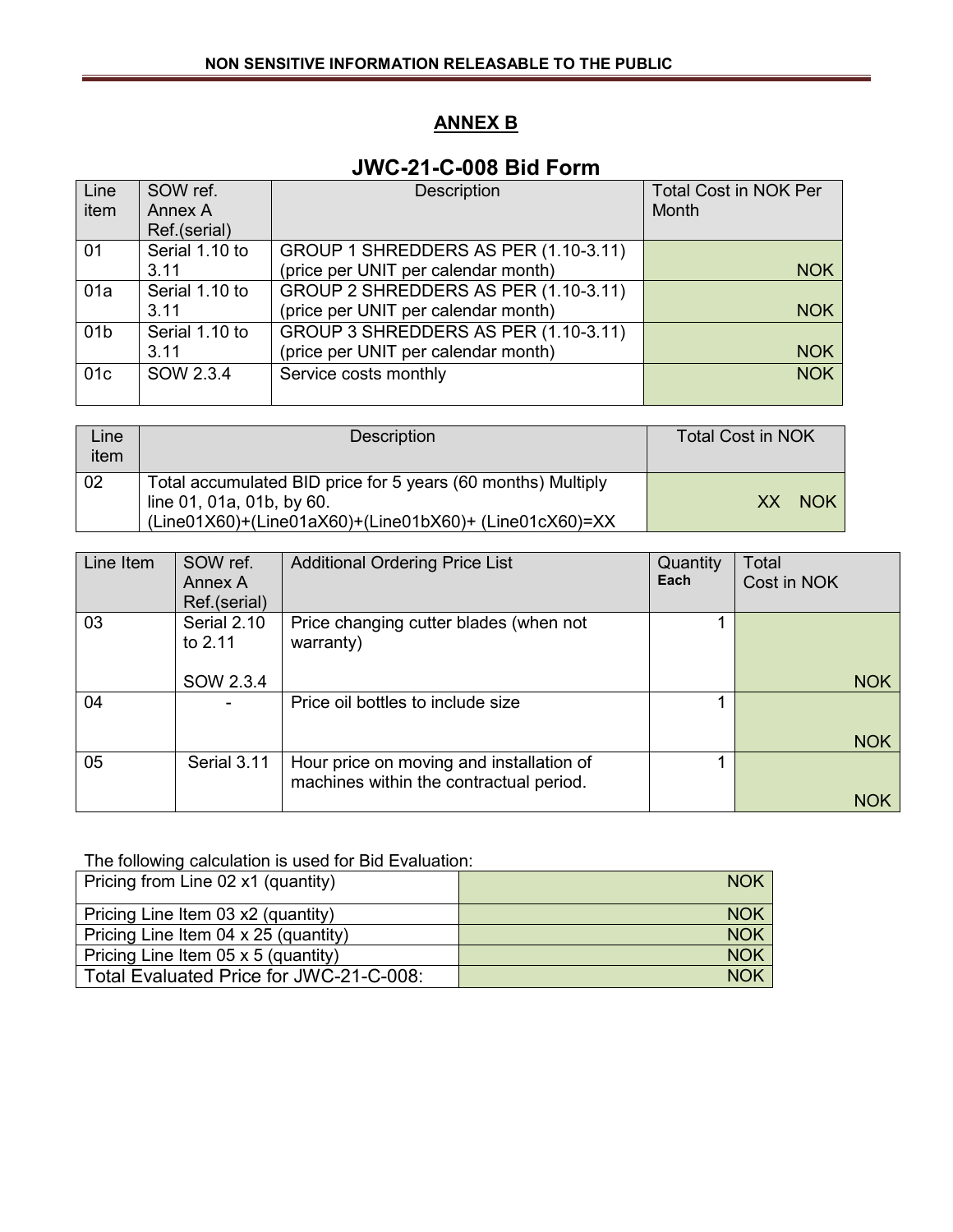I hereby state that our bid to JWC-C-21-008 is fully compliant with the Bidding Instructions, General Provisions and Statement of Work as contained in Part I, II and III of this document. Any objections or deviations from Part I, II and III of this document is stated in Annex D.

| <b>Signature of Authorized Representative</b> |
|-----------------------------------------------|
| <b>Title</b>                                  |
| Company                                       |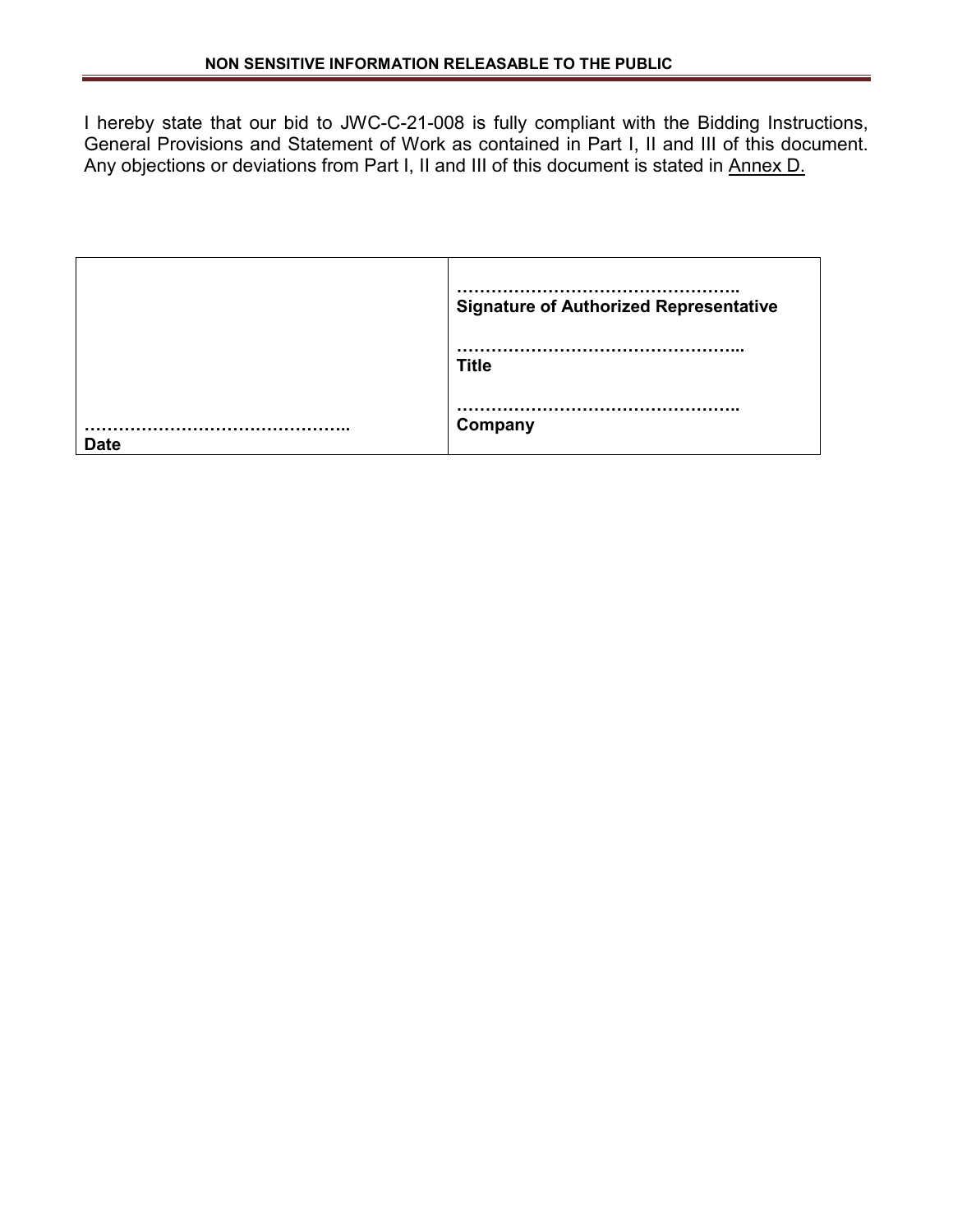NON SENSITIVE INFORMATION RELEASABLE TO THE PUBLIC

## **PART I BIDDING INSTRUCTIONS, ANNEX C JWC-21-C-008 Q&A**

| $\frac{1Q}{1A}$ |  |  |
|-----------------|--|--|
| $\frac{2Q}{2A}$ |  |  |
| $\frac{3Q}{3A}$ |  |  |
| $\frac{4Q}{4A}$ |  |  |
| $\frac{5Q}{5A}$ |  |  |

\*Fill out all the Q's and send t[o Torgeir.Strand@jwc.nato.int](mailto:Torgeir.Strand@jwc.nato.int) and [pcs@jwc.nato.int](mailto:pcs@jwc.nato.int) no later than Wednesday, 06 October 2021, at 13:00 hrs